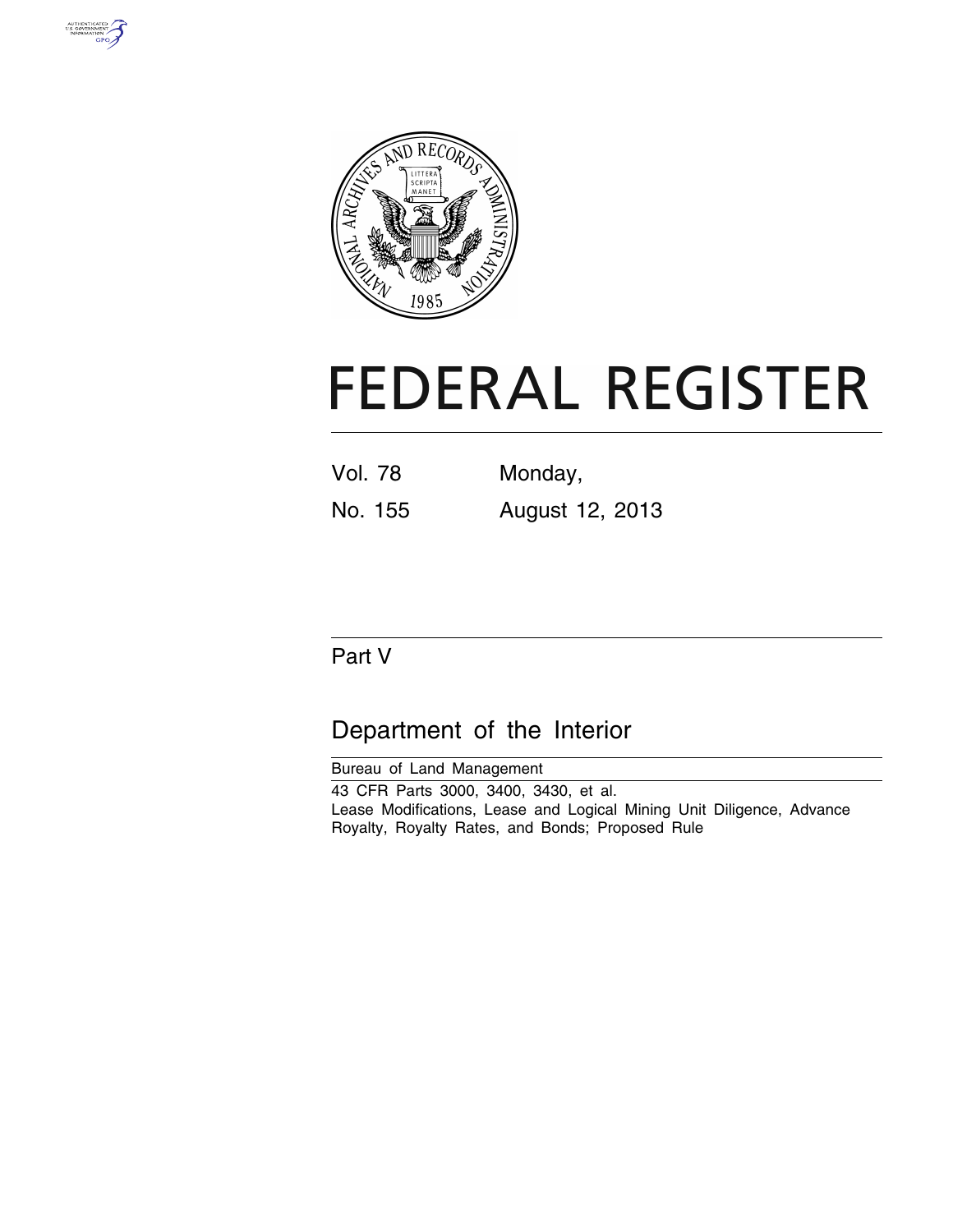# **DEPARTMENT OF THE INTERIOR**

#### **Bureau of Land Management**

# **43 CFR Parts 3000, 3400, 3430, 3470, and 3480**

**[LLWO32000.L13200000.PP0000.24–1A]** 

#### **RIN 1004–AD93**

# **Lease Modifications, Lease and Logical Mining Unit Diligence, Advance Royalty, Royalty Rates, and Bonds**

**AGENCY:** Bureau of Land Management, Interior.

#### **ACTION:** Proposed rule.

**SUMMARY:** The Bureau of Land Management (BLM) is proposing to amend its regulations pertaining to the administration of Federal coal leases and logical mining units (LMUs). The proposed rule would implement Title IV, Subtitle D of the Energy Policy Act of 2005; clarify that a royalty rate of 121⁄2 percent will be assessed on all Federal coal except coal that is mined from underground mines; withdraw the Logical Mining Unit Application and Processing Guidelines (LMU Guidelines); promulgate portions of the LMU Guidelines as regulations; establish new processing fees; and make technical and editorial corrections to the regulations.

**DATES:** Send your comments on this proposed rule to the BLM on or before October 11, 2013. The BLM is not obligated to consider any comments received after the above date in making its decision on the final rule. If you wish to comment on the information collection requirements in this proposed rule, please note that the Office of Management and Budget (OMB) is required to make a decision concerning the collection of information contained in this proposed rule between 30 to 60 days after publication of this document in the **Federal Register**. Therefore, a comment to OMB is best assured of being considered if OMB receives it by September 11, 2013.

**ADDRESSES:** *Mail:* U.S. Department of the Interior, Director (630), Bureau of Land Management, 1849 C Street NW., Room 2134LM, Washington, DC 20240, Attention: 1004–AD93. *Personal or messenger delivery:* U.S. Department of the Interior, Bureau of Land Management, 20 M Street SE., Room 2134LM, Washington, DC 20003, Attention: WO630, 1004–AD93. *Federal eRulemaking Portal: [http://](http://www.regulations.gov)  [www.regulations.gov.](http://www.regulations.gov)* Follow the instructions at this Web site.

Comments on the information collection burdens: *Fax:* Office of Management and Budget (OMB), Office of Information and Regulatory Affairs, Desk Officer for the Department of the Interior, fax (202) 395–5806. *Electronic mail: oira*\_*[submission@omb.eop.gov.](mailto:oira_submission@omb.eop.gov)*  Please indicate ''Attention: OMB Control Number 1004–XXXX,'' regardless of the method used to submit comments on the information collection burdens. If you submit comments on the information collection burdens, you should provide the BLM with a copy of your comments, at one of the addresses shown above, so that the BLM can summarize all written comments and address them in the final rule preamble.

**FOR FURTHER INFORMATION CONTACT:**  William Radden-Lesage, Mining Engineer, Solid Minerals Division (WO320), Bureau of Land Management, at Room 4215, 20 M Street SE., Washington, DC 20003; or at (202) 912– 7116.

#### **SUPPLEMENTARY INFORMATION:**

I. Public Comment Procedures

II. Background and Discussion of the Proposed Rule

III. Procedural Matters

# **I. Public Comment Procedures**

If you wish to comment, you may submit your comments by any one of several methods: *Mail:* You may mail comments to U.S. Department of the Interior, Director (630), Bureau of Land Management, 1849 C Street NW., Room 2134LM, Washington, DC 20240, Attention: 1004–AD93. *Personal or messenger delivery:* U.S. Department of the Interior, Bureau of Land Management, 20 M Street SE., Room 2134LM, Washington, DC 20003, Attention: WO630, 1004–AD93. *Federal eRulemaking Portal: [http://](http://www.regulations.gov)  [www.regulations.gov.](http://www.regulations.gov)* Follow the instructions at this Web site.

You may submit comments on the information collection burdens directly to the Office of Management and Budget, Office of Information and Regulatory Affairs, Desk Officer for the Department of the Interior, fax (202) 395–5806, or

*oira*\_*[submission@omb.eop.gov.](mailto:oira_submission@omb.eop.gov)* Please indicate ''Attention: OMB Control Number 1004–XXXX.'' If you submit comments on the information collection burdens, you should provide the BLM with a copy of your comments, at one of the addresses shown above, so that the BLM can summarize all written comments and address them in the final rule preamble.

Please make your comments as specific as possible by confining them to issues for which comments are sought in this notice, and explain the basis for your comments. The comments and recommendations that will be most

useful and likely to influence agency decisions are:

1. Those supported by quantitative information or studies; and

2. Those that include citations to, and analyses of, the applicable laws and regulations.

The BLM is not obligated to consider or include in the Administrative Record for the rule comments received after the close of the comment period (see **DATES**) or comments delivered to an address other than those listed above (see **ADDRESSES**).

Comments, including names and street addresses of respondents, will be available for public review at the address listed under **ADDRESSES** during regular hours (7:45 a.m. to 4:15 p.m.), Monday through Friday, except holidays.

Before including your address, telephone number, email address, or other personal identifying information in your comment, be advised that your entire comment—including your personal identifying information—may be made publicly available at any time. While you can ask in your comment to withhold from public review your personal identifying information, we cannot guarantee that we will be able to do so.

# **II. Background and Discussion of the Proposed Rule**

#### *A. General Background*

1. On August 8, 2005, the President signed into law the Energy Policy Act (EPAct) of 2005, Public Law 109–58, 119 Stat. 594. Title IV, Subtitle D of the EPAct, is entitled the ''Coal Leasing Amendments Act of 2005.'' The BLM proposals to implement provisions of the EPAct that require regulatory amendments are discussed in the section-by-section analysis that follows.

The Office of Natural Resources Revenue (ONRR) (formerly the Minerals Revenue Management Program of the Minerals Management Service) is proposing a companion rule that implements that part of Section 434 of the EPAct concerning the processes and standards for determining value for payment of advance royalties.

This proposed rule would implement all other Mineral Leasing Act (MLA) amendments enacted by Title IV, Subtitle D of the EPAct.

2. The BLM proposes to withdraw its LMU Guidelines, which were published in final form, following public comment, in the **Federal Register** on August 29, 1985 (50 FR 35145). For purposes of withdrawing the LMU Guidelines and promulgating parts of them as regulations, the BLM analyzed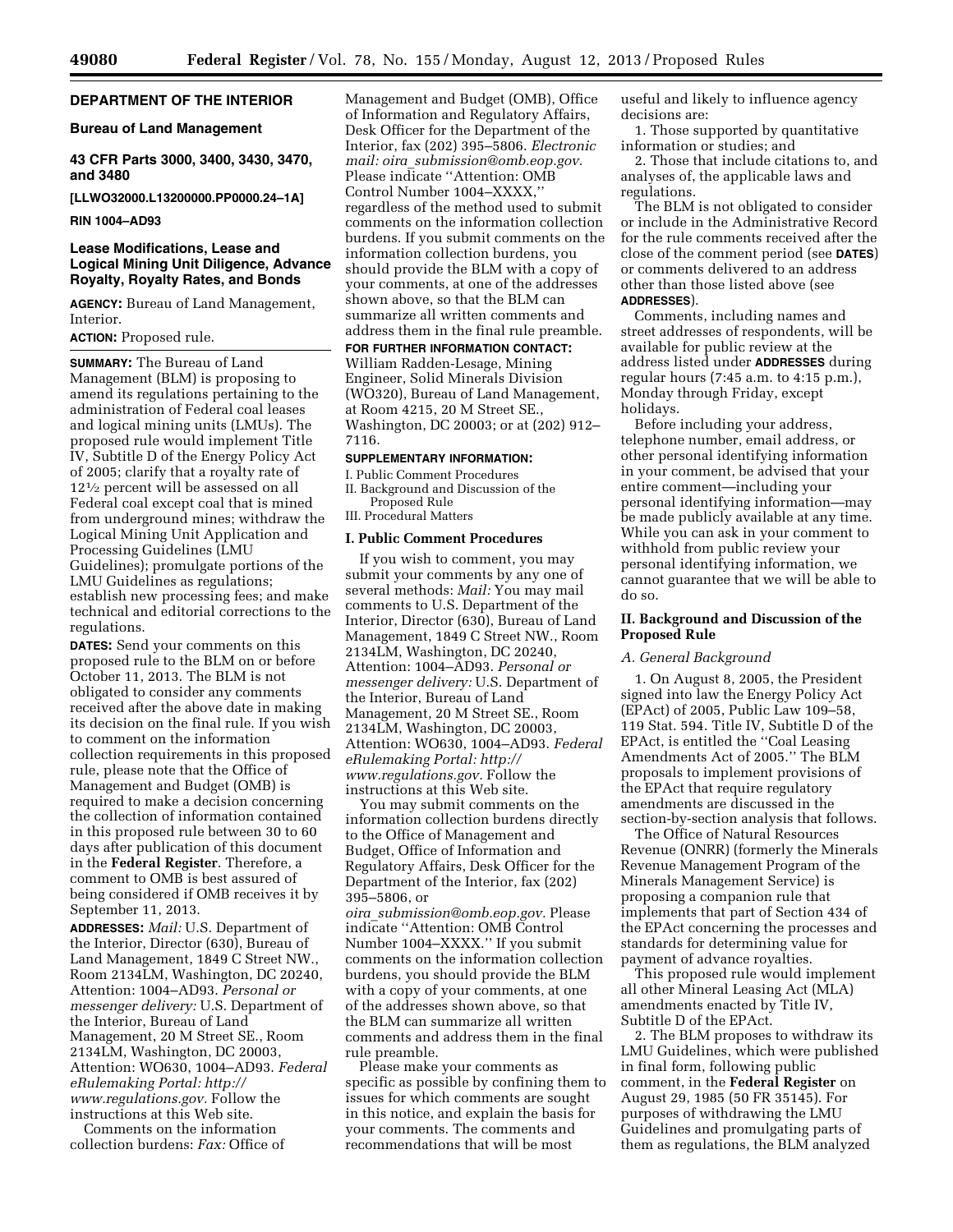the guidelines and divided them into 3 categories. The first category requires no additional action beyond withdrawal because those parts of the LMU Guidelines remain valid, and are already in regulations. The second category consists of the parts of the LMU Guidelines that are now inconsistent with the MLA, as amended by the EPAct. These parts of the LMU Guidelines need to be withdrawn and replaced by regulations that are consistent with the new statute. The third category includes parts of the LMU Guidelines that do not conflict with authorizing statutes, but are not currently in or separately supported by the BLM's coal management regulations. These parts of the LMU Guidelines need to be promulgated as regulations so that the BLM can maintain the existing policies after the LMU Guidelines are withdrawn. Each proposed regulatory addition that originated from the LMU Guidelines is described in the sectionby-section analysis.

#### *B. Section-by-Section Analysis of Proposed Changes in 43 CFR Part 3000—Minerals Management: General*

The BLM proposes to amend 43 CFR 3000.12 by adding provisions to recover processing costs for 3 actions initiated by coal operators/lessees under 43 CFR part 3480. Section 304 of the Federal Land Policy and Management Act of 1976 (43 U.S.C. 1734) authorizes the BLM to establish reasonable fees with respect to applications relating to administration of the public lands.

1. Applications for a History of Timely Payments Determination

The BLM proposes a processing fee for an application for a history of timely payments determination. In order to qualify for a waiver of the bond requirement for deferred bonus bid installment payments, a Federal coal lessee must apply for and obtain a history of timely payments determination. Under the proposed ''history of timely payments'' provisions at proposed new section 3474.10, the BLM would incur unique costs while processing an application for a history of timely payments determination, and BLM personnel would be diverted from other tasks and duties in order to verify lease ownership. After the BLM verifies lease ownership, it would then forward the application to the ONRR for an assessment of the applicant's lease payment history.

The BLM would provide a written approval to an applicant who satisfies the criteria for a history of timely payments determination. The written determination would be effective for all

leases covered by the application until the deferred bonus is paid in full in accordance with the terms and conditions of the leases.

Where an applicant fails to satisfy the criteria, the BLM would:

• Reject the application, and immediately require the applicant to post a separate bond in an amount equal to one deferred bonus payment; or

• increase an existing bond amount that is equal to the amount of one deferred bonus payment.

In either case, a qualifying applicant would gain a special benefit. Therefore, the BLM has concluded that it should establish a reasonable fee to recover the cost of processing an application for a determination of a history of timely payments.

The BLM has gained experience processing applications for a history of timely payments determination since interim guidance (BLM–WO–IM–2006– 045) was issued on November 25, 2005. The BLM's analysis indicates that the processing workload does not require case-by-case cost recovery determinations. The BLM is therefore proposing a fixed processing fee for all history of timely payments applications to cover the BLM's reasonable processing costs. The BLM anticipates that processing a history of timely payments application would require 2 hours of staff time at a GS–11, step 5 salary (\$31.17 per hour) and 1 hour of supervision at a GS–13, step 5 salary (\$44.43 per hour) (U.S. Office of Personnel Management Salary Table 2013–RUS, at: *[http://www.opm.gov/](http://www.opm.gov/policy-data-oversight/pay-leave/salaries-wages/2013/general-schedule/rus_h.pdf) [policy-data-oversight/pay-leave/](http://www.opm.gov/policy-data-oversight/pay-leave/salaries-wages/2013/general-schedule/rus_h.pdf) [salaries-wages/2013/general-schedule/](http://www.opm.gov/policy-data-oversight/pay-leave/salaries-wages/2013/general-schedule/rus_h.pdf) rus*\_*[h.pdf](http://www.opm.gov/policy-data-oversight/pay-leave/salaries-wages/2013/general-schedule/rus_h.pdf)*). In addition, consistent with current cost calculation guidance (WO– IM–2013–015; November 20, 2012), an additional 19.8 percent would be added to cover the BLM's indirect costs and 30 percent would be added for employee benefits, for a total of \$159.94, which was rounded to the nearest \$5 for a proposed fee of \$160. The BLM is therefore proposing a fixed processing fee of \$160 for each application for a history of timely payments determination. Like other fixed processing fees, the proposed fee would be subject to periodic adjustment according to the change in the Implicit Price Deflator for Gross Domestic Product. See 43 CFR 3000.10(c).

#### 2. Applications To Pay Advance Royalty

The proposed advance royalty provisions at subpart 3483 will require the BLM to incur unique costs, as provided by Section 304 of the Federal Land Policy and Management Act of 1976 (43 U.S.C. 1734), while processing an application to pay advance royalty. Processing an application to pay advance royalty is time-sensitive, requiring personnel to be diverted from other tasks and duties to process the application in a timely manner. For each application to pay advance royalty, the BLM will verify the production history of each lease or LMU and determine the number of tons upon which the advance royalty payment will be based. The BLM will forward to the ONRR the advance royalty application and the BLM's determination of the advance royalty tonnage for their determination of the advance royalty value and subsequent billing to the applicant for the advance royalty. Upon approval by the BLM and ONRR, the applicant would be allowed to pay advance royalty to remain in compliance with the continued operation requirement of the MLA (30 U.S.C. 207(b)), and as described in the analysis of 43 CFR subpart 3483 in this preamble. Approval to pay advance royalty is a unique benefit to the applicant, enabling the applicant to continue to hold the lease or LMU even while the lease or LMU is not in production. Therefore, the BLM has concluded that it should establish a reasonable fee to recover the cost of processing an application to pay advance royalty.

The BLM has extensive experience processing applications to pay advance royalty. Although Section 434 of the EPAct changed certain procedures and standards related to advance royalty, such as when the BLM should receive an advance royalty application and how the ONRR determines the advance royalty value, the BLM does not foresee any significant change in the BLM's fundamental workload once the BLM receives such an application. The BLM's workload analysis does not indicate a need for case-by-case cost recovery determinations. Therefore, the BLM is proposing a fixed fee to recover the BLM's reasonable processing costs for each application to pay advance royalty. The BLM anticipates that processing an application to pay advance royalty would require 1 hour of staff time at a GS–11, step 5 salary (\$31.17 per hour), 1 hour of a mining engineer's time to review the production records for the lease or LMU to determine the tonnage, as specified in Section 3484.3, on which the advance royalty payment will be based, at a GS–12, step 5 level salary (\$37.37 per hour), and 1 hour of supervision at a GS–13, step 5 salary (\$44.43 per hour) (U.S. Office of Personnel Management Salary Table 2013–RUS, at: *<http://www.opm.gov/>*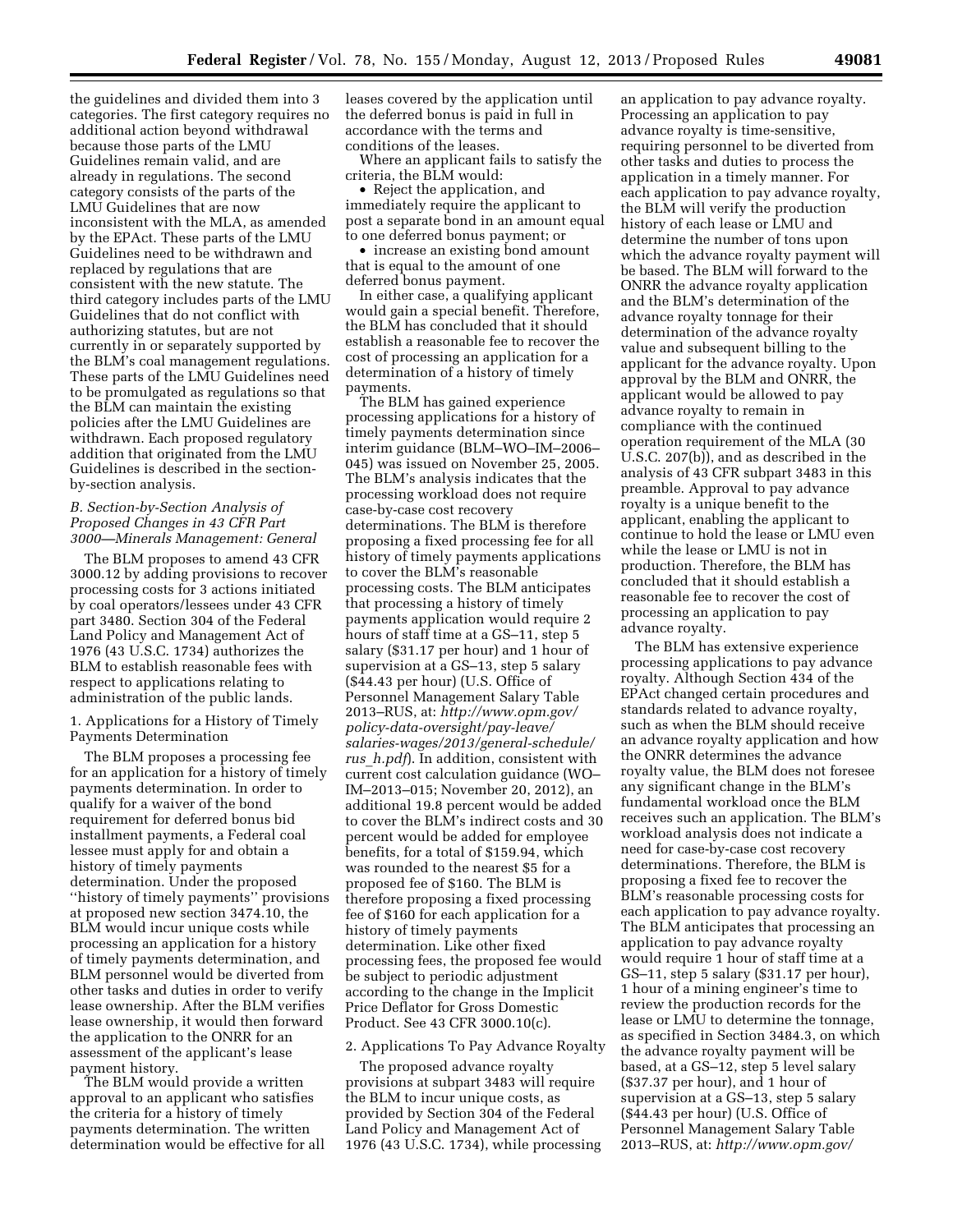*policy-data-oversight/pay-leave/ salaries-wages/2013/general-schedule/ rus*\_*h.pdf*). In addition, consistent with current cost calculation guidance (WO– IM–2013–015; November 20, 2012), an additional 19.8 percent would be added to cover the BLM's indirect costs, and an additional 30 percent would be added for employee benefits, for a total of \$169.23. After rounding to the nearest \$5, the BLM is proposing a fixed processing fee of \$170 for each application for payment of advance royalty. Like other fixed processing fees, the proposed fee would be subject to periodic adjustment according to the change in the Implicit Price Deflator for Gross Domestic Product. See 43 CFR 3000.10(c).

3. Applications To Extend an LMU for an Additional 10 Years

Section 433 of the EPAct provides for the extension of the term of an LMU beyond 40 years. As proposed at section 3487.10, applications for extension of the 40-year LMU term will require special processing by the BLM. For each application, the BLM will need to verify the land status of the LMU and complete an engineering analysis to determine whether the extension would ensure the greatest ultimate recovery of the coal resources within the LMU. A successful applicant would benefit by having up to an additional 10 years to maintain the combined reserves as an LMU, consistent with the regulations at subpart 3487. Therefore, the BLM has concluded that it should recover the cost of processing applications to extend the 40-year LMU term, as provided by Section 304 of the Federal Land Policy and Management Act of 1976 (43 U.S.C. 1734).

The BLM has no experience processing applications to extend the term of an LMU, because this is a new process provided by the EPAct. Moreover, no LMU is currently near the end of its maximum 40-year term. The BLM estimates that the workload to process an application to extend the term of an LMU would not be significant. At this time the BLM's workload analysis does not indicate a need for case-by-case cost recovery determinations. Therefore, the BLM is proposing a fixed fee for all applications to extend the term of an LMU that will recover the BLM's reasonable processing costs.

The BLM anticipates that processing an application to extend the term of an LMU would require 1 hour of staff time at a GS–11, step 5 salary (\$31.17 per hour), 1 hour of a mining engineer's time to review the LMU's resource recovery and protection plan (R2P2) at

a GS–12, step 5 level salary (\$37.37 per hour), and 1 hour of supervision at a GS–13, step 5 salary (\$44.43 per hour) (U.S. Office of Personnel Management Salary Table 2013–RUS, at: *[http://](http://www.opm.gov/policy-data-oversight/pay-leave/salaries-wages/2013/general-schedule/rus_h.pdf) [www.opm.gov/policy-data-oversight/](http://www.opm.gov/policy-data-oversight/pay-leave/salaries-wages/2013/general-schedule/rus_h.pdf)  [pay-leave/salaries-wages/2013/general](http://www.opm.gov/policy-data-oversight/pay-leave/salaries-wages/2013/general-schedule/rus_h.pdf)[schedule/rus](http://www.opm.gov/policy-data-oversight/pay-leave/salaries-wages/2013/general-schedule/rus_h.pdf)*\_*h.pdf*). In addition, consistent with current cost calculation guidance (WO–IM–2013–015; November 20, 2012), an additional 19.8 percent would be added to cover the BLM's indirect costs, and an additional 30 percent would be added for employee benefits, for a total of \$169.23. After rounding to the nearest \$5, the BLM is proposing a fixed processing fee of \$170 for each application to extend the term of an LMU. Like other fixed processing fees, the proposed fee would be subject to periodic adjustment according to the change in the Implicit Price Deflator for Gross Domestic Product. See 43 CFR 3000.10(c).

# *C. Section-by-Section Analysis of 43 CFR Part 3400—Coal Management: General*

1. The proposed rule would add Title IV, Subtitle D of the EPAct of 2005 (Pub. L. 109–58) and Section 2505 of the Energy Policy Act of 1992 (Pub. L. 102– 486) to the authorities described in the authority section (section 3400.0–3) of the regulations.

2. Section 3400.0–5 would be amended by removing the lettered paragraph designations (a) through (qq) and arranging the definitions in alphabetical order, by redesignating the introductory text as paragraph (a), and by redesignating paragraph (rr) as paragraph (b).

3. The proposed rule would add a definition of the term ''underground mine'' to section 3400.0–5. The new definition would aid the BLM in determining when the 8 percent royalty rate for coal recovered from an underground mine, as proposed at section 3473.3–2(a)(2), is applicable. The term ''underground mine'' would mean, for the purposes of establishing a royalty rate under the terms of a coal lease, an excavation in the earth for the purpose of severing coal in which persons routinely work in an environment where undisturbed earth is directly overhead, and where there must be roof control and ventilation plans approved by the Mine Safety and Health Administration (MSHA) that expressly allow persons to work routinely where there is undisturbed earth directly overhead. The phrase ''routinely work'' means that the persons who will be working underground will be doing so whenever they are working on the lease. A possibility that persons might, or

might not, have to work underground on any given day to excavate and sever coal from the mine does not establish that persons will ''routinely work'' underground.

4. The proposed rule would add a new section 3400.7 that describes the information collection requirements and burdens associated with coal management, and discloses the OMB control number (1004–0073) that applies currently, and that the BLM intends will apply to those requirements.

In this proposed rule, the BLM is proposing to revise control number 1004–0073. Some of the revisions would modify existing collection activities, and others would add new activities.

#### *D. Section-by-Section Analysis of 43 CFR Subpart 3432—Lease Modifications*

1. The proposed rule would add Section 13 of the Federal Coal Leasing Amendments Act (FCLAA) of 1976 (30 U.S.C. 203); and Section 432 of the EPAct (Pub. L. 109–58) to the authorities listed in the authority section (section 3432.0–3).

2. Section 432 of the EPAct, amending 30 U.S.C. 203, provides for several changes in the statutory standards that apply to the modification of a coal lease. The EPAct increased from 160 acres to 960 acres the maximum acreage that may be added to a Federal coal lease through lease modification during the life of the lease. The BLM is proposing to delete the last sentence of section 3432.1(a), which contains the prior maximum acreage provision, and replace that sentence with a new paragraph (c) that would provide that the acreage added to the lease by modification after August 4, 1976, must not exceed the lesser of 960 acres or the acreage of the lease when the lease was issued.

Section 432 of the EPAct also provides that an approval of a lease modification is a finding that the modification would be in the interest of the United States; would not displace a competitive interest in the lands; and would not include lands or deposits that can be developed as part of another potential or existing operation. Because the language of existing 43 CFR 3432.2(a) closely resembles the language of the EPAct, the BLM has determined that no change to that provision is necessary.

3. The BLM anticipates that Section 432 of the EPAct will generate proposals for large lease modification tracts with proportionally greater bonus values. The bonus value is a cash payment, in addition to production royalties and annual rental payments, that is payable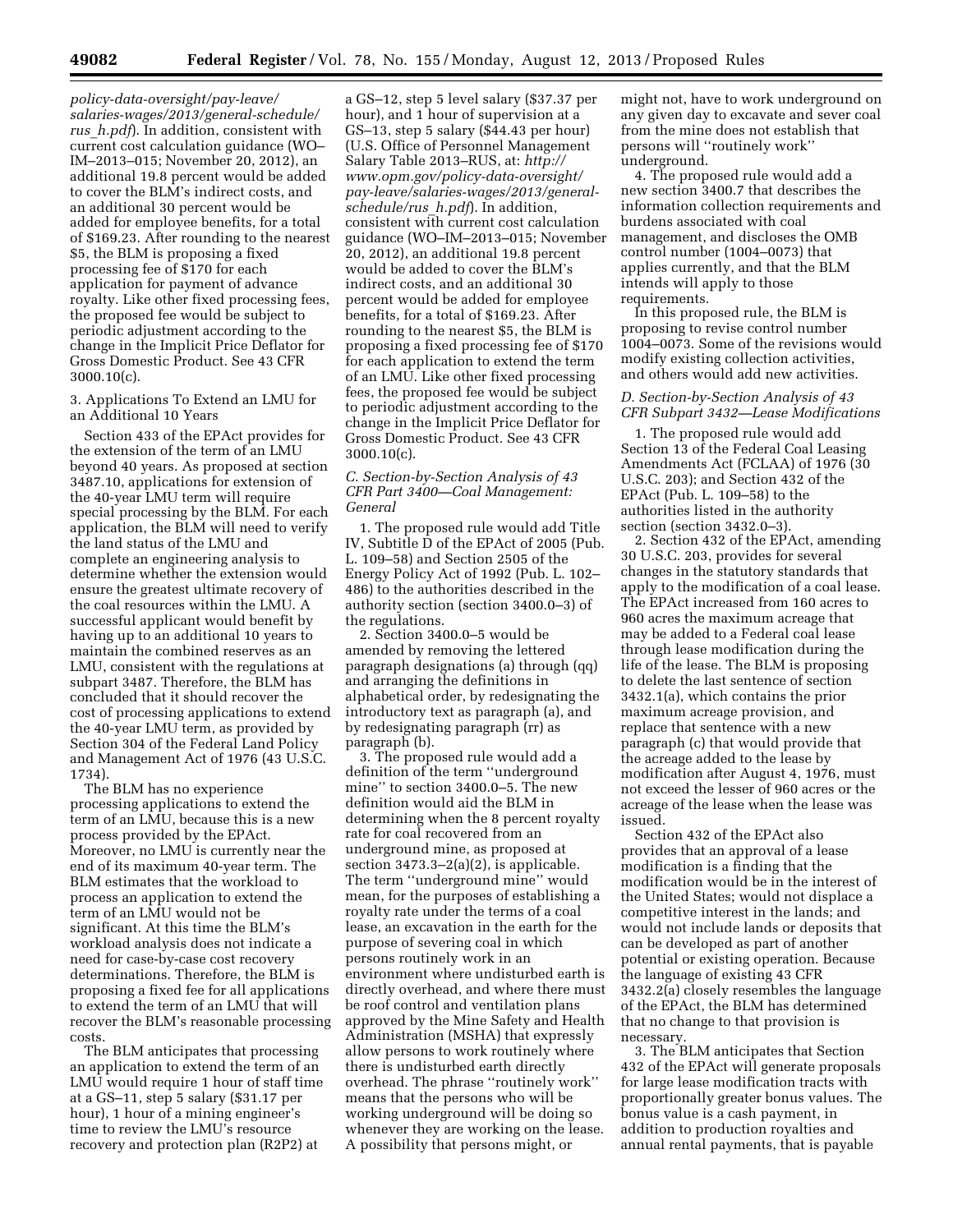during the term of a lease by a successful bidder at a competitive lease sale. The BLM also anticipates that lessees will be interested in paying the lease modification bonus on a deferred basis, similar to that currently offered for competitive coal leases. Further, under Section 436 of the EPAct, a lessee with a history of timely payments and prior approval by the BLM does not need to provide the BLM a bond to assure the BLM of payment for the unpaid deferred bonus. A lessee's payment of the fair market value for lease modifications is analogous to the payment of deferred bonuses for competitive leases. Consequently, the BLM has concluded that it is appropriate, based on the discretion of the approving BLM official, that the fair market value for lease modifications may be paid on a deferred basis. This approach is similar to that which the BLM uses for competitive coal leasing. Therefore, the BLM is proposing to amend section 3432.2(c) to allow payment of the bonus for a lease modification on a deferred basis.

# *E. Section-by-Section Analysis of 43 CFR Subpart 3435—Lease Exchange*

The regulations at section 3435.3–5 contain a reference to a ''draft environmental assessment or environmental impact statement.'' Although the word ''draft'' precedes the reference in section 3435.3–5 to an environmental assessment (EA) and an environmental impact statement (EIS), the term ''draft'' was intended to apply exclusively to an EIS rather than to an EA. The BLM is therefore proposing to change the regulations to correct this inaccuracy.

The proposed deletion of the reference to draft EAs would recognize that when an EA is prepared, there will not necessarily be a public notice of availability. That change is consistent with the BLM's discretion to determine how and when to seek public involvement in the preparation of an EA, in accordance with BLM's January 2008 NEPA Handbook H–1790–1, section 8.2, and regulations of the Council for Environmental Quality at 40 CFR 1500.2(d), 1501.4(b), and 1506.6.

# *F. Section-by-Section Analysis of 43 CFR Part 3470—Coal Management Provisions and Limitations*

The authority citation for 43 CFR Part 3470 is proposed to be revised to add a reference to 30 U.S.C. 207, and revise the existing reference to 43 U.S.C. 1701 *et seq.* to read ''43 U.S.C. 1733 and 1740.''

# *G. Section-by-Section Analysis of 43 CFR Subpart 3473—Fees, Rentals, and Royalties*

In recent years, much dialogue has taken place concerning whether various hybrid technologies for mining coal, specifically continuous highwall mining and auger mining, constitute underground mining or surface mining. In light of this dialogue, the BLM has determined that regulations governing applicable royalty rates need to be revised to address the current technologies used to extract Federal coal.

The MLA provides for payment of a royalty of not less than 121⁄2 percent of the value of coal, except that the Secretary may determine a lesser rate for underground coal mining (30 U.S.C. 207(a)). The current coal management regulations specify that a lease shall require payment of a royalty of not less than 121⁄2 percent of the value of coal recovered from a surface mine and 8 percent for coal recovered from an underground mine (sections 3473.3– 2(a)(1) and (2)).

The BLM is proposing to clarify those mining activities that constitute underground mining and therefore are eligible for the lower underground royalty rate. The proposal would continue the current 8 percent royalty rate for coal recovered from an underground mine at section 3473.3– 2(a)(2). However, the proposed rule, at section 3473.3–2(a)(1), would establish that the minimum  $12\frac{1}{2}$  percent royalty rate applies to coal recovered by any other extraction method. Currently, by regulation, the 121⁄2 percent minimum royalty rate applies only to coal severed from a surface mine. Thus, if a dispute were to arise as to the applicable royalty rate under the proposed rule, the BLM would only need to establish whether coal is recovered from an underground mine or not. If the coal is not extracted from an underground mine, the 121⁄2 percent royalty rate would apply.

The BLM is also proposing to define the term ''underground mine'' to add clarity to the determination of the proper royalty rate. A discussion of this proposed definition is in this preamble in the discussion of part 3400.

#### *H. Section-by-Section Analysis of 43 CFR Subpart 3474—Bonds*

The BLM's requirements for coal lease bonds are contained in subpart 3474. This proposed rule contains a number of proposed amendments to subpart 3474, some of which relate to Section 436 of the EPAct. These proposed amendments are as follows:

1. Proposed section 3474.1 would be entitled ''Acceptable bonds'' to make it clear that it addresses the types of bonds that the BLM will accept to cover coal leases. It would continue to contain the requirements of existing section 3474.1(a). Paragraph (b) would be included to inform the public that bonding requirements for exploration licenses are in section 3410.3–4. That text currently appears in section 3474.2(b). The substance of existing section 3474.1(c) would be moved to proposed section 3474.11 because it relates to LMU bonds.

2. Proposed section 3474.2 would be entitled ''Filing requirements for bonds'' and would include in paragraph (a) the requirement in existing section 3474.1(b) that the applicant or bidder must file a lease bond in the proper office within 30 days after receiving a notice from the BLM. The lease bond must be on a form approved by the BLM. Under a new paragraph 3474.2(b), the BLM could approve a brief extension to the filing requirement when the applicant or bidder experiences delays in securing a bond that are beyond the control of the applicant or bidder.

3. Under proposed section 3474.2(c), the BLM would issue a new lease or lease modification only after an adequate lease bond or other financial surety is filed, determined to be adequate, and accepted by the BLM. Similar requirements are already in the regulations at section 3474.1(a) and section 3432.3(b). However, neither of these provisions contain the requirements found in the BLM 3474 Bond Manual that a financial surety must be: (1) Submitted to the proper BLM office; (2) found to be adequate by the BLM; and (3) accepted by the BLM.

4. The proposed rule would redesignate existing sections 3474.3 through 3474.6 as proposed sections 3474.5 through 3474.8, respectively, to allow insertion of two new sections.

5. New section 3474.3 would address the required amount of lease bonds. Under existing regulations at section 3474.2, the BLM establishes the amount of the lease bond. Currently, guidance to determine the amount of the bond is in the BLM 3474 Bond Manual of February 18, 1988, which establishes that the bond value is equal to the cumulative value of: (1) The annual rental payment for one year; (2) 3 months of production royalty if a lease is producing coal, or 1 year of advance royalty payment if a lease is not producing coal and has achieved diligence; (3) the value of any unpaid bonus payments; and (4) 100 percent of the cost of reclamation associated with exploration licenses or exploration activities on leases not yet in a Surface Mining Control and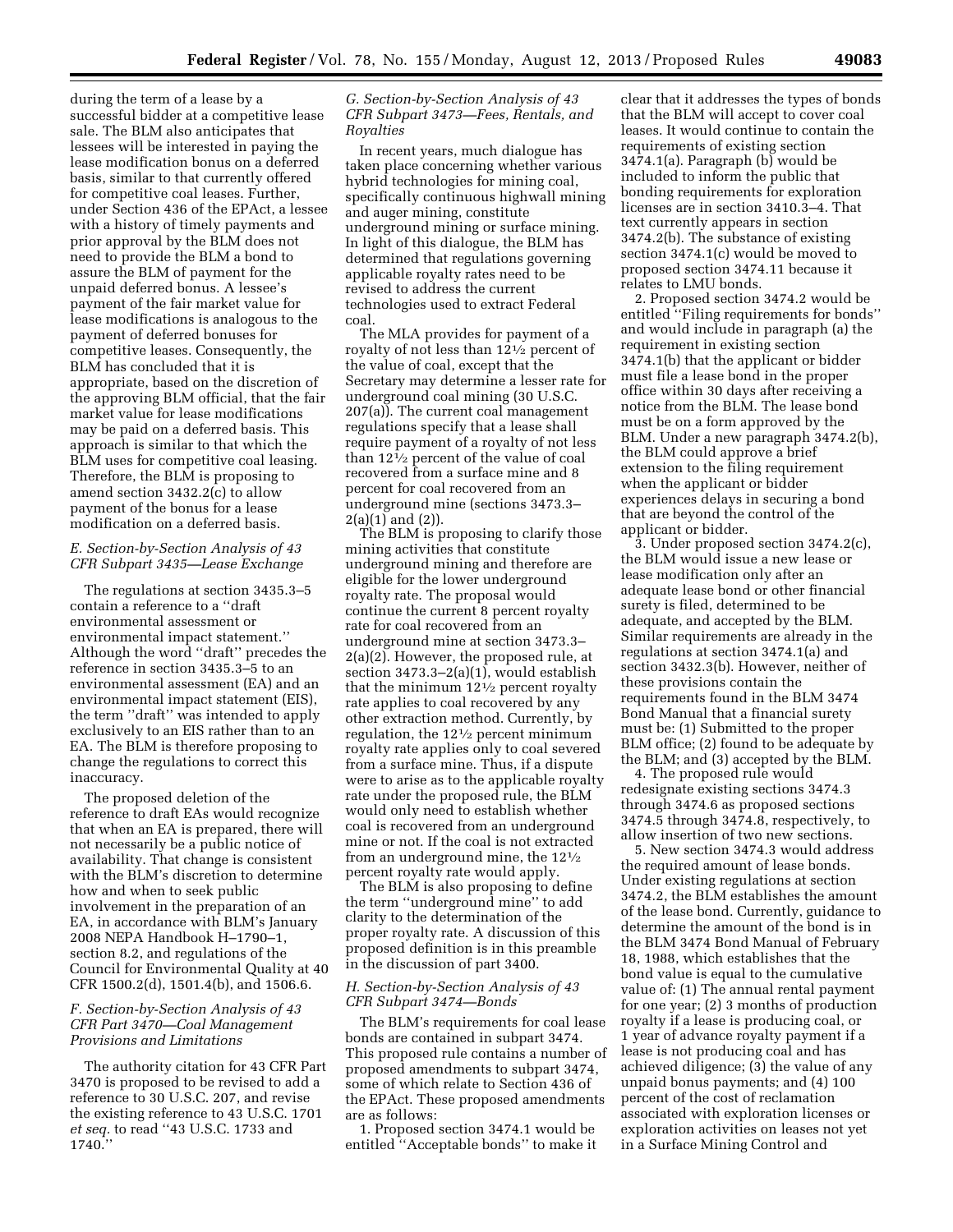Reclamation Act (SMCRA) mining permit.

The proposed rule would provide that the lease bond must be sufficient to cover the cumulative amount of: (1) 1 year's rental; (2) 3 months of production royalty or, if advance royalty was paid in the prior continued operation year, 1 year's advance royalty; (3) one annual deferred bonus payment (if applicable); and (4) 100 percent of the cost of reclamation associated with exploration licenses or exploration activities on leases not yet in a Surface Mining Control and Reclamation Act (SMCRA) mining permit. The minimum bond amount, already established in regulations at 43 CFR 3410.3–4(b)(2) for exploration licenses and consistent with the BLM M–3474 Bond Manual, is \$5,000. The minimum bond value is not indexed for inflation. The lease bond protects the BLM from an operator/ lessee defaulting on its financial obligations, including reclamation.

6. New section 3474.4 addresses the review and adjustment of bond amounts. Under the proposed rule, the BLM would review bonds at regular intervals, or as changes in conditions warrant, to assure that bond amounts remain appropriate under section 3474.3 of these regulations. This provision would apply to bonds for leases, exploration licenses, and licenses to mine.

The BLM strives to review bond amounts on an annual basis. The exact duration between bond reviews could be more or less than 1 year depending on the workload within the responsible BLM office. Conditions that might warrant another review would be payment in full of the deferred bonus amount, authorization of a lease modification, or a partial relinquishment of the lease. This review could result in the bond amount being modified upward or downward.

7. The proposed rule would amend redesignated section 3474.5 (existing section 3474.3) by removing existing paragraph (a), which relates to converting statewide or nationwide bonds to individual bonds. That paragraph no longer has relevance for Federal coal leases, all of which now have individual lease bonds.

Existing section 3474.3(b)(1) is proposed to be removed because 30 CFR 773.16 and 800.11(a) provide that no permit may be issued under SMCRA unless the permit applicant posts a performance bond or equivalent guarantee to ensure the completion of the reclamation plan approved in the permit. This requirement applies to all surface coal mining operations under the Office of Surface Mining

Reclamation and Enforcement's (OSM) permanent regulatory program; and the permanent regulatory program applies to all surface coal mining and reclamation operations on Federal lands, regardless of whether the OSM and the state have entered into a cooperative agreement to regulate mining on Federal lands within the state. The BLM also notes that, under 30 CFR 740.15(b), SMCRA bonds on Federal lands in states with a cooperative agreement to regulate mining on Federal lands must be payable to both the state and the United **States** 

The BLM proposes to redesignate existing paragraph (b)(2) as section 3474.5, replace the term ''Surface Mining Officer'' with ''Office of Surface Mining Reclamation and Enforcement'' to reflect the correct title of the bureau, and revise the section heading from ''Bond conversions'' to ''Bond Release,'' which is the subject of the section.

8. The proposed rule would amend redesignated section 3474.6 (existing section 3474.4), which relates to qualified sureties, to make it clear that the BLM would accept bonds only from sureties with current certificates of authority from the Secretary of the Treasury.

9. No changes are proposed for the text or section heading of redesignated section 3474.7 (existing section 3474.5).

10. In redesignated section 3474.8 (existing section 3474.6), a sentence would be added from the existing BLM 3474 Bond Manual providing that an existing lease bond or other financial surety must remain in effect until another bond or other financial surety is filed and the BLM accepts it as a replacement. In addition, the proposed rule would make it clear that the prior surety or other bond provider remains responsible for obligations that accrued during the period of liability while the bond was in effect until such liability is released by the BLM.

11. The proposed rule would add new section 3474.9, allowing an operator/ lessee to combine the bond requirements for all the leases that it holds and that are within the boundary of a single SMCRA mine permit into a single consolidated lease bond. The amount of the consolidated lease bond would be equal to the combined amount of the bond requirements for all of the leases within the mine permit boundary. This provision would be added for the convenience of both coal operators and the BLM to simplify the periodic review and adjustment of the cumulative bond amount for all leases covered by the consolidated lease bond.

12. The proposed rule would add new section 3474.10. Proposed section 3474.10 would implement Section 436 of the EPAct concerning bonds for deferred bonus bid payments.

The BLM is required to receive fair market value for all acreage leased for the development of Federal coal. Fair market value includes a bonus bid or payment that is a cash payment in addition to the payment of annual rental and production royalties. Except for lease modifications, all acreage leased for the development of Federal coal is offered for competitive bidding. By statute (30 U.S.C. 201(a)), at least 50 percent of the total acreage offered for Federal coal leasing in any 1 year must be leased under a system of deferred bonus payment. The deferred bonus payment system established by regulation (section 3422.4(c)) specifies that the lessee will pay the bonus in five equal annual installments, with the first payment submitted with the bid at the time of the lease sale. The remaining four deferred bonus bid payments are paid in equal annual installments on the first, second, third, and fourth anniversary dates of the lease.

Section 436 of the EPAct, codified at 30 U.S.C. 201(a)(4)–(5), adds new surety bond requirements for the deferred bonus bid. The EPAct provides that:

• For leases issued after August 8, 2005 (the date the EPAct was enacted), the Secretary shall not require a surety bond for the deferred bonus bid installment payments for any coal lease issued to a lessee with a history of timely payment of noncontested production royalties, advance royalties, and bonus bid installment payments.

• For leases issued before August 8, 2005, the Secretary may waive the financial-assurance requirement if that lessee has a history of timely payments. Thus, the exemption for lessees with a history of timely payments is mandatory for leases issued after August 8, 2005. Section 436 makes such a waiver discretionary only for leases issued before August 8, 2005.

Section 436 also provides that, notwithstanding any other provision of law, if a lessee fails to pay any deferred bonus bid installment payment on time, the Secretary must provide written notice to the lessee that a deferred bonus bid installment payment has not been paid. If the lessee fails to pay the deferred bonus bid installment payment within 10 days after receipt of the written notification, the coal lease will automatically terminate and the lessee will forgo any deferred bonus bid installment payments that have already been made.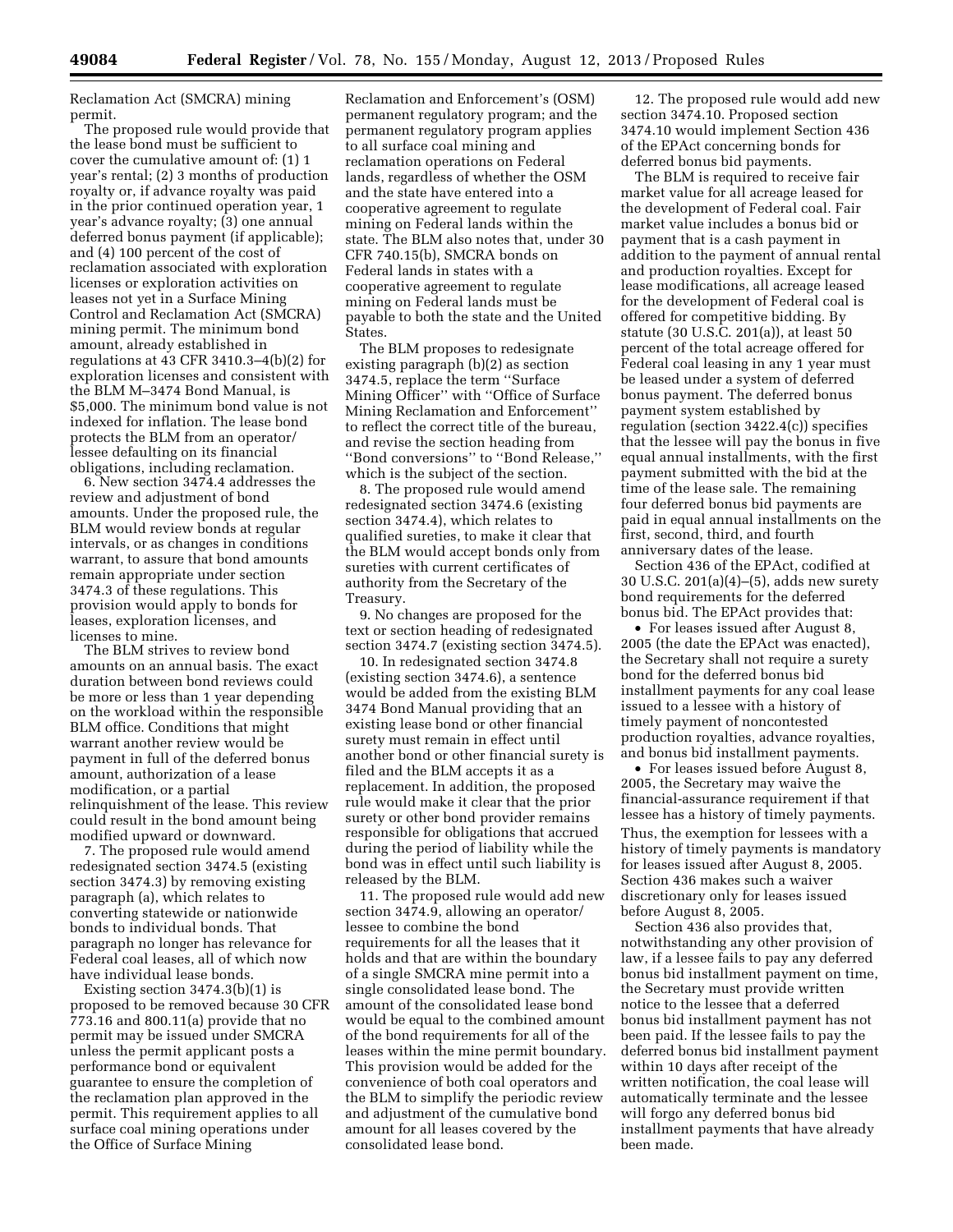The proposed regulations implementing Section 436 are modeled on the interim guidance (BLM–WO–IM– 2006–045) that the BLM issued on November 25, 2005. The regulations in this proposed rule would replace that interim guidance and implement this section of the EPAct.

a. Paragraph (a) of proposed section 3474.10 would introduce the concept of a ''history of timely payments'' for Federal coal leases issued both before and after enactment of the EPAct. Proposed paragraph (a)(1) would provide that for Federal coal leases issued before August 8, 2005, the BLM may waive the bond requirement for deferred bonus bid installment payments if the BLM determines, in consultation with the ONRR, that the lessee has a history of timely payments of noncontested royalties, advance royalties, and bonus bid installment payments. If the BLM decides not to waive the bond requirement, the lessee will be required to continue to maintain the value of the bond consistent with the regulations.

b. Proposed paragraph (a)(2) would provide that, for leases and lease modifications issued after August 8, 2005, the BLM will not require a surety bond or other financial assurance to guarantee payment of deferred bonus bid installment payments if the BLM determines, in consultation with the ONRR, that the lessee or successor in interest has a history of timely payments. If the BLM determines that a prospective lessee does not have a history of timely payments, the lease or modified lease can be issued only after an amount equal to one annual deferred bonus payment is added to the amount of the lease bond, LMU bond, or consolidated lease bond. If the required amount of a lease bond, LMU bond, or consolidated lease bond includes one annual deferred bonus payment, the BLM will reduce the lease bond, LMU bond, or consolidated lease bond amount by an amount equal to one deferred bonus payment if the BLM, at a later date, determines that the lessee has a history of timely payments, or when the deferred bonus is paid in full. However, the lessee or mine operator must file an application, as described in section 3474.10(b), for a history of timely payments determination, before the BLM will initiate an analysis and make a determination concerning the lessee's or mine operator's payment history.

c. Proposed section 3474.10(b) would establish an application procedure for a history of timely payments determination. This section would allow a lessee or successful bidder to

apply for a history of timely payments determination and it specifies the information required in an application.

For leases issued before the establishment of the history of timely payments application process, a lessee can file an application for a history of timely payments determination at any time. In the case of a lease modification, the lessee could apply for a history of timely payments determination only after the lessee and BLM have agreed upon the fair market value for the lease modification. For new leases that are sold competitively, the successful bidder can apply for a history of timely payments determination only after the BLM provides written notification to the successful bidder that the BLM has accepted its bonus bid as the fair market value for the coal tract. This section would also list what must be included in a history of timely payments application. When making a determination of a history of timely payments, the BLM would rely on existing 43 CFR 3400.0–5(rr)(3) (redesignated in this rule as 43 CFR 3400.0–5(b)) in determining whether a lease is controlled by or under common control with the history of timely payments applicant.

d. Proposed paragraph (c) would establish the basis for a determination of a history of timely payments. The BLM proposes to base its determination on the applicant's payment history for the 5 years immediately preceding an application for a determination of a history of timely payments for all Federal coal leases that are: (1) Encompassed by an LMU boundary or SMCRA mining permit boundary; and (2) under the control of the applicant during the 5-year period. The 5-year period and the inclusion of adjoining or nearby leases would reasonably reflect the business unit of a mine and therefore the applicant's willingness and ability to pay the deferred bonus payments on time.

The proposed rule would provide that if the applicant has less than 5 years of payment history, or there is not an adjoining mine under the applicant's control, the BLM may consider the nationwide payment history of an applicant's corporate owner and affiliates under common control with the applicant. If the applicant, or the applicant's corporate owner or affiliates under common control with the applicant, do not have a 5-year history of payments for a Federal coal lease, the applicant will not meet the criteria to apply for a history of timely payments determination.

The rule would make it clear that to satisfy the history of timely payments

requirement, every non-contested production royalty, advance royalty, and deferred bonus bid payment during the 5-year period must have been paid in full on or before the date the payment was due. Contested payments, as identified by the ONRR, may be considered if the lessee or mine operator provides an assurance of full payment to the satisfaction of the ONRR. Partial payment or nonpayment would not satisfy this requirement unless the lessee or mine operator has also provided an assurance of full payment to the satisfaction of the ONRR.

e. Proposed section 3474.10(d) provides an informal process for resolving disputes over the applicant's payment history. If the ONRR informs the BLM that the applicant does not satisfy the criteria for a history of timely payments determination, before the BLM makes a final determination, the BLM would notify the applicant, and provide the applicant 30 days to resolve any differences between the applicant and the ONRR regarding the payment history.

f. Proposed section 3474.10(e) provides that if the applicant satisfies the criteria for a history of timely payments determination, the BLM will make a written history of timely payments determination that will be effective for the leases covered by the application until the deferred bonus is paid in full. The proposed rule also provides that, if the applicant does not satisfy the criteria for a history of timely payments determination, the BLM will reject the application and immediately require either: (1) A separate bond in an amount equal to one deferred bonus payment; or (2) an increase in an existing bond that is equal to the amount of one deferred bonus payment. If the lessee/operator does not timely pay the deferred bonus bid, it will result in cancellation of the history of timely payments determination, and the BLM would immediately require either: (1) A separate bond in an amount equal to one deferred bonus payment; or (2) an increase in an existing bond that is equal to the amount of one deferred bonus payment.

g. Proposed section 3474.10(f) would establish procedures, as required by the EPAct, for lease termination in the event that a lessee fails to pay a deferred bonus bid installment within 10 days after the BLM gives the lessee notice that a bonus bid installment is past due. These procedures would be in addition to any other legal or equitable remedies available to BLM in the event of a lessee's breach of its obligations under the lease.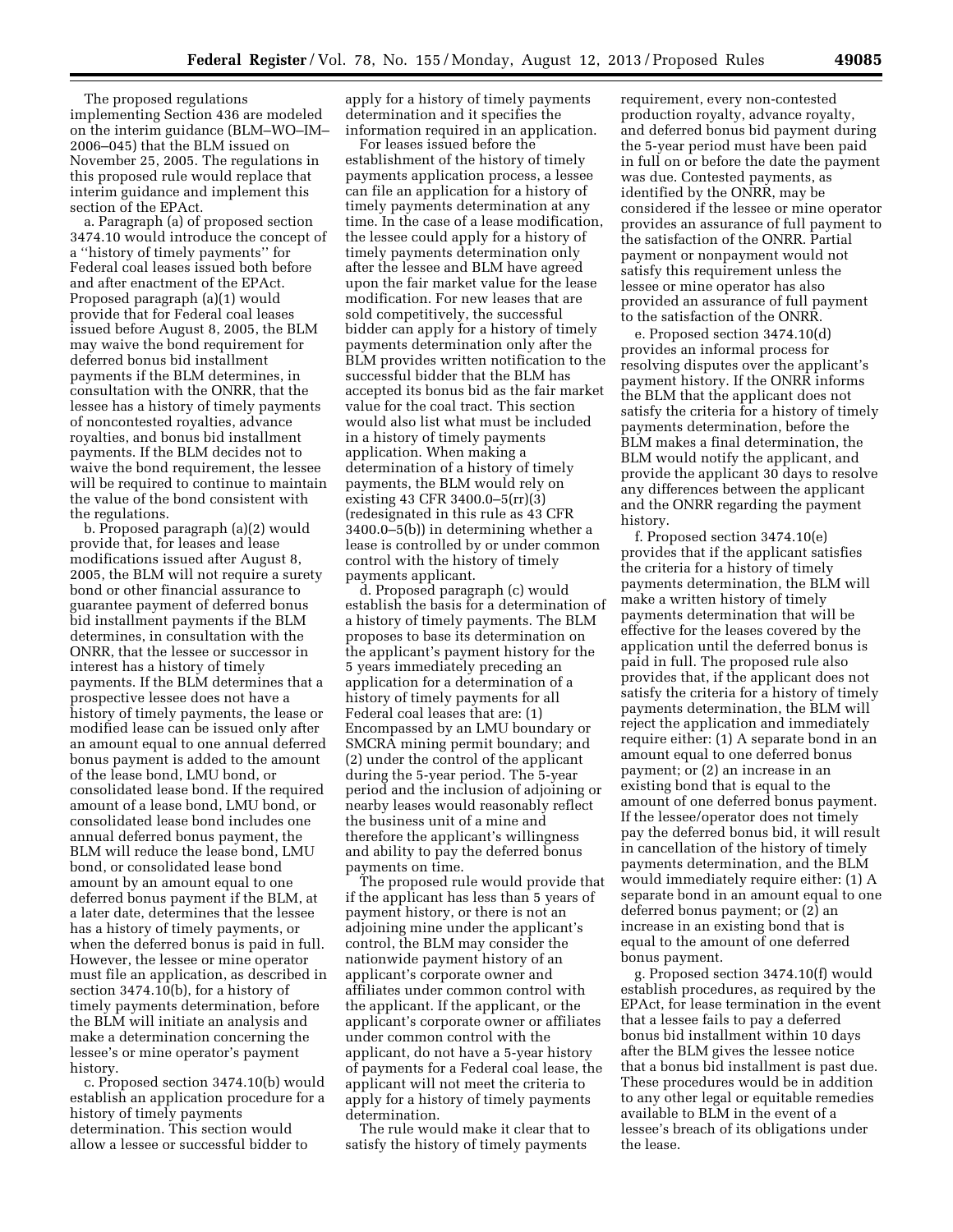13. Proposed section 3474.11 would authorize lessees/operators to post a bond for an LMU in lieu of individual lease bonds for the coal leases in the LMU, if the LMU bond satisfies the requirements for the individual lease bonds it would replace.

# *I. Section-by-Section Analysis of 43 CFR Subpart 3480—Coal Exploration and Mining Operations Rules: General*

1. The BLM proposes to remove the numbered paragraph designations (1) through (36) from paragraph 3480.0–5(a) and arrange the definitions in alphabetical order. Paragraphs (i) through (iv) of the definition of ''coal reserve base'' would be redesignated as paragraphs (1) through (4), respectively. This conforms to **Federal Register** style preferences.

2. The BLM is proposing to clarify the definition of ''continued operation'' at section 3480.0–5(a). The proposed changes in this definition will make it clear that the continued operation requirement can be met by either: (1) The production of the required commercial quantities (CQ) of coal in any continued operation year; or (2) beginning in the third continued operation year, the cumulative production for 3 consecutive continued operation years (the continued operation year in question and the 2 preceding continued operation years) of an amount of coal greater than or equal to the cumulative CQ requirement for that 3-year period.

This definition is consistent with the LMU Guidelines, which provided a similar method for determining the amount of coal for which the advance royalty must be paid. The definition provides an alternative to actual production of CQ during every continued operation year to comply with the continued operation requirement. Consistent with current BLM policy, this proposed definition would allow an operator to credit a year with coal production from a lease of 3 percent or more of the recoverable coal reserves (3 times the annual CQ requirement defined at section 3480.0– 5) toward compliance with the continued operation requirement for the subsequent 2-year period, even if coal is not mined from the lease during the subsequent 2-year period. For example, beginning in the third continued operation year and assuming that the annual CQ requirement (1 percent of the recoverable coal reserve) is 1 million tons, the continued operation requirement can alternatively be satisfied for the third continued operation year, and the payment of advance royalties avoided, by the

cumulative production of at least 3 million tons of coal at any time during the 3-year period that includes the first, second, and third continued operation years. Similarly, the continued operation requirement for the fourth continued operation year could be satisfied by the cumulative production of at least 3 million tons of coal at any time during the 3-year period that includes the second, third, and fourth continued operation years.

3. The proposed rule would amend the definition of ''diligent development period'' by redesignating the subordinate paragraphs to be consistent with the alphabetical organization of definitions within section 3480.0–5.

# *J. Section-by-Section Analysis of 43 CFR Subpart 3482—Exploration and Resource Recovery and Protection Plans*

1. Before August 8, 2005, the MLA required coal lessees to submit an operation and reclamation plan within 3 years after the lease was issued (30 U.S.C. 207(c)). This provision of the prior law was implemented in the regulations at section 3482.1(b), requiring submission of an R2P2 (the BLM's terminology for what the MLA calls an operation and reclamation plan). Section 435 of the EPAct eliminated this 3-year requirement in favor of a requirement for the submission of a plan prior to any action which might cause a significant disturbance of the environment. The BLM is proposing to remove 3 sentences in this section that implemented the 3 year provision of the prior law. Few, if any, consequences attach to the removal of the 3-year deadline. Under the proposed rule, the BLM would continue to require an approved R2P2 before a lessee may conduct any development or mining operations on a Federal coal lease. Further, detailed operation and reclamation plans continue to be required to obtain a Federal coal mining permit under the SMCRA.

2. The BLM is proposing to remove two additional sentences from section 3482.1(b). The third sentence of this section provides that the BLM will review an R2P2 for completeness and compliance with the MLA. This sentence is self-evident and is redundant with detailed MLA requirements for an R2P2 that are listed in section 3482.1(c). Therefore, we are proposing to delete the third sentence in this section. The BLM is also proposing to delete the seventh sentence in this section which provides that an R2P2 submitted, but not approved as of August 30, 1982, must be revised to comply with the rules as modified as of August 30, 1982 (47 FR 33154–195). The

BLM is not aware of any R2P2 submitted before August 30, 1982, but not yet approved, that would need to be revised as provided by this sentence. Therefore, we are proposing to delete the seventh sentence of this section.

3. The BLM proposes to add a new paragraph (b) in section 3482.3 that would reference the LMU mapping requirements found at existing section 3487.1(i) (redesignated as section 3487.8(a), with a new section heading).

# *K. Section-by-Section Analysis of 43 CFR Subpart 3483—Diligence Requirements*

1. Section 434 of the EPAct, amending 30 U.S.C. 207(b), provides for several changes in the processes for application, assessment, and collection of advance royalties for Federal coal leases. The proposed rule is modeled on the BLM's interim guidance concerning this section of the EPAct (BLM–WO–IM– 2006–127 (March 24, 2006)).

a. The BLM proposes to revise section 3483.3(a)(2) by moving the authority to stop accepting advance royalties in lieu of continued operation, upon 6 months' notification to the lessee or LMU operator, to new paragraph 3483.4(h). Section 3483.3(a)(2) would be modified to include a reference to new paragraph 3483.4(h). This is an administrative action that will consolidate regulations relative to advance royalty under section 3483.4.

b. The general conditions for paying advance royalty would be contained in section 3483.4(a). Under proposed section 3483.4(a)(1), the BLM could authorize the payment of advance royalty in lieu of continued operation for a lease or LMU if:

(1) Coal was not produced in sufficient quantity from the lease or LMU during a continued operation year to satisfy the continued operation requirement of the lease or LMU;

(2) The aggregate number of continued operation years for accepting advance royalties, as determined under section 3483.4(e), has not been exceeded; and

(3) The BLM determines that payment of advance royalty in lieu of continued operation will serve the public interest.

c. Under proposed section 3483.4(a)(2), the continued operation requirement for a lease or an LMU for a continued operation year could be met by a combination of coal production and payment of advance royalty. Also, proposed section 3483.4(a)(3) would make the lessee responsible for paying advance royalty for a lease that is not within an LMU and the LMU lessee/ operator responsible for paying advance royalty for an LMU.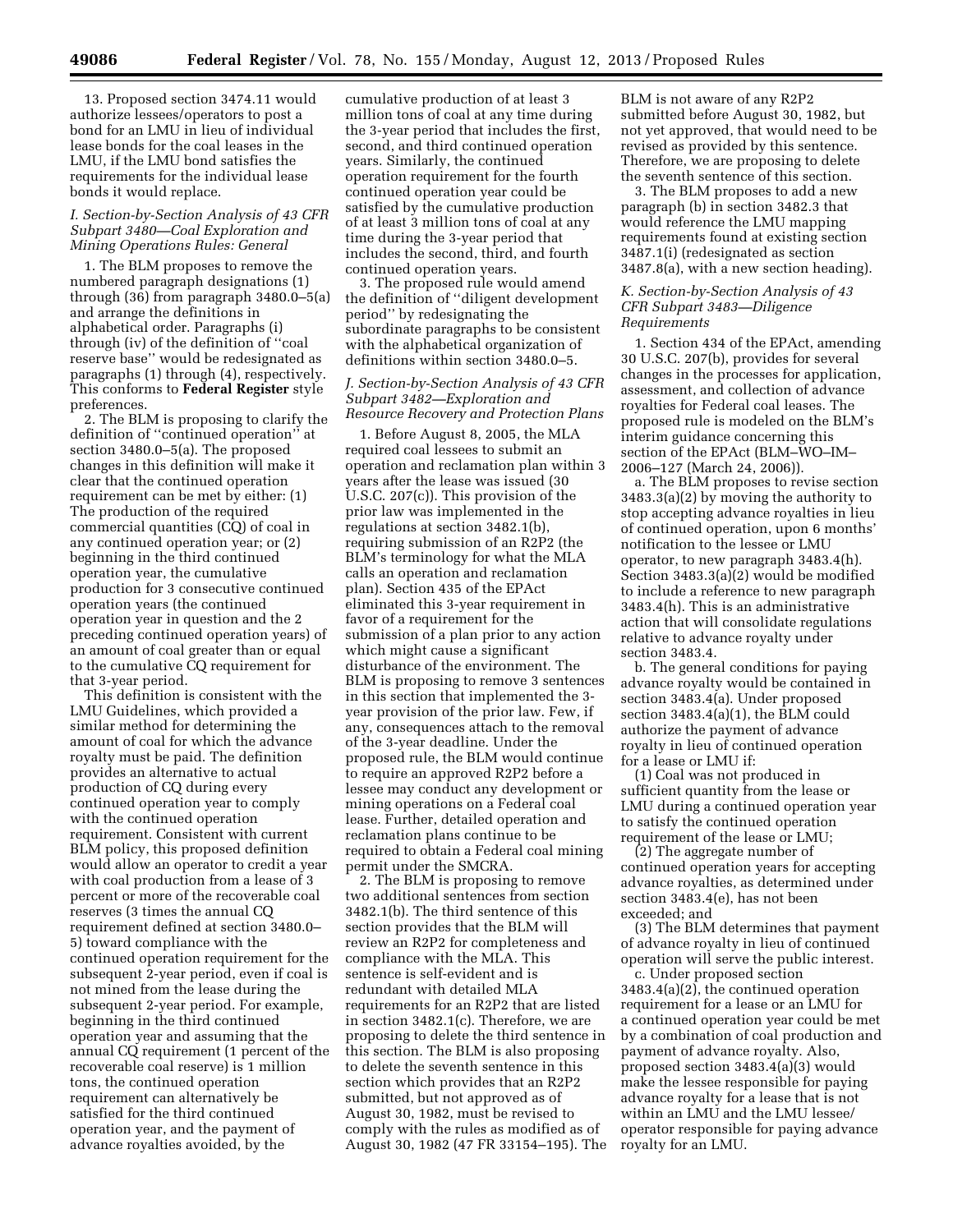d. Under the MLA, as amended by the EPAct, after a lessee has achieved diligent development, there are no statutory restrictions regarding when, during a continued operation year, the lessee must apply to pay advance royalty in lieu of continued operation. Under existing section 3483.4, applications to pay advance royalty made more than 30 days after the beginning of a continued operation year for the payment of advance royalty during the same continued operation year are subject to late payment charges. Because the provisions for calculation of the advance royalty payment in Section 434 of the EPAct provide for coal values to be determined at the end of a continued operation year, proposed section 3483.4(b) would require the operator to apply to pay advance royalty any time during the continued operationb year. Proposed section 3483.4(b) would also provide that failure to apply to pay advance royalty within the continued operation year to which the advance royalty applies may result in: (1) Assessment of late payment penalties; (2) failure to qualify for a new lease or the transfer of an existing lease as specified in section 3472.1–2(e); or (3) cancellation of the lease consistent with section 3483.2(c).

e. Proposed section 3483.4(c) would provide that the value of coal for advance royalty purposes is established in applicable ONRR companion regulations.

f. Proposed section 3483.4(d) would address the royalty rate used for the calculation of advance royalty. It provides that the royalty rate specified in the lease document will be used for calculation of advance royalty for a lease. For LMUs, it would provide that the advance royalty rate is 8 percent where the Federal recoverable coal

reserves in the LMU will be recovered only by underground mining operations, and not less than 121⁄2 percent where the Federal recoverable coal reserves contained in the LMU will be recovered by mining operations other than an underground mine. For an LMU that contains Federal recoverable coal reserves that are recovered by a combination of underground and other mining methods, the royalty rate for calculation of advance royalty would be not less than 121⁄2 percent.

g. Proposed section 3483.4(e) would increase from 10 to 20 the aggregate number of years for which an operator/ lessee may pay advance royalty, as required by Section 434 of the EPAct. It would also describe how the BLM will determine how many and which years count for advance royalty purposes both for leases and LMUs.

h. A section heading, ''Failure to pay advance royalty,'' would be added to proposed section 3483.4(f), which has been redesignated from section 3484.4(f) of the current regulations.

i. Under proposed section  $3483.4(g)(1)$ , if the BLM authorizes the payment of advance royalty for a lease or LMU, the BLM would determine at the end of a continued operation year the amount of coal, measured in tons, for the ONRR to use to calculate the value of the advance royalty payment.

j. Under section 3483.4(g)(2), the calculation of advance royalty tonnage would include both 1- and 3-year methods, based on the definition of ''continued operation'' in section 3480.0–5. During the first 2 continued operation years, the BLM would use the 1-year calculation method to determine the advance royalty tonnage for a lease. Beginning in the third continued operation year, the BLM would use both methods, and would provide to the

ONRR the lower of the two tonnage amounts. The ONRR would then determine the value of the advance royalty payment. The maximum advance royalty tonnage for any continued operation year for a lease would not exceed the required CQ for the lease.

For LMUs, the calculation methods would recognize that an LMU may consist of both Federal and non-Federal coal. In determining advance royalty tonnages for LMUs, a proportional reduction would be made to the advance royalty tonnage to account for the recoverable coal reserves in Federal coal leases as a percentage of the overall recoverable coal reserves of the LMU.

The following example depicts how the advance royalty tonnage would be calculated for 9 consecutive years for an LMU containing both Federal and non-Federal coal. The advance royalty tonnage is calculated using both the 1 and 3-year methods.

For this example, assume the LMU contains a total of 100,000,000 tons of recoverable coal reserves, 75,000,000 tons of which are from Federal coal leases and 25,000,000 are from non-Federal lands. The CQ requirement for the LMU is 1,000,000 tons per year of which 750,000 tons per year is required by the Federal coal leases in the LMU (see existing 43 CFR 3480.0–5(a)(6)). Further assume that the LMU produced 1,000,000 tons in each of the continued operation years (COYs) 1 and 2; 5,000,000 tons in COY3; nothing in COY4; 500,000 tons and 1,800,000 tons in COY5 and COY6, respectively; 800,000 tons in COY7; and 200,000 tons and 300,000 tons, respectively, in COYs 8 and 9. The determination of when advance royalty is required and the advance royalty tonnage is summarized in Table 1, below:

TABLE 1—EXAMPLE OF ADVANCE ROYALTY TONNAGE CALCULATIONS

[Thousands of tons unless noted otherwise]

|                                                                                                  | Continued operation year (COY)            |                               |                               |                      |                             |                               |                             |                             |                             |
|--------------------------------------------------------------------------------------------------|-------------------------------------------|-------------------------------|-------------------------------|----------------------|-----------------------------|-------------------------------|-----------------------------|-----------------------------|-----------------------------|
|                                                                                                  |                                           | 2                             | 3                             | 4                    | 5                           | 6                             |                             | 8                           | 9                           |
| CQ Ratio (Federal CQ tons per LMU CQ ton)                                                        | 750<br>1,000<br>0.75<br>1,000             | 750<br>1,000<br>0.75<br>1,000 | 750<br>1,000<br>0.75<br>5,000 | 750<br>1,000<br>0.75 | 750<br>1,000<br>0.75<br>500 | 750<br>1,000<br>0.75<br>1,800 | 750<br>1,000<br>0.75<br>800 | 750<br>1,000<br>0.75<br>200 | 750<br>1.000<br>0.75<br>300 |
|                                                                                                  | 1-Year Advance Royalty Calculation Method |                               |                               |                      |                             |                               |                             |                             |                             |
| 1-Year LMU CQ Deficiency (LMU CQ Less Total LMU<br>1-Year Advance Royalty Tonnage for the LMU(d) |                                           | 0                             |                               | 1,000<br>750         | 500<br>375                  |                               | 200<br>150                  | 800<br>600                  | 700<br>525                  |
|                                                                                                  | 3-year Advance Royalty Calculation Method |                               |                               |                      |                             |                               |                             |                             |                             |
|                                                                                                  | (a)<br>(a)                                | (b)<br>(b)                    | 3,000<br>7.000                | 3,000<br>6.000       | 3,000<br>5.500              | 3,000<br>2.300                | 3.000<br>3,100              | 3,000<br>2.800              | 3,000<br>1.300              |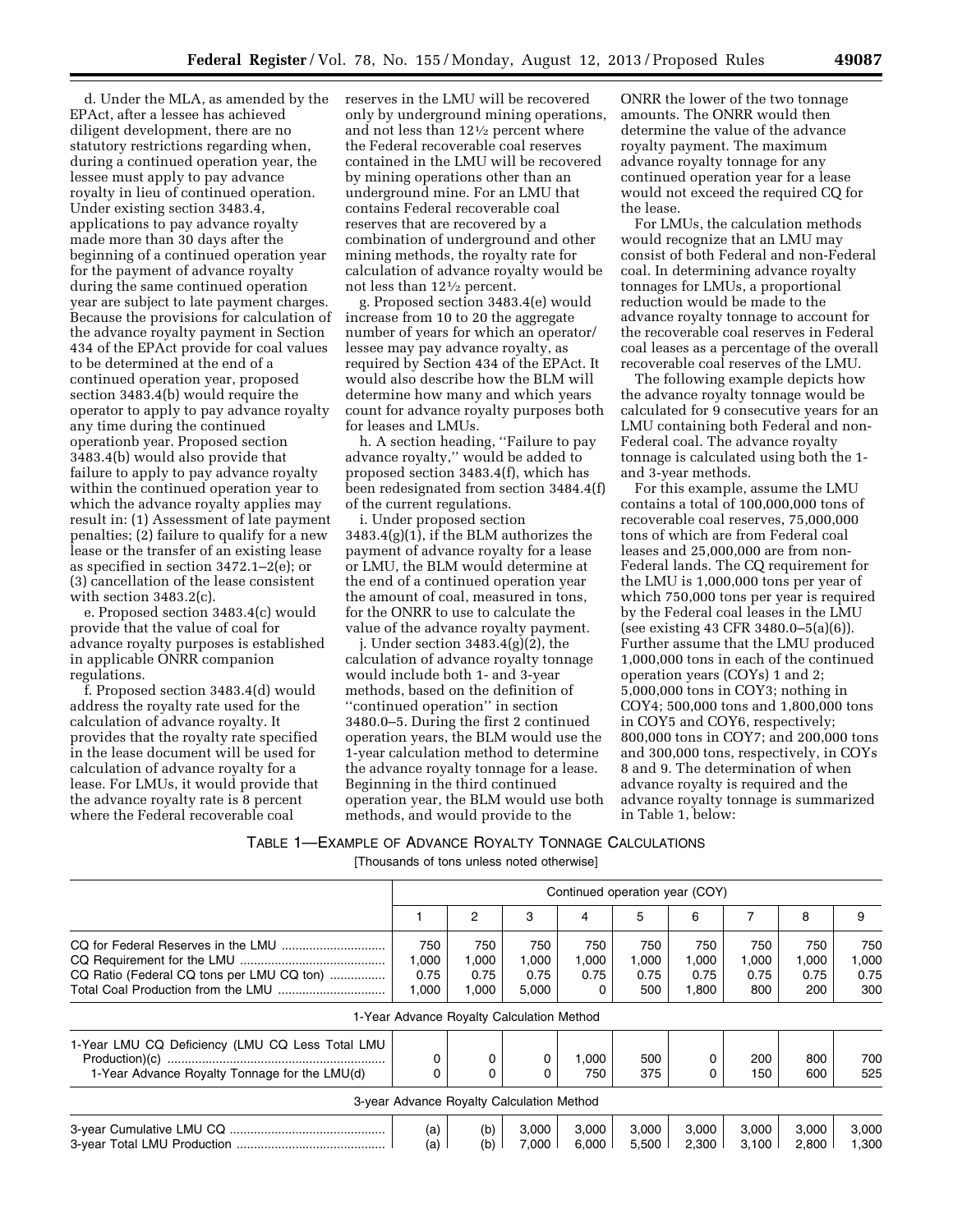# TABLE 1—EXAMPLE OF ADVANCE ROYALTY TONNAGE CALCULATIONS—Continued

[Thousands of tons unless noted otherwise]

|                                                                                                                                         | Continued operation year (COY) |            |   |   |   |            |            |                |
|-----------------------------------------------------------------------------------------------------------------------------------------|--------------------------------|------------|---|---|---|------------|------------|----------------|
|                                                                                                                                         |                                |            | 3 | 4 | 5 | 6          | 8          |                |
| 3-year CQ Deficiency (3-year Total LMU Production<br>Less 3-year Cumulative LMU CQ)(e)<br>3-year Advance Royalty Tonnage for the LMU(f) | (a)<br>(a)                     | (b)<br>(b) |   |   |   | 700<br>525 | 200<br>150 | 1.700<br>1.275 |
| Advance royalty is payable on the lesser of the 1-year or 3-year method.                                                                |                                |            |   |   |   |            |            |                |
| Tonnage on which Advance Royalty Must Be Paid(g)                                                                                        |                                | 0          |   |   |   |            | 150        | 525            |

(a) Advance royalty cannot be paid based on a 3-year average during the first year after achieving continued operation (see existing 43 CFR 3480.0–5(a)(8)).

(b) Advance royalty cannot be paid based on a 3-year average during the second year after achieving continued operation (see existing 43  $CFR$  3480.0–5(a)(8)).

(c) LMU CQ requirement less total LMU production. If the answer is zero or negative, no advance royalty is due. Values greater than zero represent the amount of additional coal production that would be required to meet the annual LMU CQ requirement.

(d) The 1-year advance royalty is calculated by multiplying the 1-year LMU CQ Deficiency by the CQ ratio.

(e) The 3-year cumulative total LMU production is subtracted from the 3-year cumulative LMU CQ. If the answer is zero or negative, no advance royalty is due. Values greater than zero represent the amount of additional coal production that would be required to meet the annual LMU CQ requirement.

(f) The 3-year advance royalty is calculated by multiplying the 3-year LMU CQ Deficiency by the CQ ratio of Federal to non-Federal coal. (g) Advance royalty is paid on the lesser of the 1-year advance royalty tonnage for the LMU or the 3-year advance royalty tonnage for the I MŪ

The 3-year advance royalty test can only be used beginning in the third continued operation year, and therefore in this example it is not applicable to continued operation years 1 and 2. In this example, advance royalty for the LMU is not due for continued operation years 1 through 7 because the advance royalty tonnage from either the 1-year or 3-year advance royalty methods is zero. The LMU in this example, and the Federal coal leases included in the LMU, would be considered in compliance with the continued operation requirement for COY 1 through 7. However, advance royalty for the LMU is due in continued operation year 8 because both the 1-year and 3 year advance royalty tests result in an advance royalty tonnage of greater than zero. The advance royalty tonnage in continued operation year 8 is 150,000 tons, which represents the result from the 3-year advance royalty test (150,000 tons), which is less than the result from the 1-year advance royalty test (600,000 tons). Similarly, advance royalty is also due in continued operation year 9 because both the 1-year and 3-year advance royalty tests result in an advance royalty tonnage of greater than zero. The advance royalty tonnage in continued operation year 9 is 525,000 tons, which represents the result from the 1-year advance royalty test (525,000 tons), which is less than the result from the 3-year advance royalty test (1,275,000 tons). The LMU in this example, and the Federal coal leases included in the LMU, would be considered in compliance with the continued operation requirement for

COY 8 and 9 only after the required advance royalty has been paid.

While this example illustrates the advance royalty calculation for an LMU, it also applies to an individual Federal coal lease by making the CQ ratio equal to 1 (i.e., 100 percent Federal coal) and using the corresponding production and CQ values for the individual lease.

k. The BLM proposes to add a new paragraph at 3483.4(h) concerning BLM's authority to stop accepting advance royalties in lieu of continued operation, upon 6 months' notification to the lessee or LMU operator. This provision is being moved from 3483.3(a)(2) as an administrative action so that regulations relative to advance royalty are located under section 3483.4.

2. The BLM proposes to amend section 3483.6(a) by adding a sentence to provide that the production of non-Federal coal from an LMU may be credited toward the diligent development requirements of the LMU only if such production occurs after the BLM approves inclusion of the non-Federal resources within the LMU. This issue was addressed in *Carbon Tech Fuels, Inc.,* 161 IBLA 147 (April 13, 2004), a case in which the Interior Board of Land Appeals upheld the BLM's refusal to credit non-Federal coal production for LMU diligence purposes where such production occurred before the non-Federal coal resources were included in the LMU.

There are two reasons why the BLM proposes to adopt the provision to allow crediting of non-Federal production only after the resources are in the LMU. First, the BLM is unable to verify the tonnages produced from non-Federal

resources before inclusion in the LMU; and second, the MLA encourages the diligent production of Federal coal. Allowing the crediting of production of non-Federal coal resources that may have occurred years earlier would not encourage diligent development of the Federal coal today and might provide an avenue to avoid production of Federal coal, as occurred in the *Carbon Tech Fuels* case.

3. The proposed rule would amend section 3483.6(b) by removing the reference to the submission date for R2P2s. A new paragraph (c) would be added to section 3483.6 addressing the relationship of LMU continued operation requirements to lease-specific continued operation requirements. The proposed rule would require that the LMU continued operation requirement be satisfied independently of whether the Federal coal leases within the LMU produce sufficient coal to meet the individual continued operation requirements that would apply if the leases were not in an LMU.

# *L. Section-by-Section Analysis of 43 CFR Subpart 3487—Logical Mining Unit*

1. The proposed rule would divide section 3487.1(b) into three subordinate paragraphs to make the provision easier to follow. The proposed rule would also add the 40-year LMU term to the list of uniform requirements that apply to all pre-August 4, 1976, Federal leases that would be included in an LMU.

2. The proposed rule would redesignate existing section 3487.1(c) as proposed section 3487.2 and reorganize it. Redesignated section 3487.2(b) (currently section 3487.1(c)(2)) would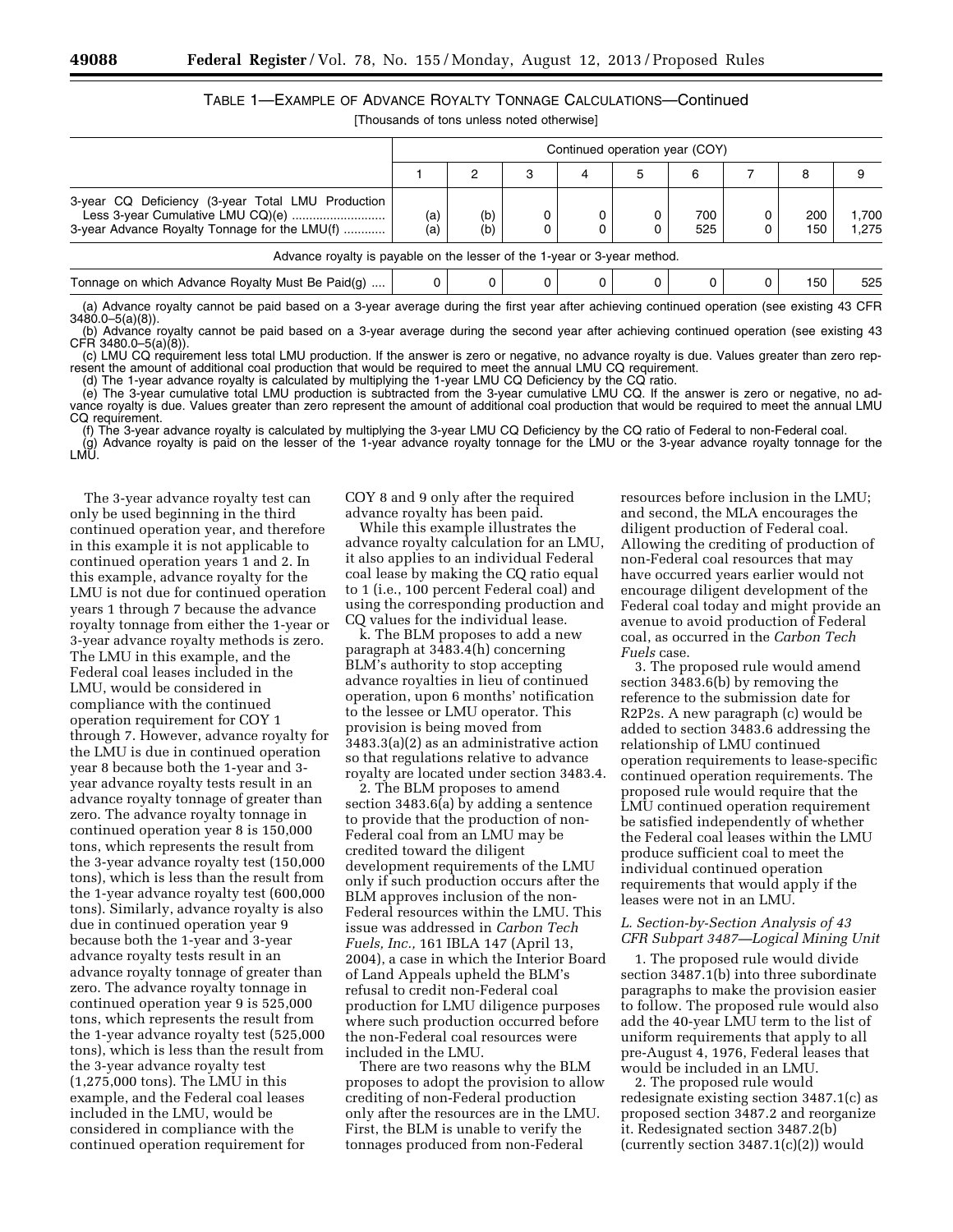be amended to require a complete description of all lands, Federal, state, and private, that are to be in an LMU. This provision was previously in the LMU Guidelines, 50 FR at 35148 and 35149.

3. Existing section 3487.1(c)(3) would be expanded in redesignated section 3487.2(c) to include a list of specific information required to demonstrate that the applicant for an LMU has effective control of all coal within the LMU boundary. This provision was previously in the LMU Guidelines, 50 FR at 35149.

4. Existing section 3487.1(c)(4) (new paragraph 3487.2(d)) would be revised to cross reference the requirements for submittal of an R2P2 that are found at section 3482.1. This paragraph is revised to structure the LMU application requirements consistent with Section 435 of the EPAct.

5. The proposed rule would redesignate existing section 3487.1(d)(1) as section 3487.3(a) and revise the section to be consistent with Section 433 of the EPAct that allows the term of an LMU to be extended beyond the current maximum term of 40 years. The proposed rule also makes editorial changes in this paragraph.

6. Existing section 3487.1(e)(1) would be amended in proposed redesignated section 3487.4(a) by removing the requirement for submission of an R2P2 within 3 years after the effective date of the LMU approval. This is parallel to the lease-specific R2P2 requirements enacted by Section 435 of the EPAct. The proposal would provide that an LMU applicant must submit an R2P2 containing the information required by section 3482.1(c) for all Federal and non-Federal lands within the LMU, before the LMU or LMU modification would be approved. This earlier submission of the R2P2 would provide a basis for the BLM to decide whether to approve an LMU. The proposal also provides that the BLM will adjust the estimates of an LMU's recoverable coal reserves at the time of approving the R2P2.

7. Similarly, the criteria for establishing the beginning date for the initial 40-year term of an LMU found at existing section 3487.1(g)(6) is proposed to be amended in proposed section 3487.4(e) to be consistent with Section 435 of the EPAct. The proposal would begin the initial 40-year term of the LMU through two alternatives. First, if coal is actively being mined from the LMU when the LMU is established, the initial 40-year LMU term would begin on the effective date of the LMU. Alternatively, if coal is being produced when the LMU becomes effective, the

initial 40 year term of the LMU would begin whenever coal is first produced from any part of the LMU.

8. In proposed sections 3487.5(c) and 3487.7(a), corresponding to existing sections 3487.1(f)(3) and (h)(1), respectively, the BLM proposes to correct an error that appears twice in the regulations. The proposed rule would remove both references in the text that make it appear that the BLM consults with itself. The proposed rule would require, in new paragraph (g) of redesignated section 3487.5 (see existing section 3487.1(f)), submission of the R2P2 before the LMU or LMU modification is approved in order to establish a basis for the agency's approval of the LMU or LMU modification.

9. Existing section 3487.1(g) is proposed to be redesignated as section 3487.6 with a new section heading of ''LMU decision.''

10. The BLM is proposing to add a new section  $3487.7(d)$  to allow a change in the LMU recoverable coal reserve to be effective either when the BLM approves an LMU modification, or when the BLM determines that the LMU recoverable coal reserves have changed due to new geologic information. The LMU Guidelines required that a change in the LMU recoverable coal reserve for LMUs that had achieved diligent development be effective beginning on the first day of the next LMU continued operation year. In contrast, the diligent development or continued operation status of the LMU would not be relevant in determining whether or not to change the LMU recoverable coal reserve.

Under the existing rules, advance royalty is determined at the beginning of a continued operation year. If the LMU recoverable coal reserve were to change during the continued operation year, there would be a need for a corresponding adjustment to the LMU continued operation requirement, and as needed, the advance royalty payment if advance royalty was paid.

A constant LMU recoverable coal reserve throughout a continued operation year, and thereby a fixed LMU continued operation requirement, is no longer required because, consistent with the provisions of 30 U.S.C. 207(b)(4), which codify amendments made by the EPAct, the BLM is proposing to change the period for determining advance royalty from the beginning of the year to run through to the end of the continued operation year. See proposed section 3483.4(b). Only the LMU recoverable coal reserve, and thereby the LMU continued operation requirement, that is in effect at the end of the continued operation year, will be used to

determine the tonnage upon which advance royalty is due. Thus, the BLM is proposing to simplify the regulations.

11. The BLM is proposing to add a new section 3487.7(e) similar to existing section 3487.1(h)(4) to make it clear that an LMU modification will not extend the initial 40-year period of an LMU. It would also cross-reference section 3487.10, which would implement Section 433 of the EPAct by providing procedures for extending an LMU beyond the current maximum term of 40 years.

12. Existing section 3487.1(i) is proposed to be redesignated as section 3487.8 with a new section heading of ''LMU operations.''

13. The BLM is proposing a new section 3487.9 to provide specific standards and procedures for termination of an LMU. Proposed section 3487.9(a)(5) would be modified from the provisions in the LMU Guidelines to be consistent with Section 433 of the EPAct. The BLM is also proposing a new provision that states that any Federal coal lease in an LMU would continue under the terms and conditions of the lease if the LMU is terminated or relinquished. These provisions were previously in the LMU Guidelines, 50 FR at 35157.

14. Section 433 of the EPAct amends 30 U.S.C. 202a(2) and allows the Secretary of the Interior (Secretary) to extend the term of an LMU to more than the 40 years previously allowed, if specific conditions are met. The statute provides that a 40-year LMU mine-out period may be extended to a longer period if:

(1) The extension will ensure the maximum economic recovery of the coal deposit; or

(2) The longer period is in the interest of the orderly, efficient, or economic development of a coal resource.

These standards differ somewhat from the MLA's standards for the initial approval of an LMU. Initially, a proposed LMU must meet the standards of maximum economic recovery; orderly, efficient, and economical development; and ''due regard to conservation of coal reserves and other resources.'' 30 U.S.C. 202a(1). As amended by Section 433 of the EPAct, the MLA provides that an extension need only meet one of the first two standards for initial approval.

Under proposed section 3487.10, the operator/lessee of an LMU would be required to apply to the BLM for an extension of the LMU term and provide documentation concerning how the request complies with either of the two approval criteria noted above. To ensure that the LMU continues to promote the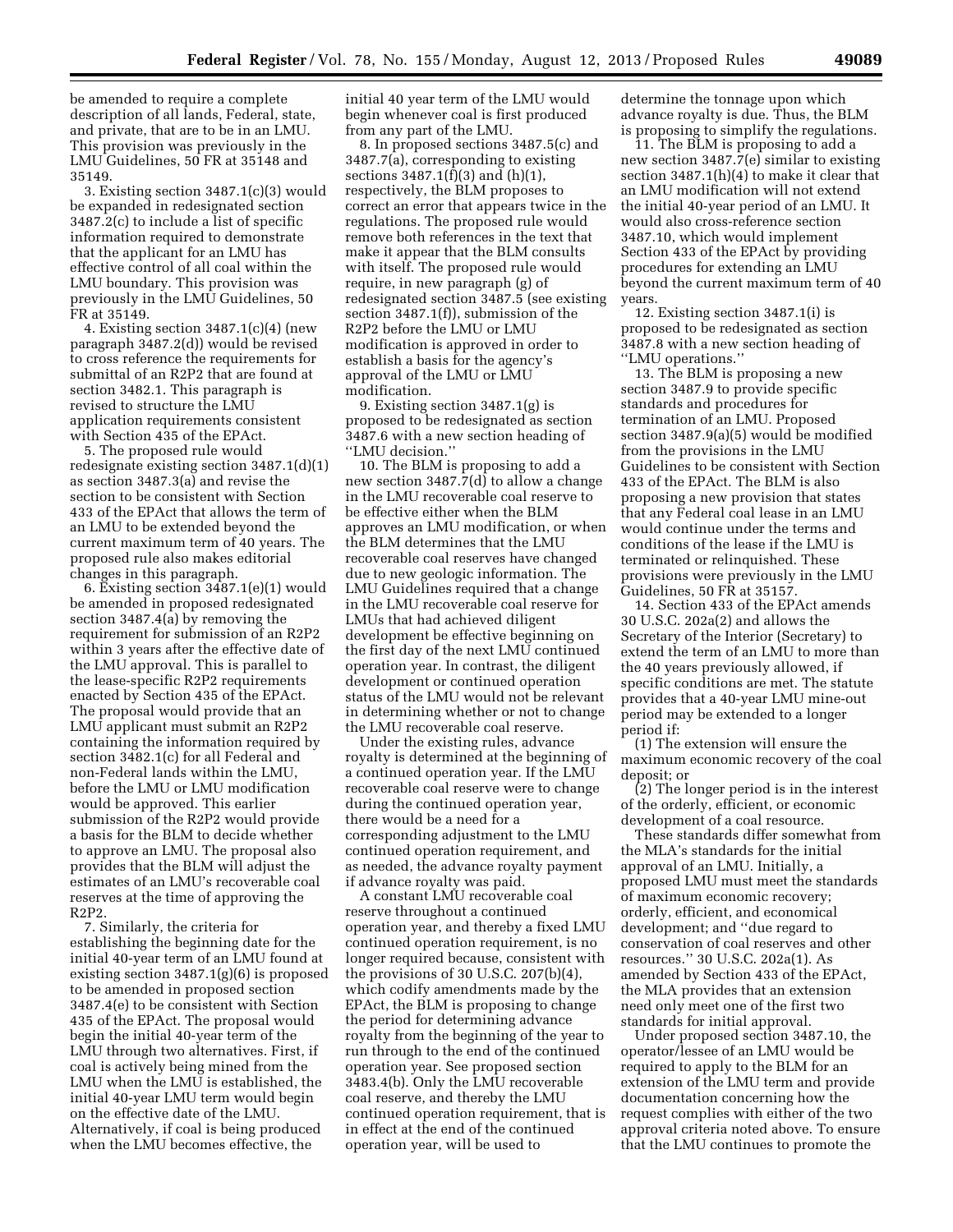maximum economic recovery of Federal and non-Federal resources, the BLM is proposing that the term of an LMU be extended in increments of 10 years or less. The BLM selected a period of 10 years to provide a reasonable amount of time for recovery of coal from the LMU while not overly burdening the LMU operator/lessee. Increments of 10 years or less also would ensure continued BLM review of the circumstances surrounding the LMU operation. A lessee or LMU operator would be allowed to apply for repeated extensions of its LMU. Since passage of the EPAct, the BLM has approved one LMU extension for a period of 10 years.

#### **III. Procedural Matters**

# *Executive Order 12866, Regulatory Planning and Review*

In accordance with the criteria in Executive Order 12866, the Office of Management and Budget has determined that this rule is a significant regulatory action.

The rule will not have an annual effect on the economy of \$100 million or more or adversely affect in a material way the economy, a sector of the economy, productivity, competition, jobs, the environment, public health or safety, or state, local, or Tribal governments or communities.

The change in the royalty rate for highwall mining is the most significant proposed provision that would likely increase the cost associated with the development of some Federal coal resources. Since 1998, highwall mining has been used to mine an estimated 6 million tons of Federal coal at seven different mines with an estimated difference in royalty value between the underground royalty rate and the surface royalty rate of nearly \$7.3 million. The average annual total production since 1998 is about 588,000 tons per year and the average difference in royalty value for the same period is about \$662,000 per year. The BLM estimates an average annual cost difference of \$662,000, depending on the quantity of coal produced using highwall mining techniques.

With one exception, Federal royalties for coal severed by highwall mining have been assessed at the surface mining royalty rate of 121⁄2 percent. One coal company elected to pay royalties at the underground royalty rate of 8 percent. In 2006, the Minerals Management Service (now the ONRR) and this coal company entered into a settlement agreement tolling the statute of limitations for payment of royalties until the BLM determines the applicable royalty rate. If BLM determines the

applicable royalty rate for highwall mining is greater than the underground royalty rate of 8 percent, the agreement provides that the coal company will pay the difference in royalties between what was paid at the underground rate, and the royalty rate established by the BLM. The coal company also agreed to waive appeal rights. Therefore, if the BLM concludes that the surface royalty rate of 121⁄2 percent is applicable to coal severed by highwall mining methods, there would be no practical effect on royalty receipts.

This proposed rule would implement new processing fees of \$170 per application for applications to pay advance royalty, and \$170 per application to extend an LMU, and \$160 per application for applications to apply for a history of timely payments determination (that will lead to a decision not to consider the remaining deferred bonus payments in the total bond requirement of a lease). These fees are included in Table 4, under the heading ''Paperwork Reduction Act.'' The other proposed provisions that implement the EPAct, including lease modification acreage, approval of LMUs, payment of advance royalties, lease operation and reclamation plan, and bonding for deferred bonus bids, will potentially reduce the cost of maintaining Federal coal leases by making administrative actions more efficient. The BLM notes that any change in costs to the regulated community from changes in the way advance royalty is valued will be addressed by the ONRR. Any cost savings are, however, case-specific. It is highly unlikely the savings would exceed the threshold established by the Executive Order.

The proposed rule also includes several technical corrections to the regulations that will be solely administrative.

1. The rule will not create inconsistencies with other agencies' actions. It will not change the relationships of the BLM to other agencies and their actions. We have closely coordinated with the ONRR in developing this proposed rule.

2. The rule will not materially affect entitlements, grants, loan programs, or the rights and obligations of their recipients. The rule does not address any of these programs.

3. The rule will implement the EPAct by amending the coal management regulations to conform to it. See parts II.A. and B. of the **SUPPLEMENTARY INFORMATION** discussed earlier in this preamble. However, the change in the royalty rate for highwall mining, which would be codified at 43 CFR 3473.3–

2(a), may raise novel policy issues. That provision would continue the current 8 percent royalty rate for coal recovered from underground mines, and establish that a minimum royalty rate of 121⁄2 percent would apply to coal recovered by any other extraction method.

#### *Regulatory Flexibility Act*

We certify that this rule will not have a significant economic effect on a substantial number of small entities as defined under the Regulatory Flexibility Act (5 U.S.C. 601 *et seq.*). The Small Business Administration (SBA) has two standards that apply to Federal coal. The first standard is found at 13 CFR 121.201 and provides that in the coal industry a ''small entity'' is an individual, limited partnership, or small company, at ''arm's length'' from the control of any parent companies with fewer than 500 employees. The second standard, 13 CFR 121.509, applies to Federal coal leasing (see companion BLM regulations at 43 CFR 3420.1– 3(b)(2)) and provides that an entity is considered a small business if:

• Together with its affiliates, the entity has no more than 250 employees; • The entity maintains management

and control of the actual mining operations of the Federal coal tract; and

• Agrees that if the entity subleases the Government land, it will be to another small business, and that it will require its sublessors to agree to the same.

The BLM has elected to use the SBA standard found at 13 CFR 121.201 that includes all firms with fewer than 500 employees. The BLM selected this standard for its analysis because the collection of firms identified as having 500 or fewer employees will include all the firms that meet the other standard. Thus, by using the 500-employee standard, the BLM has completed this analysis with the more inclusive standard.

Based on national data, the preponderance of firms involved in developing coal are small entities as defined by the SBA. However, this proposed rule would affect only those firms leasing and developing coal resources on Federal lands, and the makeup of current Federal coal lessees does not reflect that of the overall industry. This disparity between the composition of the overall industry and that of the subset of the industry that holds Federal leases likely reflects the type of mine development occurring in the West where most of the Federal leasing occurs. Much of the coal currently being produced from Federal lands is from extremely large deposits that favor large-scale, capital-intensive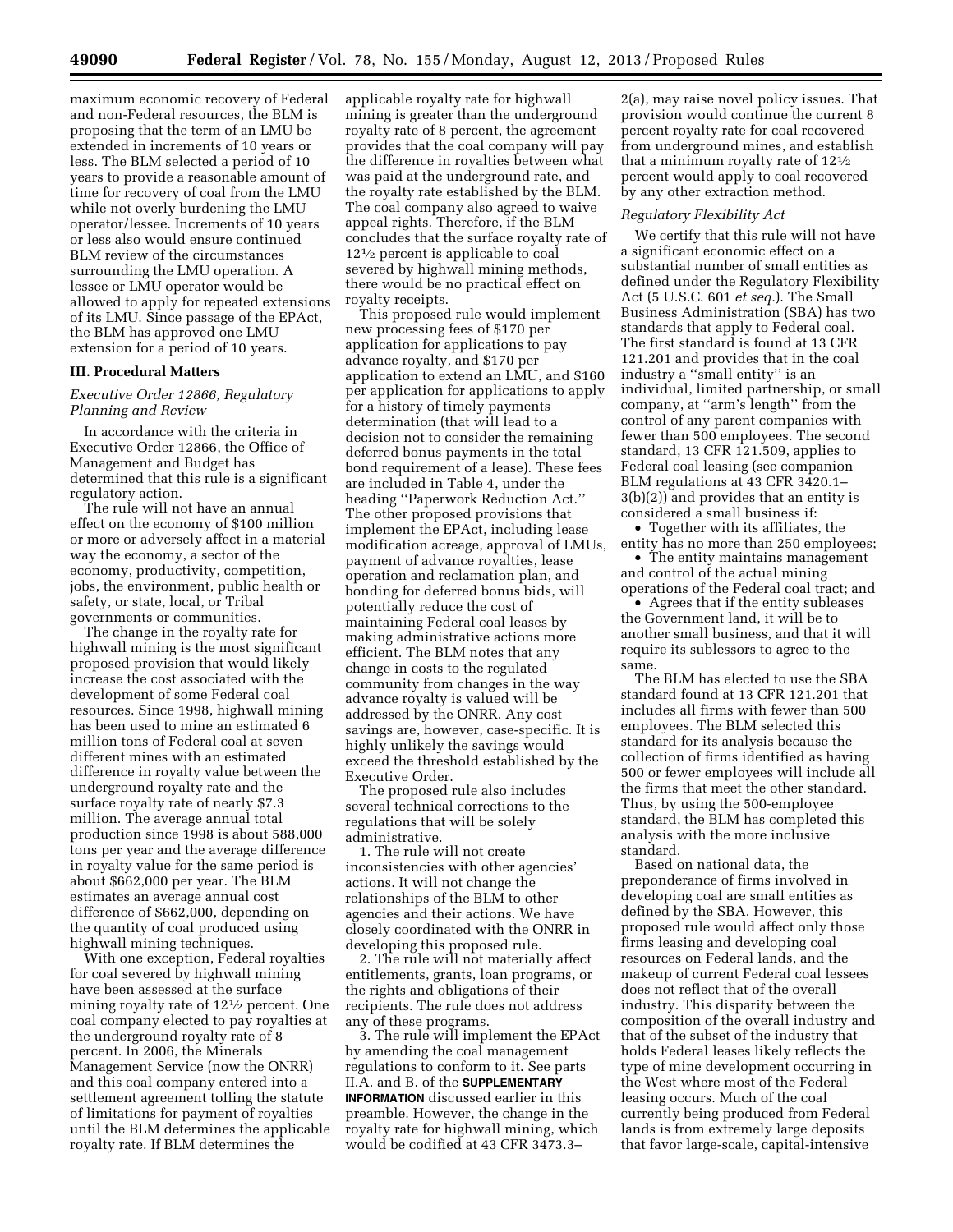development, and requires a large workforce. Therefore, because the changes proposed apply primarily to western lease and LMU operations, it appears that this rule would not affect a substantial number of small entities.

In addition to determining whether a substantial number of small entities are likely to be affected by this rule, the BLM must also determine whether the rule is anticipated to have a significant economic impact on those small entities. All of the proposed provisions will apply to lessees or mine operators regardless of size. The proposed changes to the lease modification acreage, approval of payment of advance royalties, and lease operation and reclamation plans will not subject lessees or mine operators to any new costs. In addition, large competitors would not gain any advantage over small entities due to these proposed provisions.

The proposed changes in bonding for deferred bonus bids would not increase the costs to current and future lessees. Lessees that have a history of timely payments to the government are allowed to make deferred bonus payments without providing the agency a bond. This benefit would apply to all qualified Federal coal lessees. However, in certain situations, the provision could give existing lessees that have a history of timely payments a competitive advantage over lessees or prospective lessees, including those that are small entities, that either do not have a history of timely payments or that have not held a Federal coal lease long enough to establish a history of timely payments. An entity that does not need to bond for its deferred bonus bid will have lower costs than those entities that must pay to provide the BLM with the requisite bond.

Where this advantage would be most acute would be in the competitive bidding for a lease associated with a new coal mining operation. Prospective lessees would be competing for the right to lease the tract through the competitive sale process that requires bidding a bonus value for the lease. An entity without a payment history would have higher acquisition costs than those entities that qualify to defer a bond for future bonus bid payments. The development of a new coal mine is not, however, a common scenario. There have only been 3 leases, out of 59 leases that the BLM issued in the past 10 years, which were associated with the development of a new coal mine.

Any disadvantage small entities may face due to this provision is mitigated by the availability of the small business leasing opportunity provided under 43

CFR  $3420.1-3(b)(2)$ . This regulation provides special leasing opportunities for small businesses, where only small entities are allowed to bid on Federal coal leases. Larger competitors, who may have a competitive advantage, are not allowed to bid for these coal tracts set aside for small businesses.

Proposed section 3473.3–2 would set the royalty rate for highwall coal mining at 121⁄2 percent. Proposed section 3483.4(d) would address the royalty rate that would be used for the calculation of advance royalty, setting it at 121⁄2 percent where the Federal LMU recoverable coal reserves contained in the LMU would be recovered by mining operations other than underground mining. These proposed provisions would increase costs to a limited number of operators. As of this analysis, 7 operations have or are employing highwall mining technology on Federal lands, and all 7 companies are not considered small entities as defined by the SBA. At some point in the future, a small entity may incorporate highwall mining into its operation. The operator would be subject to the higher royalty rate, but it would be the same rate large competitors would pay.

Based on the available information, we conclude that the proposed rule would not have a significant impact on a substantial number of small entities. Therefore, a final Regulatory Flexibility Analysis is not required, and a Small Entity Compliance Guide is not required.

# *Small Business Regulatory Enforcement Fairness Act*

This rule is not a major rule under 5 U.S.C. 804(2), the Small Business Regulatory Enforcement Fairness Act (SBREFA). This rule will not have an annual effect on the economy of \$100 million or more. As explained under the preamble discussion concerning Executive Order 12866, Regulatory Planning and Review, clarification of the royalty rate for non-underground mining may increase the annual cost associated with the development of specific Federal coal resources by an estimated average of \$662,000 per year. However, as all federal coal lessees have paid, or have agreed to pay, royalties consistent with this proposed rulemaking, there is no practical economic impact. Further, the prospective increased cost is limited to specific mining conditions that are only found within a few mines, none of which have operators that qualify as small business entities. Therefore, the proposed clarification in royalty rates will have no effect on small business.

This rule proposes to implement new processing fees for applications to pay advance royalty, extend an LMU, and to avoid providing a bond for deferred bonus payment. These proposed fees would total an estimated \$2,690 per year.

The other proposed provisions that implement the EPAct, including lease modification acreage, approval of LMUs, payment of advance royalties, lease operation and reclamation plan, and bonding for deferred bonus bids, would potentially reduce the cost of maintaining Federal coal leases by making the administration of the coal program more efficient. The BLM notes that any changes in costs to the regulated community from changes in the way advance royalty is valued will be addressed by the ONRR. Any cost savings are, however, case-specific. It is highly unlikely the savings would exceed the threshold established by SBREFA. This rule:

• Will not cause a major increase in costs or prices for consumers, individual industries, Federal, state, or local government agencies, or geographic regions; and

• Will not have significant adverse effects on competition, employment, investment, productivity, innovation, or the ability of U.S.-based enterprises to compete with foreign-based enterprises.

#### *Unfunded Mandates Reform Act*

In accordance with the Unfunded Mandates Reform Act (2 U.S.C. 1501 *et seq.*), we find that:

• This rule will not ''significantly or uniquely'' affect small governments. A Small Government Agency Plan is unnecessary.

• This rule will not produce a Federal mandate of \$100 million or greater in any single year.

The rule is not a ''significant regulatory action'' under the Unfunded Mandates Reform Act. The changes proposed in this rule would not require anything of any non-Federal governmental entity.

## *Executive Order 12630, Takings*

In accordance with Executive Order 12630, the BLM finds that the rule does not have takings implications. A takings implication assessment is not required. This rule does not substantially change BLM policy. Nothing in this rule constitutes a compensable taking.

#### *Executive Order 13132, Federalism*

In accordance with Executive Order 13132, the BLM finds that the rule does not have significant Federalism effects. A Federalism assessment is not required. This rule does not change the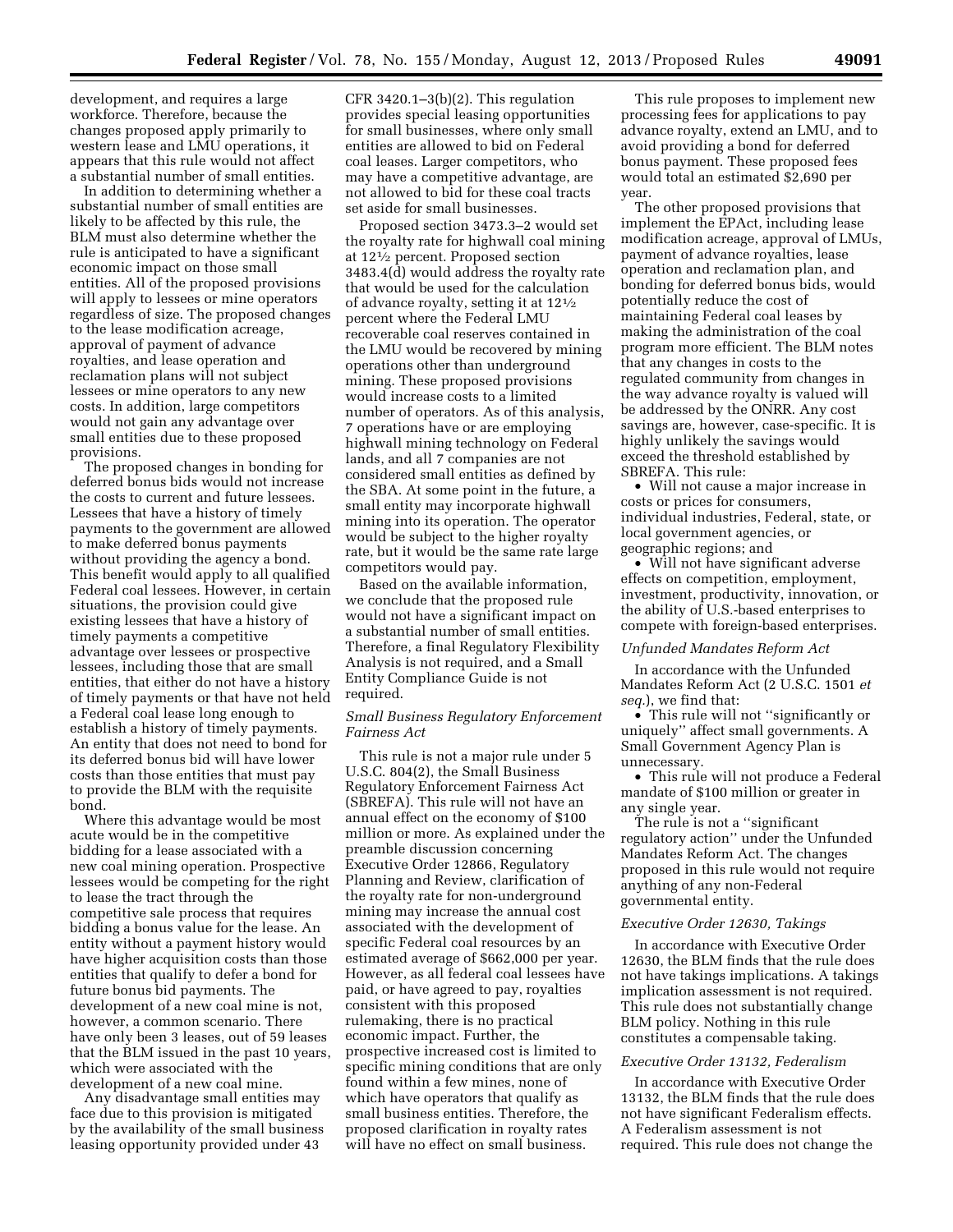role of or responsibilities among Federal, state, and local governmental entities. It does not relate to the structure and role of the states or have direct, substantive, or significant effects on states.

# *Executive Order 13175, Consultation and Coordination With Indian Tribal Governments*

In accordance with Executive Order 13175, we have found that a portion of this proposed rule may include policies that have Tribal implications. The proposed rule would make changes to the coal management regulations, 43 CFR parts 3000, 3400, 3430, 3470, and 3480. As noted below, some of the provisions of 43 CFR part 3480 are applicable to ''Indian lands.'' Under the regulations of the Bureau of Indian Affairs, the term ''Indian lands'' includes Tribal lands. See 25 CFR 211.3, 212.3, and 225.3.

The Bureau of Indian Affairs regulations at 25 CFR 211.4, 212.4, and 225.1(c) incorporate, through an explicit cross-reference, the BLM regulations at 43 CFR part 3480 and thus, unless expressly exempted, the provisions contained in part 3480 apply to Indian lands. The BLM coal management regulations at 43 CFR parts 3400 through 3470, are not similarly incorporated by cross reference, are not applicable to Indian lands, and thus, proposed amendments to regulations in parts 3000, 3400, 3430, and 3470 are not subject to Tribal consultation.

The BLM regulations at 43 CFR 3480.0–4 further provide that the provisions of part 3480 relating to advance royalty, diligent development, continued operation, maximum economic recovery, and LMUs do not apply to Indian lands, leases, and permits. Thus, the proposed amendments contained in this rule to 43 CFR subpart 3483, Diligence Requirements, and subpart 3487, Logical Mining Unit, are excluded from Tribal consultation. The proposed definitions of ''continued operation'' and ''diligent development period'' are similarly excluded from Tribal consultation. A proposed amendment to add a new paragraph (h) to section 3482.3 is not subject to Tribal consultation, because the proposed paragraph would be specifically limited in its application to LMUs.

As noted above, the BLM regulations at 43 CFR subpart 3482 would be generally applicable to Indian lands unless otherwise specifically exempted, as noted above for proposed section 3482.3. Since 43 CFR 3482.1(b) is not similarly specifically exempted from applicability to Indian lands, proposed

regulatory amendments to that provision would be applicable to Indian lands if adopted by the BLM. Accordingly, this portion of the proposed rule would be a policy that could have Tribal implications.

Inasmuch as proposed amendments to 43 CFR 3482.1(b) may have Tribal implications by reason of its potential applicability to Indian lands, the BLM will begin consultation with potentially affected Tribes upon publication of the proposed rule. Further, the BLM will continue to consult with Tribes during the comment period of the proposed rule.

# *Executive Order 12988, Civil Justice Reform*

In accordance with Executive Order 12988, we find that the proposed rule would not unduly burden the judicial system, and therefore meets the requirements of sections 3(a) and 3(b)(2) of the Order. The BLM consulted with the Department of the Interior's Office of the Solicitor throughout the rule making process.

# *Executive Order 13352, Facilitation of Cooperative Conservation*

In accordance with Executive Order 13352, the BLM has determined that this proposed rule would not impede facilitating cooperative conservation; would take appropriate account of and consider the interests of persons with ownership or other legally recognized interests in land or other natural resources. The rule would properly accommodate local participation in the Federal decision-making process, and would provide that the programs, projects, and activities are consistent with protecting public health and safety.

#### *Paperwork Reduction Act*

This proposed rule contains information collection requirements that are subject to review by the OMB under the Paperwork Reduction Act (44 U.S.C. 3501–3520). Collections of information include any request or requirement that persons obtain, maintain, retain, or report information to an agency, or disclose information to a third party or to the public (44 U.S.C. 3502(3) and 5 CFR 1320.3(c)).

The OMB has approved the existing information collection requirements associated with coal management, and has assigned control number 1004–0073 to those requirements.

The BLM has requested OMB approval, under a new control number, for:

• Modifications of some of the existing information collection

requirements currently approved under control number 1004–0073; and

• New information collection requirements.

After promulgating a final rule and receiving approval from the OMB, the BLM intends to request that the new control number be combined with existing control number 1004–0073. Therefore, the BLM intends that, over the long term, all of the information collection requirements and burdens associated with coal management will be authorized under control number 1004–0073.

Both types of proposed changes are described below along with estimates of the annual burdens. Included in the burden estimates are the time for reviewing instructions, searching existing data sources, gathering and maintaining the data needed, and completing and reviewing each component of the proposed information collection requirements.

*Title:* Coal Management Revisions (43 CFR Parts 3000 and 3400 through 3480).

*OMB Control Number:* 1004–XXXX. *Abstract:* Provisions of this proposed rule that would affect coal management information collections are described below. The burdens and effects of these provisions are itemized at Tables 2 through 5, below.

1. The proposed rule would add 3 new fixed processing fees to 43 CFR 3000.12. One of these new fees would be \$170 for each Request for Payment of Advance Royalty in Lieu of Continued Operation (43 CFR subpart 3483). The OMB has approved this collection activity under control number 1004– 0073, but has not yet approved the processing fee. The other proposed processing fees would be for the following new information collection requirements:

• \$160 per response for each Application for History of Timely Payments Determination (Proposed 43 CFR 3474.10); and

• \$170 per response for each Application to Extend an LMU Beyond the Initial 40-Year Period (Proposed 43 CFR 3487.10).

A complete discussion of how the amounts of these 3 fees were determined is in the preamble of this proposed rule.

2. The BLM proposes new 43 CFR 3474.10, which would require a lessee or mine operator to submit an application in order to seek a determination of a history of timely payments. It would be necessary for a lessee or mine operator to obtain such a determination from the BLM in order to obtain a waiver of the bond requirement for deferred bonus bid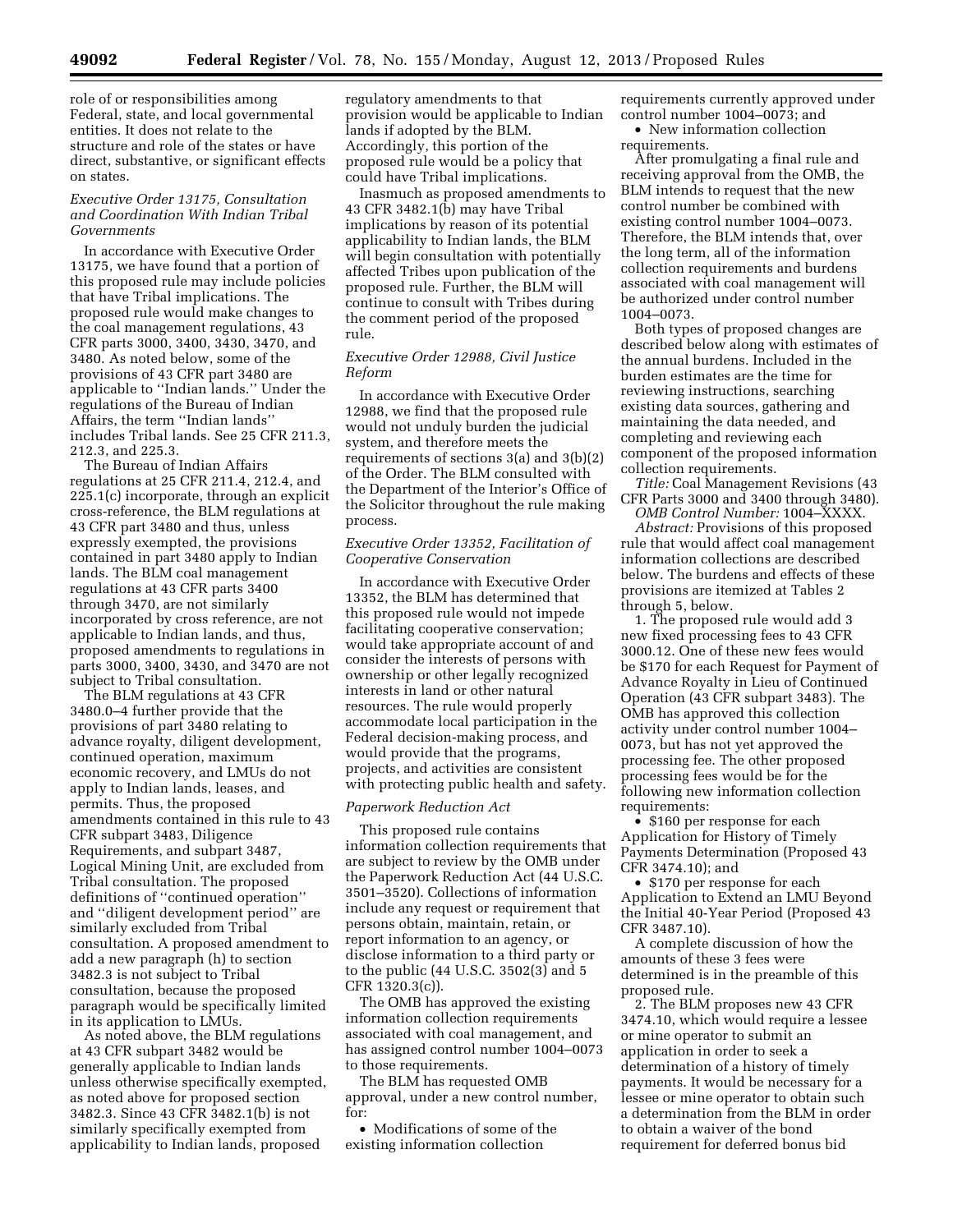installment payments. In accordance with Section 436 of the EPAct, the BLM may grant (or will grant, in the case of leases issued after August 8, 2005) such a waiver only after determining, in consultation with the ONRR, that the lessee has a history of timely payments of non-contested royalties, advance royalties, and bonus bid installment payments. As indicated at proposed section 3474.10(b), an applicant for a history of timely payments determination would have to submit to the BLM two copies of the following information:

• The name, address, and phone number of the applicant and the applicant's primary contact person;

• Identification of the lease or leases for which the applicant requests a surety bond or other financial guarantee waiver for deferred bonus bid installment payments;

• Identification of the surety bonds or other financial guarantee instruments, if applicable, that the applicant desires to reduce or discontinue;

• The serial numbers and names of the lessee(s) of record of all Federal coal leases that constitute the basis for a history of timely payments determination under paragraph (c) of this section and sufficient documentation to demonstrate that the Federal coal leases are under the control of the lessee(s) of record;

• The SMCRA permit number and mine name or the LMU serial number and LMU name that are controlled by or under common control with, as defined in section 3400.0–5(b) of this chapter, the history of timely payments applicant, and that adjoin the leases identified in paragraph (b)(2)(ii) of this section; and

• Any other information requested by the BLM.

The BLM estimates it would take 8 hours to complete a history of timely payments application, and there would be on average three such applications per year. As noted above, the BLM is proposing a new processing fee of \$160 for an application for a history of timely payments determination. The BLM has decided not to develop a specific form to apply for a history of timely payments determination.

3. Section 433 of the EPAct provides that the Secretary may extend the term of an LMU beyond the 40th year. The BLM proposes new 43 CFR 3487.10, which would provide for applications to extend the term of an LMU beyond the initial 40-year period in increments of 10 years or less.

An application to extend an LMU term beyond the initial 40-year period must provide sufficient information for the BLM to determine whether the extension complies with the provisions at proposed section 3487.5(b)(1) or proposed § 3487.5(b)(2).

The text of proposed section 3487.5(b)(1) appears in the existing coal management regulations as 43 CFR 3487.1(f)(2)(i), which requires respondents to show that mining operations on the LMU would achieve maximum economic recovery of Federal recoverable coal reserves within the LMU.

The text of proposed section 3487.5(b)(2) appears in the existing coal management regulations at 43 CFR 3487.1(f)(2)(ii), which requires respondents to show that mining operations on the LMU would facilitate development of the coal reserves in an efficient, economical, and orderly manner.

The BLM does not intend to develop a specific form for applications to extend the term of an LMU beyond the initial 40-year period. As noted above, the BLM proposes to assess a \$170 processing fee for each application. The BLM estimates the public burden hours for an application to extend an LMU to be 5 hours per response, and anticipates one response per year.

4. Section 435 of the EPAct eliminated the requirement for the lessee or mine operator to provide the BLM with an operations and reclamation plan under the MLA, as amended (30 U.S.C. 207(c)), within 3 years of lease issuance. However, the MLA still requires that an operations and reclamation plan be approved by the Secretary before mining begins (see 43 CFR 3482.1(b)). The BLM implements this statutory requirement with its regulatory requirement of a resource recovery and protection plan  $(R2P2)$ 

The BLM proposes to remove from section 3482.1(b) the requirement to submit a 3-year R2P2. This proposal would have the effect of adjusting the

public burden downward (from 980 responses to 975 annually) for the information collection activity titled, ''Resource Recovery and Protection Plans (43 CFR Part 3480, Subpart 3482).''

5. The BLM proposes to re-designate existing section  $3487.1(c)(2)$  as new section 3487.2(b), and codify a provision of the LMU Guidelines that has required a description of other mineral interests within the LMU as a part of the LMU application. This proposal would aid the BLM in making a determination that the LMU applicant has the right to enter and mine coal from all the lands proposed to be within an LMU. Since the quantity and quality of the information varies depending to a great extent on the geographic location of the LMU, the BLM will not develop a specific form to report this information. The BLM estimates this requirement would add an average of 5 public burden hours to each of the two anticipated LMU applications per year.

As required by the Paperwork Reduction Act at 44 U.S.C. 3507(d), the BLM has submitted an information collection request to the OMB for review. An agency may not conduct or sponsor, and a person is not required to respond to, a collection of information unless the information collection displays a current OMB control number.

We invite the public and other Federal agencies to comment on any aspect of the reporting burden through the information collection process. You may submit comments on the information collection burdens directly to the Office of Management and Budget, Office of Information and Regulatory Affairs, Desk Officer for the Department of the Interior, fax (202– 395–5806), or

*oira*\_*[submission@omb.eop.gov.](mailto:oira_submission@omb.eop.gov)* Please indicate ''Attention: OMB Control Number 1004–XXXX.'' If you submit comments on the information collection burdens, you should provide the BLM with a copy of your comments (see **ADDRESSES**), so that we can summarize all written comments and address them in the preamble to the final rule.

The estimated hour burdens of this proposed rule are itemized in Tables 2 and 3, and the estimated processing fees are itemized in Table 4.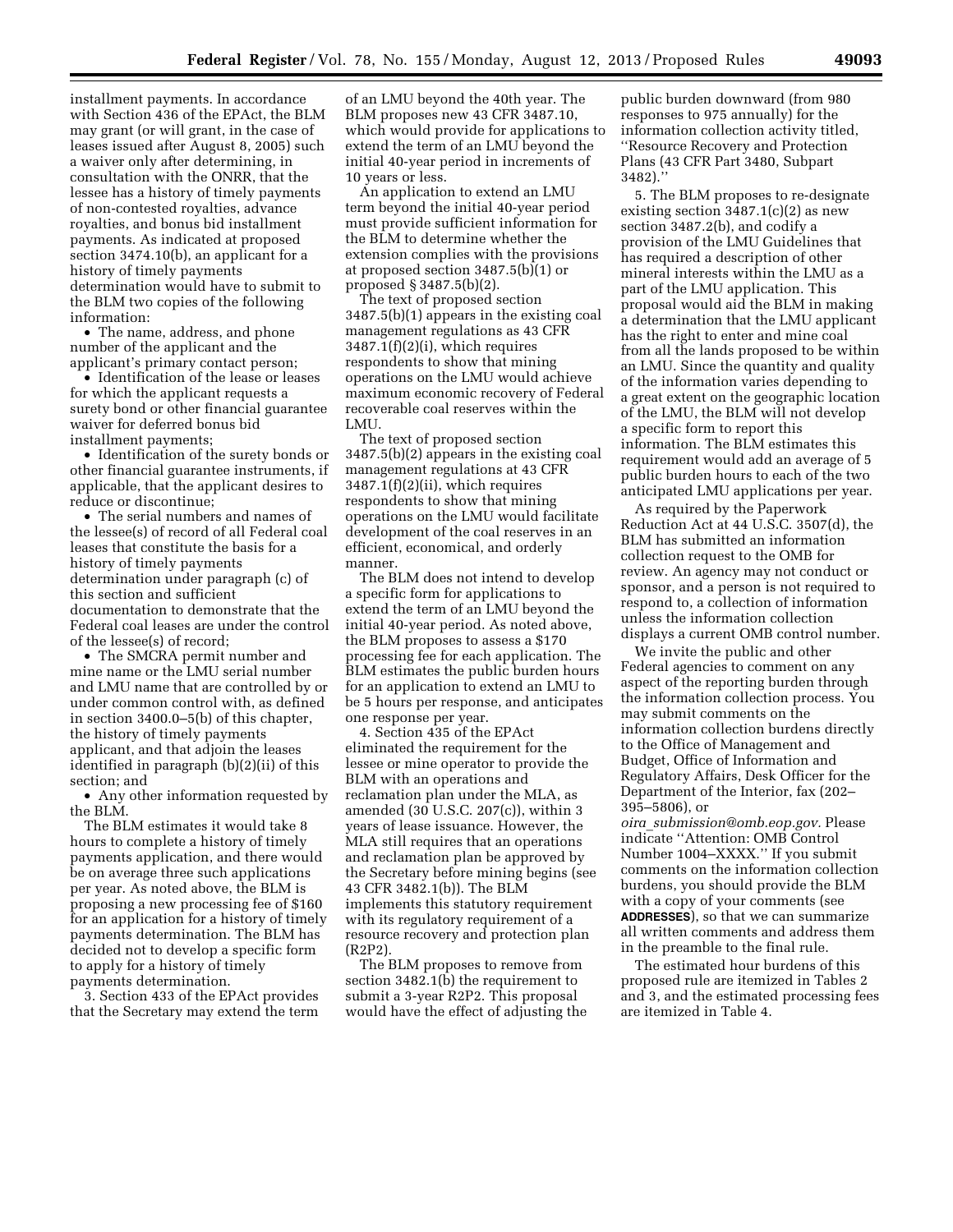# TABLE 2—ESTIMATED HOUR BURDENS FOR PROPOSED INFORMATION COLLECTION CHANGES: NEW COLLECTION **ACTIVITIES**

| Proposed change                                                                                                                                                      |   | Estimated<br>hours per<br>response | Estimated<br>hour burden<br>(column $B \times$<br>column C) |  |
|----------------------------------------------------------------------------------------------------------------------------------------------------------------------|---|------------------------------------|-------------------------------------------------------------|--|
| Α.                                                                                                                                                                   | B | C.                                 | D                                                           |  |
| Application for History of Timely Payments Determination (New 43 CFR 3474.10)<br>Application to Extend an LMU Beyond the Initial 40-Year Period (New 43 CFR 3487.10) |   |                                    | 24<br>5                                                     |  |

# TABLE 3—ESTIMATED HOUR BURDENS FOR PROPOSED INFORMATION COLLECTION CHANGES: REVISIONS OF EXISTING COLLECTION ACTIVITIES

| Proposed change                                                                                                                                                                                 | Estimated number of<br>responses annually                                                                                   | Estimated hours per<br>response                                                                        | Estimated<br>hour burden<br>(column $B \times$ column<br>C)                                               |
|-------------------------------------------------------------------------------------------------------------------------------------------------------------------------------------------------|-----------------------------------------------------------------------------------------------------------------------------|--------------------------------------------------------------------------------------------------------|-----------------------------------------------------------------------------------------------------------|
| Α.                                                                                                                                                                                              | В.                                                                                                                          | C.                                                                                                     | D.                                                                                                        |
| Removal of "3-year R2P2" Requirement from "43 CFR Part 3480,<br>Subpart 3482 Resource Recovery and Protection Plans" (Revised<br>43 CFR 3482.1(b)).                                             | 975 (5 fewer re-<br>sponses than in the<br>IC currently author-<br>ized under control<br>number 1004-0073).                 | 20                                                                                                     | 19,500 (100 fewer<br>hours than in the IC<br>currently authorized<br>under control num-<br>ber 1004-0073) |
| Revision of "43 CFR Part 3840, Subpart 3487 Application for Forma-<br>tion or Modification of Logical Mining Unit" (Revision of 43 CFR<br>3487.1(c)(2) and re-designation as 43 CFR 3487.2(b)). | 2 (Same as the num-<br>ber of responses in<br>the IC currently au-<br>thorized under con-<br>trol number 1004-<br>$0073$ ). | 175 (5 hours more<br>than in the IC cur-<br>rently authorized<br>under control num-<br>ber 1004-0073). | 350 (10 more than in<br>the IC currently au-<br>thorized under con-<br>trol number 1004-<br>0073)         |

| Proposed change                                                                                                                                                                 | Estimated<br>number of<br>responses<br>annually | Estimated fee<br>for each<br>response | Total<br>estimated<br>fees annually<br>(column $B \times$<br>column C) |
|---------------------------------------------------------------------------------------------------------------------------------------------------------------------------------|-------------------------------------------------|---------------------------------------|------------------------------------------------------------------------|
| Α.                                                                                                                                                                              | В.                                              | C.                                    | D.                                                                     |
| New Processing Fee for New IC: Application for History of Timely Payments Determination                                                                                         | 3                                               | \$160                                 | \$480                                                                  |
| New Processing Fee for Existing IC: Request for Payment of Advance Royalty in Lieu of<br>New Processing Fee for New IC: Application to Extend an LMU Beyond the Initial 40-Year | 12                                              | 170                                   | 2.040                                                                  |
| Period (New 43 CFR 3487.10)                                                                                                                                                     |                                                 | 170                                   | 170                                                                    |
| Totals                                                                                                                                                                          | 16                                              |                                       | 2.690                                                                  |

# TABLE 4—PROPOSED PROCESSING FEES

The BLM is requesting comments by the public on these proposed changes to:

(a) Evaluate whether the proposed collection of information is necessary for the agency to perform its duties, including whether the information is useful;

(b) Evaluate the accuracy of the agency's estimate of the burden of the proposed collection of information;

(c) Enhance the quality, usefulness, and clarity of the information to be collected; and

(d) Minimize the burden on the respondents, including the use of automated collection techniques or other forms of information technology.

The OMB is required to make a decision concerning the collection of information contained in these proposed regulations between 30 and 60 days after publication of this document in the **Federal Register**. Therefore, a comment to OMB is best assured of having its full effect if OMB receives it within 30 days after publication. This does not affect the deadline for the public to comment to the BLM on the proposed rule.

# *National Environmental Policy Act*

We have analyzed this rule in accordance with the criteria of the National Environmental Policy Act

(NEPA), BLM's January 2008 NEPA Handbook H–1790–1, and 516 DM 1 through 4 and 11. We have prepared an Environmental Assessment (EA) and have concluded that this rule would not have a significant impact on the quality of the human environment under Section 102(2)(C) of NEPA, 42 U.S.C. 4332(2)(C), and therefore an Environmental Impact Statement is not required. The EA is available for review at the address specified under **ADDRESSES**.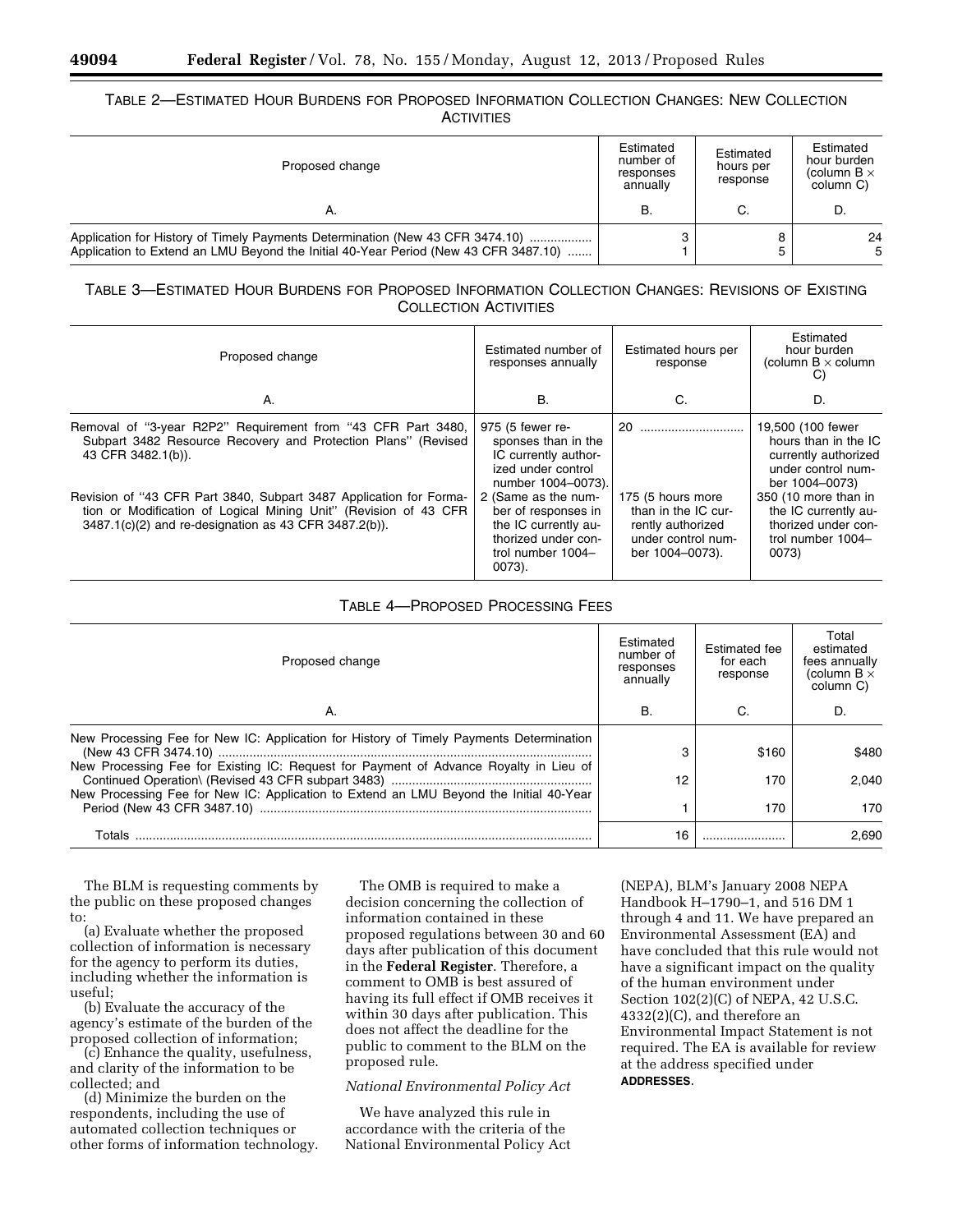# *Executive Order 13211, Actions Concerning Regulations That Significantly Affect Energy Supply, Distribution, or Use*

This proposed rule would amend the BLM's coal management regulations and therefore might have an effect on the supply of coal. The effect of each provision is discussed separately as follows:

• The proposed rule would implement the Federal coal provisions of the EPAct by amending existing regulations. These amendments include: Increasing the maximum acreage for a lease modification from 160 acres to 960 acres; new procedures for extending the life of an LMU beyond 40 years; changes in the procedures and standards for payment of advance royalty for leases and LMUs; elimination of the requirement to submit an R2P2 within 3 years after lease issuance or establishment of an LMU; and changes in procedures and standards for bonds that are used to ensure payment of the remaining balance of deferred bonus bids. All of these changes are administrative in nature and do not have a direct impact on the cost or supply of energy. However, as these changes may reduce the administrative cost to hold a Federal coal lease, they likewise might indirectly help to increase energy supplies by helping enable otherwise uneconomic resources to be recovered.

• Portions of the LMU Guidelines (published in the **Federal Register** on August 29, 1985) are no longer consistent with the statute as amended by the EPAct. The BLM is therefore proposing a formal withdrawal of the LMU Guidelines and proposing to incorporate into the regulations those parts of the guidelines that remain valid, to the extent those parts of the LMU Guidelines that are not currently in regulations. The LMU Guidelines are administrative in nature and do not directly affect the supply of energy. Hence, the BLM anticipates no net change in energy supplies from this action.

• The BLM is proposing to make it clear that a royalty rate of 121⁄2 percent will be assessed on all Federal coal except coal that is mined from underground mines. The proposed rule will define underground mines as mine workings where personnel work with undisturbed earth directly overhead and that have authorization from MSHA for personnel to work underground. We expect no net change in the quantity of coal that is developed from mines that are not underground mines, such as auger or continuous highwall mining

operations, which are conducted on Federal coal leases.

#### *Information Quality Act*

In developing this proposed rule, we did not conduct or use a study, experiment, or survey requiring peer review under the Information Quality Act (Pub. L. 106–554). In accordance with the Information Quality Act, the Department of the Interior has issued guidance regarding the quality of information that it relies upon for regulatory decisions. This guidance is available at DOI's Web site at *[http://](http://www.doi.gov/ocio/iq.html)  [www.doi.gov/ocio/iq.html.](http://www.doi.gov/ocio/iq.html)* 

#### *Author*

The principal author of this proposed rule is William Radden-Lesage, Mining Engineer, Solid Minerals Division, assisted by Jean Sonneman, Division of Regulatory Affairs, Washington Office, BLM, and Harvey Blank, Office of the Solicitor, Department of the Interior.

#### **List of Subjects**

# *43 CFR Part 3000*

Public lands-mineral resources.

# *43 CFR Part 3400*

Administrative practice and procedure, Coal, Government contracts, Intergovernmental relations, Mines, Public lands-mineral resources.

# *43 CFR Part 3430*

Administrative practice and procedure, Coal, Government contracts, Intergovernmental relations, Mines, Public lands-mineral resources, Public lands-rights-of-way, reporting and recordkeeping requirements.

#### *43 CFR Part 3470*

Coal, Government contracts, Mineral royalties, Mines, Public lands-mineral resources, Reporting and recordkeeping requirements.

# *43 CFR Part 3480*

Government contracts, Intergovernmental relations, Mineral royalties, Mines, Public lands-mineral resources, Reporting and recordkeeping requirements.

# **Tommy P. Beaudreau,**

*Acting Assistant Secretary of the Interior, Land and Minerals Management.* 

For the reasons stated in the preamble, and under the authorities listed below, parts 3000, 3400, 3430, 3470, and 3480, Subchapter C, Chapter II of Title 43 of the Code of Federal Regulations, are proposed to be amended as follows:

#### **PART 3000—MINERALS MANAGEMENT: GENERAL**

■ 1. The authority citation for part 3000 continues to read as follows:

**Authority:** 16 U.S.C. 3101 *et seq.;* 30 U.S.C. 181 *et seq.,* 301–306, 351–359, and 601 *et seq.;* 31 U.S.C. 9701; 40 U.S.C. 471 *et seq.;*  42 U.S.C. 6508; 43 U.S.C. 1701 *et seq.;* and Pub. L. 97–35, 95 Stat. 357.

■ 2. Section 3000.12 is amended by adding, in the table in paragraph (a), after the fee for coal lease or lease interest transfer, three new fixed fees for processing applications for particular coal actions to read as follows:

# **§ 3000.12 What is the fee schedule for fixed fees?**

 $(a) * * * *$ 

| Document/action                   | FY 2013<br>fee |  |  |
|-----------------------------------|----------------|--|--|
|                                   | $\star$        |  |  |
|                                   |                |  |  |
|                                   |                |  |  |
| ÷                                 |                |  |  |
|                                   |                |  |  |
| History of timely payments appli- |                |  |  |
| Advance royalty application       | 160<br>170     |  |  |
| Logical mining unit extension ap- | 170            |  |  |
| ÷                                 | ÷              |  |  |
|                                   |                |  |  |
|                                   |                |  |  |

\* \* \* \* \*

# **PART 3400—COAL MANAGEMENT: GENERAL**

■ 3. The authority citation for part 3400 continues to read as follows:

**Authority:** 30 U.S.C. 189, 359, 1211, 1251, 1266, and 1273; and 43 U.S.C. 1461, 1733, and 1740.

■ 4. Section 3400.0–3 is amended by adding paragraphs (a)(10) and (11) to read as follows:

# **§ 3400.0–3 Authority.**

# $(a) * * * *$

(10) The Energy Policy Act of 1992 (Pub. L. 102–486).

(11) The Energy Policy Act of 2005 (Pub. L. 109–58).

\* \* \* \* \*

■ 5. Amend § 3400.0–5 by:

■ a. Revising the introductory text and redesignating it as paragraph (a) introductory text;

■ b. Removing the lettered paragraph designations (a) through (qq) and arranging the definitions in alphabetical order;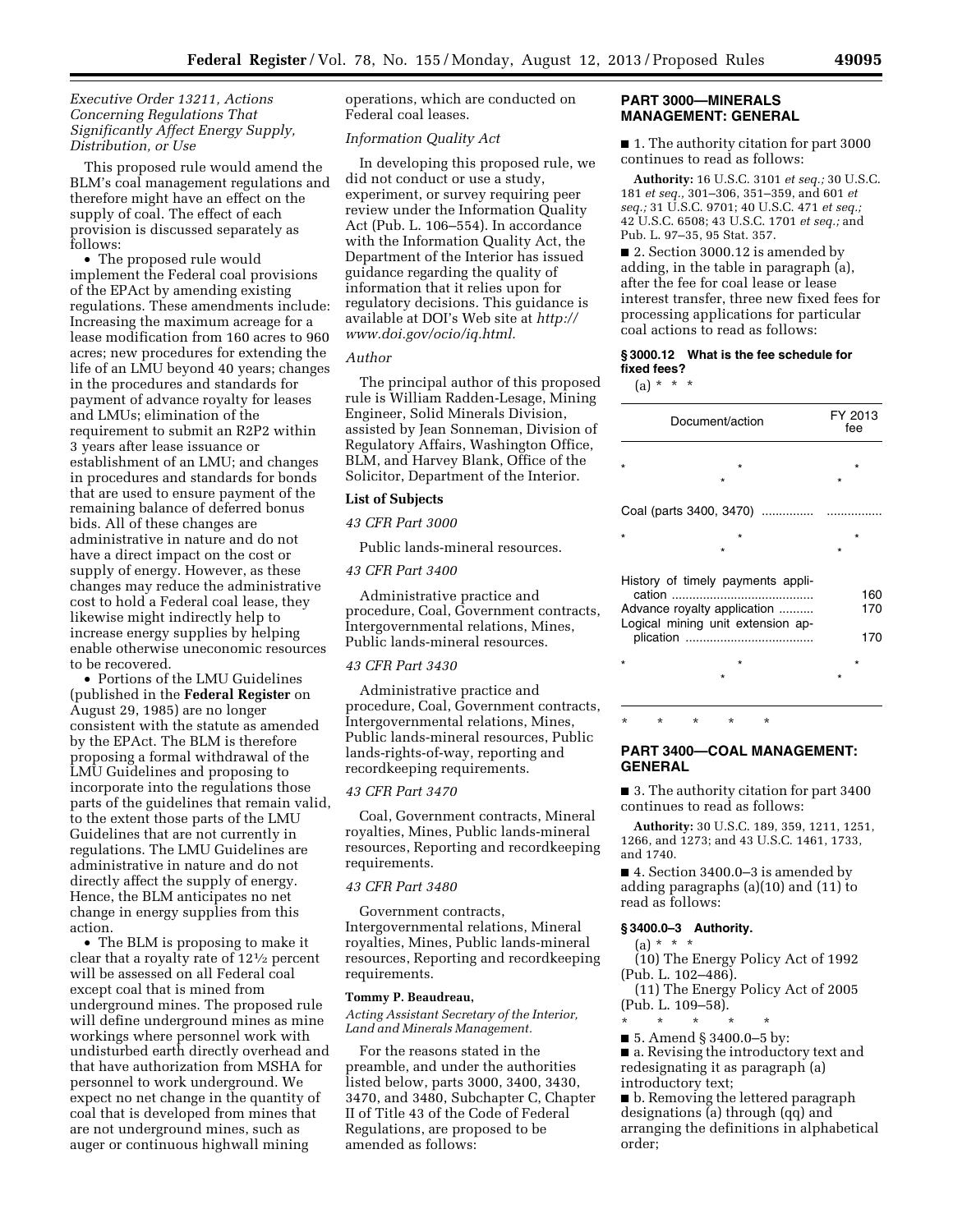■ c. Adding a definition of

''Underground mine'' to paragraph (a) in alphabetical order; and

■ d. Redesignating paragraph (rr) as paragraph (b). The revision and addition read as

follows:

# **§ 3400.0–5 Definitions.**

(a) As used in parts 3400 through 3480 of this chapter:

\* \* \* \* \* *Underground mine* means, for purposes of establishing the royalty rate under the terms of a coal lease, an excavation in the earth for the purpose of severing coal in which persons routinely work in an environment where undisturbed earth is directly overhead and where roof control and ventilation plans are approved by the Mine Health and Safety Administration, Department of Labor, to allow persons to work in areas where undisturbed earth is directly overhead.

\* \* \* \* \*

■ 6. Add § 3400.7 to read as follows:

# **§ 3400.7 Information collection.**

(a) The Office of Management and Budget (OMB) has approved the information collection requirements in parts 3400 through 3480 of this chapter in accordance with 44 U.S.C. 3507, and has assigned the requirements Control Number 1004–0073.

(b) Respondents are coal mining applicants, lessees, licensees, and operators. The information collection requirements in these parts are in accordance with the Mineral Leasing Act of 1920 (30 U.S.C. 181 *et seq.*), the Energy Policy Act of 2005 (Pub. L. 109– 58), the Mineral Leasing Act for Acquired Lands of 1947 (30 U.S.C. 351– 359), and the Federal Land Policy and Management Act (FLPMA) of 1976 (43 U.S.C. 1701 *et seq.).* A response may be mandatory, voluntary, or required in order to obtain or retain a benefit.

(c) The Paperwork Reduction Act of 1995 requires the BLM to inform the public that an agency may not conduct or sponsor, and the public is not required to respond to, a collection of information unless it displays a currently valid OMB control number. Send comments regarding any aspect of the collection of information under these parts, including suggestions for reducing the burden, to the Information Collection Clearance Officer, Bureau of Land Management, 1849 C Street NW., Washington, DC 20240.

# **PART 3430—NONCOMPETITIVE LEASES**

■ 7. The authority citation for part 3430 continues to read as follows:

**Authority:** 30 U.S.C. 181 *et seq.;* 30 U.S.C. 351–359; 30 U.S.C. 521–531; 30 U.S.C. 1201 *et seq.;* and 43 U.S.C. *1701 et seq.* 

# **Subpart 3432—Lease Modifications**

■ 8. Section 3432.0–3 is amended by revising paragraph (b) to read as follows:

#### **§ 3432.0–3 Authority.**

\* \* \* \* \* (b) These regulations primarily implement Section 3 of the Mineral Leasing Act of 1920, as amended, by:

(1) Section 13 of the Federal Coal Leasing Amendments Act (FCLAA) of 1976 (30 U.S.C. 203); and

(2) Section 432 of the Energy Policy Act of 2005 (Pub. L. 109–58). ■ 9. Section 3432.1 is amended by removing the second sentence of

paragraph (a) and adding paragraph (c) to read as follows:

# **§ 3432.1 Application.**

\* \* \* \* \* (c) The acreage added to the lease by modification after August 4, 1976, must

not exceed the lesser of 960 acres or the acreage of the lease when the lease was issued. ■ 10. Section 3432.2 is amended by

revising paragraph (c) as follows:

# **§ 3432.2 Availability.**

\* \* \* \* \* (c) The lands applied for shall be added to the existing lease without competitive bidding. The United States shall receive the fair market value of the lands added to a lease either by cash bonus payment or by deferred bonus payments as provided at section 3422.4(c).

# **Subpart 3435—Lease Exchange**

■ 11. Section 3435.3–5 is amended by revising the last sentence to read as follows:

# **§ 3435.3–5 Notice of public hearing.**

\* \* \* Any notice of the availability of an environmental assessment or draft environmental impact statement on the exchange may be used to comply with this section.

# **PART 3470—COAL MANAGEMENT PROVISIONS AND LIMITATIONS**

■ 12. The authority citation for part 3470 is revised to read as follows:

**Authority:** 30 U.S.C. 189, 207, and 359; and 43 U.S.C. 1733 and 1740.

# **Subpart 3473—Fees, Rentals, and Royalties**

 $\blacksquare$  13. Amend § 3473.2 by adding paragraphs (h), (i), and (j) to read as follows:

# **§ 3473.2 Fees.**

\* \* \* \* \*

(h) An application for a history of timely payments determination must include payment of the filing fee found in the fee schedule in § 3000.12 of this chapter.

(i) An application to pay advance royalty in lieu of continued operation must include payment of the filing fee found in the fee schedule in § 3000.12 of this chapter.

(j) An application for a 10-year extension to the term of a logical mining unit must include payment of the filing fee found in the fee schedule in § 3000.12 of this chapter. ■ 14. Amend § 3473.3–2 by revising

paragraph (a) to read as follows:

# **§ 3473.3–2 Royalties.**

(a)(1) Except as provided in paragraph (a)(2), a lease shall require payment of a royalty of not less than 121⁄2 percent of the value of the coal recovered. Among other methods, the royalty rate established under this paragraph shall apply to all coal recovered by surface mining, highwall mining systems, including auger mining, continuous highwall mining and other similar systems where personnel do not work in an underground mine.

(2) A lease shall require payment of a royalty of 8 percent of the value of the coal recovered from an underground mine.

(3) The Office of Natural Resources Revenue (ONRR) determines the value of the coal recovered from a mine in accordance with the regulations set forth at 30 CFR part 206, subpart F. \* \* \* \* \*

# **Subpart 3474—Bonds**

■ 15. Amend § 3474.1 by revising the section heading and paragraph (b) and by removing paragraph (c). The revisions read as follows:

# **§ 3474.1 Acceptable bonds.**

\* \* \* \* \* (b) For exploration licenses, a bond shall be furnished in accordance with § 3410.3–4 of this chapter. ■ 16. Revise § 3474.2 to read as follows:

#### **§ 3474.2 Filing requirements for bonds.**

(a) The applicant or bidder must file the lease bond in the proper office within 30 days after receiving notice. The lease bond must be furnished on a form approved by the BLM.

(b) The BLM may approve a brief extension to the filing requirement when the applicant or bidder experiences delays in securing a bond that are beyond the control of the applicant or bidder.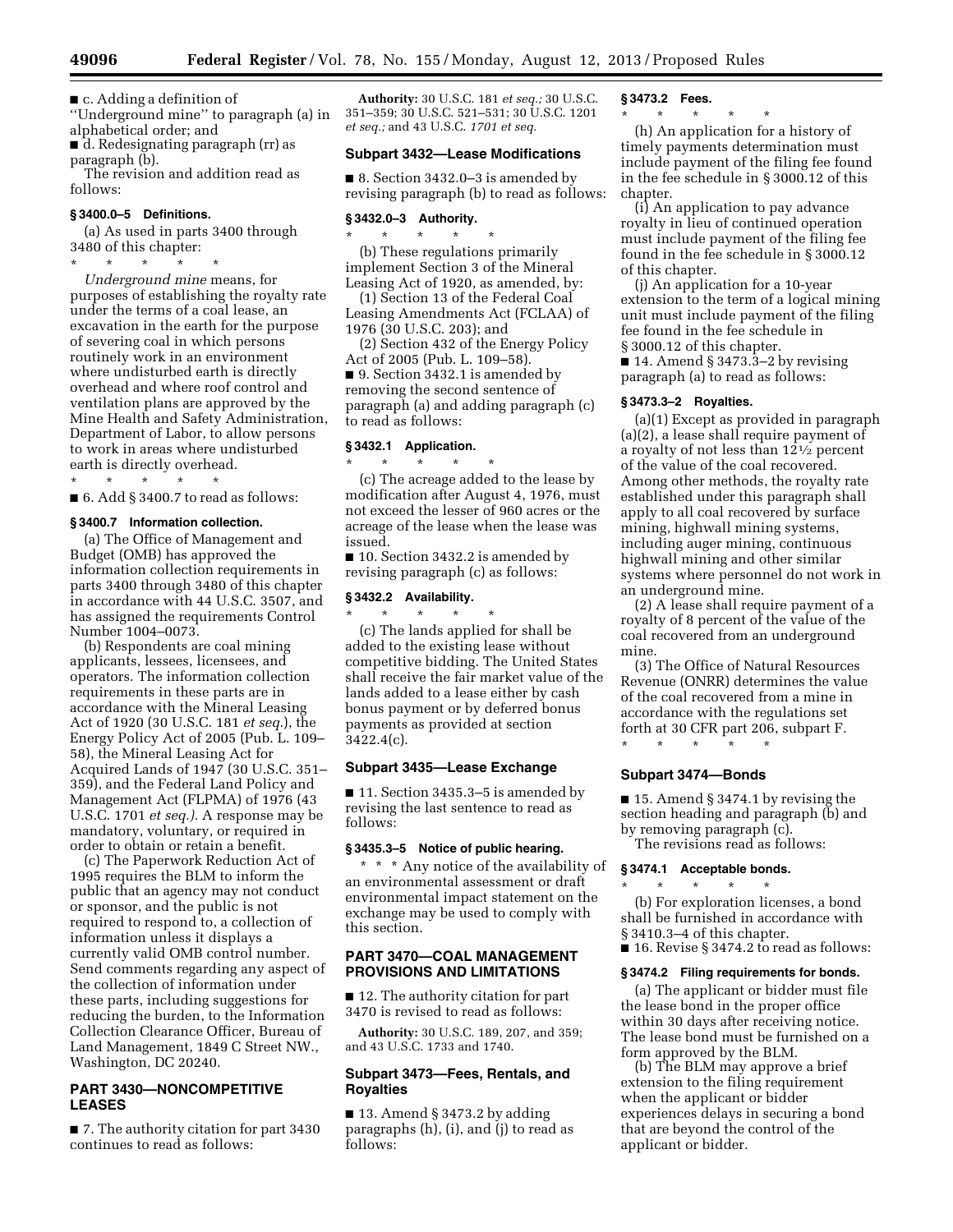(c) The BLM will issue a new lease or lease modification only after a lease bond or other financial surety has been submitted to the proper BLM office, found adequate by the BLM, and accepted.

#### **§§ 3474.3 through 3474.6 [Redesignated as §§ 3474.5 through 3474.8]**

■ 17. Redesignate §§ 3474.3 through 3474.6 as §§ 3474.5 through 3474.8, respectively.

■ 18. Add new § 3474.3 to read as follows:

#### **§ 3474.3 Required amount of the bond.**

Except as provided in § 3474.5, the authorized officer will determine the amount of the required bond. The bond must be sufficient to cover the cumulative amount of 1 year's rental, 3 months of production royalty or 1 year's advance royalty, 1 annual deferred bonus payment, and 100 percent of the cost of reclamation for exploration licenses or exploration on leases not yet in a Surface Mining Control and Reclamation Act (SMCRA) mining permit. The required bond amount must be at least \$5,000.

 $\blacksquare$  19. Add new § 3474.4 to read as follows:

#### **§ 3474.4 Review and adjustment of bond amount.**

The bond for a lease, exploration license, or license to mine will be reviewed at regular intervals, or as changes in conditions warrant, to assure that the bond amount remains appropriate under § 3474.3 of this part. This review may result in the amount of a bond being modified upward or downward.

■ 20. Revise newly redesignated § 3474.5 to read as follows:

#### **§ 3474.5 Bond Release.**

After consultation with the Office of Surface Mining Reclamation and Enforcement, the authorized officer may release the amount of any outstanding bond which is related to, and is not necessary to secure, the performance of reclamation within a permit area. ■ 21. Revise newly redesignated § 3474.6 to read as follows:

# **§ 3474.6 Qualified sureties.**

The Financial Management Service of the Department of the Treasury annually publishes in the **Federal Register** a list of companies that hold certificates of authority from the Secretary of the Treasury and are, therefore, acceptable sureties for Federal bonds. The BLM will accept bonds only from sureties with current certificates of authority from the Secretary of the Treasury.

■ 22. Amend newly redesignated § 3474.8 by adding two sentences at the end to read as follows:

#### **§ 3474.8 Termination of the period of liability.**

\* \* \* The surety or other bond provider remains responsible for obligations that accrued during the period of liability while the bond was in effect and until such liability is released by the BLM. An existing lease bond or other financial surety must remain in effect until another bond or other financial surety is filed and accepted as a replacement.

 $\blacksquare$  23. Add § 3474.9 to read as follows:

# **§ 3474.9 Consolidated lease bonds.**

An operator/lessee may combine the bond requirements for all the leases that it holds and that are within the boundary of a single mine permit into a single consolidated lease bond. The amount of the consolidated lease bond will be equal to the combined amount of the bond requirements for all of the leases within the mine permit boundary. ■ 24. Add § 3474.10 to read as follows:

#### **§ 3474.10 Bonds for deferred bonus.**

(a) *Introduction to history of timely payments.* (1) For Federal coal leases issued before August 8, 2005, the BLM may waive the bond requirement for deferred bonus bid installment payments if the BLM determines, in consultation with the Office of Natural Resources Revenue (ONRR), that the lessee has a history of timely payments of non-contested royalties, advance royalties, and bonus bid installment payments.

(2) For leases and lease modifications issued after August 8, 2005:

(i) The BLM will not require a surety bond or other financial assurance to guarantee payment of deferred bonus bid installment payments if the BLM determines, in consultation with the ONRR, that the lessee or successor in interest has a history of timely payments. If the BLM determines that the lessee does not have a history of timely payments, the lease or modified lease may be issued only if an amount sufficient to cover one annual deferred bonus payment is added to the lease bond, logical mining unit bond, or consolidated lease bond.

(ii) When a lease or a lease modification is issued based upon the lessee providing a lease bond that includes one annual deferred bonus payment, the BLM will reduce the lease bond requirement for that lease or lease modification by an amount equal to one deferred bonus payment, if:

(A) At a later date the lessee submits a new history of timely payments

application and the BLM determines that the lessee has a history of timely payments that is in compliance with this subpart; or

(B) The deferred bonus for the lease or lease modification has been paid in full.

(b) *Application requirements for a history of timely payments determination.* (1) A lessee or successful bidder may apply for a history of timely payments determination.

(i) A current lease holder may apply for a history of timely payments determination at any time.

(ii) In the case of a lease modification, the lessee may apply for a history of timely payments determination only after the lessee and the BLM have agreed upon the fair market value for the lease modification.

(iii) For new leases, the successful bidder may apply for a history of timely payments determination only after the BLM provides written notification to the successful bidder that the BLM has accepted its bonus bid as the fair market value for a coal tract that was offered for competitive sale.

 $(2)$  You must submit to the BLM two copies of a written application for the history of timely payments determination. The application must include:

(i) The name, address, and phone number of the applicant and the applicant's primary contact person;

(ii) Identification of the lease or leases for which the applicant requests a surety bond or other financial guarantee waiver for deferred bonus bid installment payments;

(iii) Identification of the surety bonds or other financial-guarantee instruments, if applicable, that the applicant desires to reduce or discontinue;

(iv) The serial numbers and names of the lessee(s) of record of all Federal coal leases that constitute the basis for a history of timely payments determination under paragraph (c) of this section and sufficient documentation to demonstrate that the Federal coal leases are under the control of the lessee(s) of record;

(v) The SMCRA permit number and mine name or the LMU serial number and LMU name that are controlled by or under common control with, as defined in § 3400.0–5(b) of this chapter, the history of timely payments applicant, and that adjoin the leases identified in paragraph (b)(2)(ii) of this section; and

(vi) Any other information requested by the BLM.

(3) Any confidential data in the application must be marked consistent with § 3481.3 of this chapter.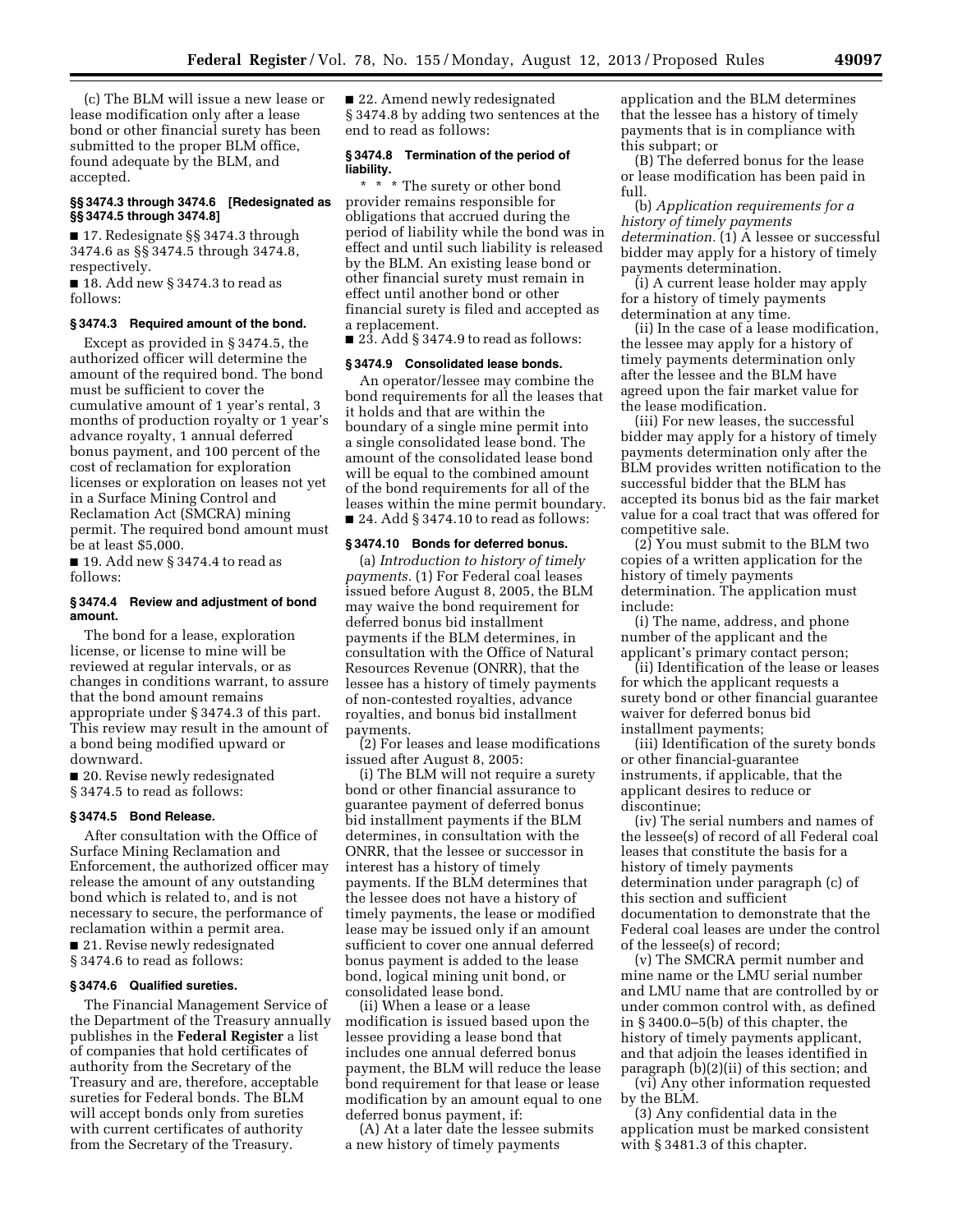(4) The applicant may aggregate into one history of timely payments application all leases or lease modifications that have a portion of their bonus payments deferred only if all the leases or lease modifications are within the same boundary, as described in paragraph (c)(1) of this section.

(c) *Basis for a history of timely payments determination.* (1) The BLM will base its history of timely payments determination on the applicant's payment history for the 5 years immediately preceding a history of timely payments application for all Federal coal leases that are:

(i) Encompassed by an adjoining LMU boundary or SMCRA mining permit boundary; and

(ii) Under the control of the history of timely payments applicant during the 5 year period.

(2) If the applicant has less than 5 years of payment history, or there is not an adjoining mine as provided in paragraph (c)(1) of this section, the BLM may consider the nationwide payment history of an applicant's corporate owner and affiliates under common control with the applicant.

(3) If the history of timely payments applicant, or the applicant's corporate owner or affiliates under common control with the applicant, does not have a 5-year history of payments for a Federal coal lease, the applicant cannot qualify for a history of timely payments determination.

(4) To satisfy the history of timely payments requirement, every noncontested production royalty, advance royalty, and deferred bonus bid payment during the 5-year period must have been paid in full on or before the date the payment was due. Contested payments may be considered if the lessee or mine operator has provided an assurance of full payment to the satisfaction of the ONRR. Partial payment or nonpayment does not satisfy this requirement unless the lessee or mine operator has also provided an assurance of full payment to the satisfaction of the ONRR.

(d) *Resolution of disputed payment history.* If the ONRR informs the BLM that the applicant does not satisfy the criteria for a history of timely payments determination, before the BLM makes a final determination, the BLM will notify the applicant and provide the applicant 30 days to resolve any differences in the payment history between the applicant and ONRR.

(e) *The history of timely payments determination.* (1) If the applicant satisfies the criteria for a history of timely payments determination, the BLM will make a written history of

timely payments determination that will be effective for all leases covered by the application until the deferred bonus is paid in full in accordance with the terms and conditions of the leases.

(2) If the applicant fails to satisfy the criteria for a history of timely payments determination, the BLM will reject the application, and will immediately require:

(i) A separate bond in an amount equal to one deferred bonus payment; or

(ii) An increase in an existing bond amount that is equal to the amount of one deferred bonus payment.

(3) Failure to make a timely deferred bonus bid payment will result in cancellation of the history of timely payments determination and the BLM will immediately require:

(i) A separate bond in an amount equal to one deferred bonus payment; or

(ii) An increase in an existing bond amount that is equal to the amount of one deferred bonus payment.

(f) *Lease termination for failure to pay a deferred bonus bid installment.* (1) The BLM will provide written notice to the lessee that an annual deferred bonus bid payment is past due. The notice will demand that the lessee, within 10 days beginning on the date of receipt of the notice, remit full payment of the deferred bonus payment or provide evidence, to the satisfaction of the BLM, to demonstrate that the deferred bonus payment was previously made.

(2) If the lessee provides the BLM with evidence to demonstrate that the full amount of the past due bonus payment was paid either before receipt or within 10 days after receipt of the notice under paragraph (f)(1) of this section, the BLM will review all submitted evidence and, in consultation with the ONRR, determine whether full payment was made.

(i) If the BLM concludes that the lessee paid the deferred bonus bid payment either before receipt or within the 10 days after receipt of the notice under paragraph (f)(1) of this section, the BLM will notify the operator/lessee of this conclusion and the lease will not terminate.

(ii) If the BLM concludes that the lessee did not pay the deferred bonus bid payment either before receipt or within 10 days after receipt of the notice under paragraph (f)(1) of this section, the BLM will notify the lessee that the lease is terminated.

(3) If the lessee does not respond within 10 days after receipt of the notice under paragraph (f)(1) of this section, the BLM will consult with the ONRR to confirm that the past due bonus payment was not made within 10 days after receipt of the notice under

paragraph (f)(1) of this section, and, upon confirmation, will notify the lessee that the lease is terminated as a matter of law.

(4) If a lease is terminated under paragraph (f)(2) or (f)(3) of this section, any bonus payments made to United States with respect to the lease:

(i) Will not be returned to the lessee; and

(ii) Cannot be credited to any future coal lease sale.

■ 25. Add § 3474.11 to read as follows:

#### **§ 3474.11 Logical Mining Unit (LMU) bonds.**

(a) Upon approval of an LMU (subpart 3487 of this chapter) the LMU operator may, in lieu of individual lease bonds for each Federal coal lease in the LMU, furnish and maintain an LMU bond. In addition to all the lease bond requirements in this subpart, an LMU bond must also comply with the following specific LMU bond requirements:

(1) The amount of the LMU bond must be sufficient to cover all of the lease bond obligations for all Federal leases within the LMU; and

(2) All LMU bonds must be in an amount not less than that specified by the BLM.

(b) The BLM will review the amount of the LMU bond at regular intervals to ensure that the LMU bond continues to meet the bond requirements of all the Federal coal leases in the LMU.

(c) When an LMU is terminated, the period of liability under the LMU bond continues until the remaining Federal coal leases that were in the LMU are covered by individual lease bonds in the manner prescribed by the BLM.

# **PART 3480—COAL EXPLORATION AND MINING OPERATIONS RULES**

■ 26. The authority citation for part 3480 continues to read as follows:

**Authority:** 30 U.S.C. 189, 359, 1211, 1251, 1266, and 1273; and 43 U.S.C. 1461, 1733, and 1740.

# **Subpart 3480—Coal Exploration and Mining Operations Rules: General**

■ 27. Amend section 3480.0–5 by: ■ a. Removing from paragraph (a) the numbered paragraph designations (1) through (36) and arranging the definitions in alphabetical order; and ■ b. Revising the definitions of ''continued operation'' and ''diligent development period'' to read as follows:

# **§ 3480.0–5 Definitions.**

 $(a) * * * *$ 

*Continued operation* means the annual production of at least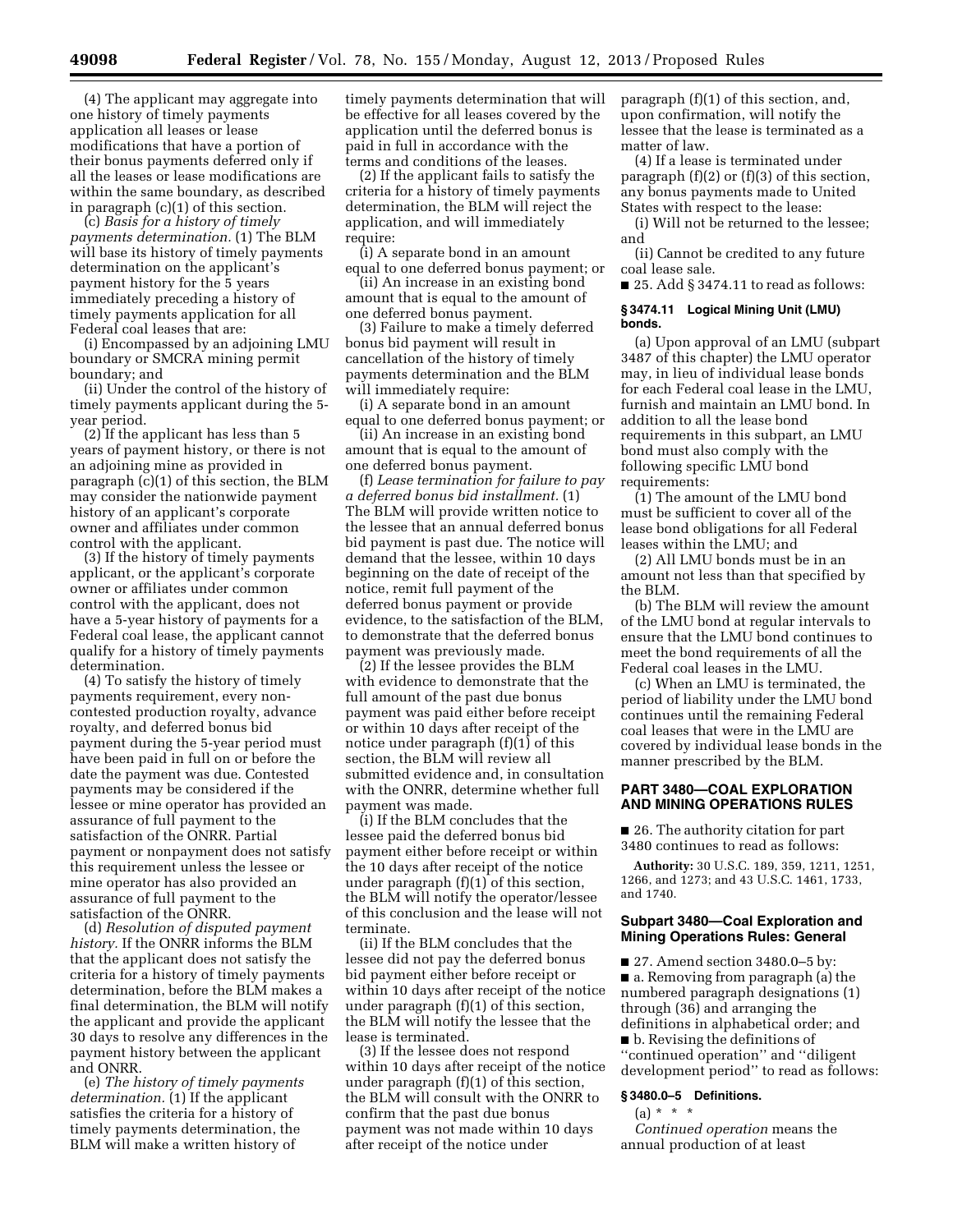commercial quantities of recoverable coal reserves following the achievement of diligent development. An operator/ lessee may achieve continued operation in any continued operation year by producing at least commercial quantities of coal from a lease or LMU during the continued operation year. Beginning in the third continued operation year, the operator/lessee may alternatively achieve continued operation if its cumulative coal production from a lease or LMU during the continued operation year in question and the 2 preceding continued operation years (a total of 3 continued operation years) is equal to or greater than the sum of the commercial quantities for the same continued operation years. Advance royalty may be paid, with approval from the BLM, in lieu of continued operation (43 CFR subpart 3483).

\* \* \* \* \* *Diligent development period* means: (i) For Federal leases, a 10-year period that begins on either:

(A) The effective date of the Federal lease for Federal leases issued on or after August 4, 1976; or

(B) The effective date of the first lease readjustment after August 4, 1976, for Federal leases issued before August 4, 1976;

(ii) For LMUs, a 10-year period that begins on either:

(A) The effective date of the most recent Federal lease issued or readjusted before LMU approval; or

(B) The effective date of the LMU, if the LMU contains a Federal lease issued before August 4, 1976, that has not been readjusted after August 4, 1976; and

(iii) For Federal coal leases and LMUs, the diligent development period terminates at the end of the royalty reporting period in which the production of recoverable coal reserves in commercial quantities was achieved, or at the end of 10 years, whichever occurs first.

\* \* \* \* \*

# **Subpart 3482—Exploration and Resource Recovery and Protection Plans**

■ 28. Amend § 3482.1 by revising paragraph (b) to read as follows:

# **§ 3482.1 Exploration and resource recovery and protection plans.**

\* \* \* \* \* (b) *Resource recovery and protection plans.* (1) Before conducting any development or mining operations on a Federal lease or under a license to mine under part 3440 of this chapter, the operator/lessee must:

(i) Submit and obtain approval of a resource recovery and protection plan from the BLM; and

(ii) Submit a permit application package under 30 CFR 740.13 to the Office of Surface Mining Reclamation and Enforcement or to the state regulatory authority under a Federal/ state cooperative agreement entered into under 30 CFR part 745, containing, among other documents, the operator/ lessee's resource recovery and protection plan and the BLM's approval of the resource recovery and protection plan.

(2) A resource recovery and protection plan for an LMU must be submitted to the BLM as provided in § 3487.2(d). \* \* \* \* \*

 $\blacksquare$  29. Amend § 3482.3 by adding paragraph (h) to read as follows:

#### **§ 3482.3 Mining operations maps.**

\* \* \* \* \* (h) *Logical mining unit maps.* Maps for logical mining units must conform to the applicable parts of this section and the requirements at § 3487.8(a).

#### **Subpart 3483—Diligence Requirements**

 $\blacksquare$  30. Amend § 3483.3 by revising paragraph (a)(2) to read as follows:

# **§ 3483.3 Suspension of continued operation or operations and production.**   $(a) * * * *$

(2) The authorized officer may suspend the requirement for continued operation upon the payment of advance royalty in accordance with § 3483.4(h) of this title.

\* \* \* \* \* ■ 31. Amend section 3483.4 by:

■ a. Revising paragraphs (a), (b), and (c);

■ b. Removing paragraph (e) and (f);

■ c. Redesignating paragraphs (d) and (g) as paragraphs (e) and (f),

respectively;

- d. Adding new paragraph (d);
- e. Revising redesignated paragraph (e);
- f. Adding a paragraph heading to
- newly redesignated paragraph (f); and

■ g. Adding new paragraphs (g) and (h). The revisions and additions read as follows:

#### **§ 3483.4 Payment of advance royalty in lieu of continued operation.**

(a) *Conditions for payment of advance royalty.* (1) The BLM may authorize the payment of advance royalty in lieu of continued operation for a lease or LMU if:

(i) Coal has not been produced in sufficient quantity from the lease or LMU during a continued operation year to satisfy the continued operation requirement of the lease or LMU;

(ii) The aggregate number of continued operation years for accepting advance royalties, as determined under paragraph (e) of this section, has not been exceeded; and

(iii) The BLM determines that payment of advance royalty in lieu of continued operation will serve the public interest.

(2) The continued operation requirement for a lease or an LMU for a continued operation year may be met by a combination of coal production and payment of advance royalty.

(3) The lessee is responsible for paying advance royalty for a lease that is not within an LMU, and the LMU lessee/operator is responsible for paying advance royalty for an LMU.

(b) *Application to pay advance royalty.* (1) An operator/lessee's application to pay advance royalty in lieu of the continued operation requirement for a specific continued operation year must be received by the BLM during the same specified continued operation year.

(2) Failure to apply to pay advance royalty in lieu of continued operation within the continued operation year to which the advance royalty will apply will result in the following:

(i) The BLM recommending that the ONRR assess late payment penalties for the period between the last day of the continued operation year to which the advance royalty will apply and the date that the application to pay advance royalty in lieu of continued operation is actually received;

(ii) The operator/lessee may not qualify to obtain rights to another existing or new lease as described at § 3472.1–2(e); or

(iii) Cancellation of the lease as provided at § 3483.2(c).

(c) *Calculation of coal value for advance royalty purposes.* For advance royalty purposes, the value of the Federal coal will be calculated by ONRR in accordance with applicable regulations.

(d) *Royalty rate used for calculation of advance royalty.* (1) The royalty rate specified in the lease document will be used for calculation of advance royalty for a lease.

(2) The advance royalty rate for an LMU is 8 percent where the Federal LMU recoverable coal reserves contained in the LMU will be recovered only by underground mining operations and not less than 121⁄2 percent where the Federal LMU recoverable coal reserves contained in the LMU will be recovered by mining operations other than underground mining. For an LMU that contains Federal LMU recoverable coal reserves that are recoverable by a combination of underground and other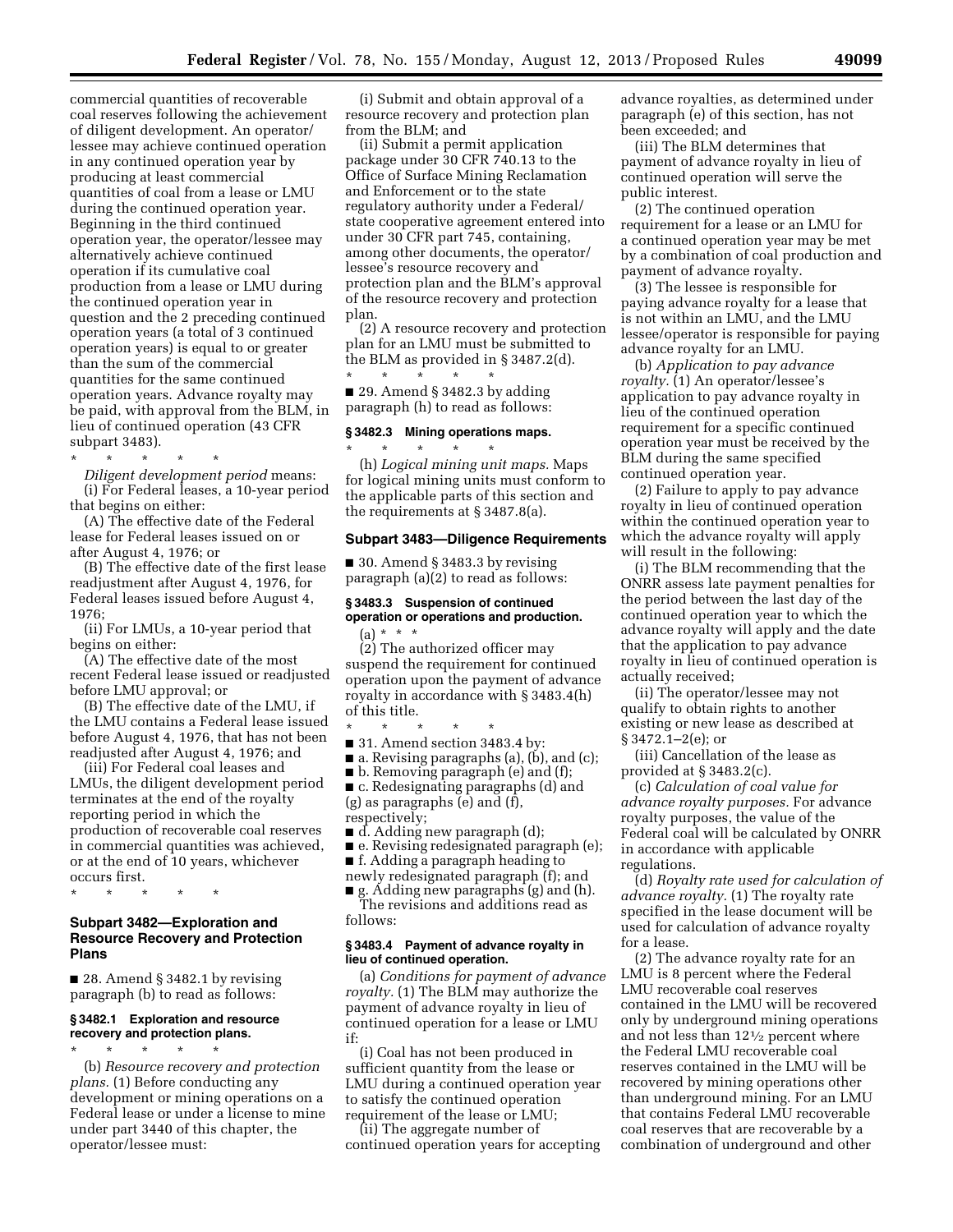mining methods, the advance royalty rate is not less than 121⁄2 percent.

(e) *Allowable number of years to pay advance royalty.* (1) The aggregate number of continued operation years during which the BLM may accept advance royalty in lieu of continued operation for a Federal coal lease or LMU may not exceed 20. For any continued operation year when advance royalty is paid in lieu of continued operation, regardless of the amount of the advance royalty paid, the BLM will count such continued operation year against the 20-year maximum number of continued operation years for which advance royalty may be paid.

(2)(i) When an LMU is formed, the BLM will determine the maximum number of continued operation years for which advance royalty in lieu of continued operation during the term of the LMU may be accepted. Subsequent modification of the LMU does not change this number. The number of continued operation years for which the BLM may approve an LMU operator to pay advance royalty in lieu of continued operation is equal to number of continued operation years for the Federal coal lease in the LMU that has the greatest number of remaining continued operation years. For example, if an LMU is formed that contains two Federal coal leases. One Federal coal lease has 20 remaining continued operation years for which the BLM will accept advance royalty, and the other Federal coal lease has already paid advance royalty for 7 continued operation years, with 13 additional continued operation years for which the BLM will accept advance royalty. In this example, the LMU would have a maximum of 20 continued operation years for which the BLM may accept advance royalty.

(ii) A continued operation requirement that has been met by the payment of advance royalty in lieu of continued operation for a Federal lease before the lease's inclusion in an LMU will be credited to the LMU's continued operation requirement. However, the advance royalty paid in lieu of continued operation will be credited to the LMU only if it has not already been credited against production royalty for the Federal lease as provided at 30 CFR part 1218.

(f) *Failure to pay advance royalty.*  \* \* \*

(g) *Tonnage basis for advance royalty payment.* (1) *Determination of the tonnage base.* If the payment of advance royalty has been authorized by the BLM for a lease or LMU, the BLM will determine at the end of a continued operation year the amount of coal,

measured in tons, which the ONRR will use to calculate the value of the advance royalty payment. The amount of coal that the BLM determines and authorizes as the basis for paying advance royalty for a continued operation year is called the advance royalty tonnage.

(2) *Calculation methods for a lease.*  During the first 2 continued operation years, the BLM will use a 1-year calculation method to determine the advance royalty tonnage for a lease, as described in paragraph (g)(2)(i) of this section. The BLM will provide the advance royalty tonnage information to the ONRR for determining the value of the advance royalty payment. Beginning in the third continued operation year, the BLM will use two calculation methods to determine the advance royalty tonnage for a lease. The tonnage derived from the calculation method that results in the lesser tonnage will then be provided to the ONRR for determining the value of the advance royalty payment. The maximum advance royalty tonnage for any continued operation year will not exceed the commercial quantities amount for the lease. The two calculation methods are:

(i) The 1-year method. The advance royalty tonnage is determined by subtracting the amount of coal actually produced from a lease during the continued operation year from the commercial quantities amount for the lease for the same continued operation year.

(ii) The 3-year method. The advance royalty tonnage is determined by adding the amount of coal produced from a lease during a continued operation year for which payment of advance royalty is authorized to the amount of coal produced in each of the 2 previous continued operation years and subtracting that amount from the sum of the annual commercial quantities amounts for the lease for the same 3 continued operation years.

(3) *Calculation methods for an LMU.*  The BLM will use two calculation methods to determine the advance royalty tonnage for an LMU, except that the calculation of advance royalty tonnage will be prorated to reflect the percentage of the total LMU recoverable coal reserves that are Federal recoverable coal reserves. The BLM will provide to the ONRR the tonnage derived from the calculation method that results in the lowest advance royalty tonnage for determining the value of the advance royalty payment. The maximum advance royalty tonnage for any continued operation year for an LMU will not exceed the sum of the commercial quantities amounts for all

the Federal coal leases in the LMU. The two calculation methods are:

(i) The 1-year method. The advance royalty tonnage is determined by first subtracting the amount of coal produced from the LMU during the LMU continued operation year, including all coal production from Federal coal leases and non-Federal lands in the LMU, from the LMU commercial quantities amount for the same continued operation year. To account for the recoverable coal reserve under Federal coal leases, take the difference between the LMU commercial quantities amount and LMU production from the previous calculation and multiply that by the sum of the commercial quantities amounts for all the Federal coal leases within the LMU. This amount is then divided by the commercial quantities amount for the entire LMU.

(ii) The 3-year method. The advance royalty tonnage is determined by adding the amount of coal produced from the LMU during the continued operation year for which the payment of advance royalty is authorized and the amount of coal produced in the 2 previous continued operation years and subtracting that amount from the sum of the commercial quantities amounts for the LMU for the continued operation year for which the payment of advance royalty is authorized and the 2 previous continued operation years. To account for the recoverable coal reserve under Federal coal leases only, take the difference between the sum of the LMU commercial quantities amounts for the 3 specified continued operation years and the cumulative actual LMU production during the same 3 years from the previous calculation and multiply that by the sum of the commercial quantities amounts for all the Federal coal leases within the LMU during the same 3 years. This amount is then divided by the sum of the commercial quantities amounts for the entire LMU during the same 3 years.

(h) *Ceasing to accept advance royalties in lieu of continued operation.*  The authorized officer may disallow the payment of advance royalty in lieu of continued operation for a lease or LMU after giving the lessee or LMU operator 6-months' advance notice.

■ 32. Revise § 3483.6 to read as follows:

#### **§ 3483.6 Special logical mining unit rules.**

(a) *Production requirement.* The BLM will apply production of either Federal or non-Federal recoverable coal reserves, or a combination thereof, from anywhere within an LMU toward satisfaction of the requirements for achieving diligent development and continued operation for the LMU.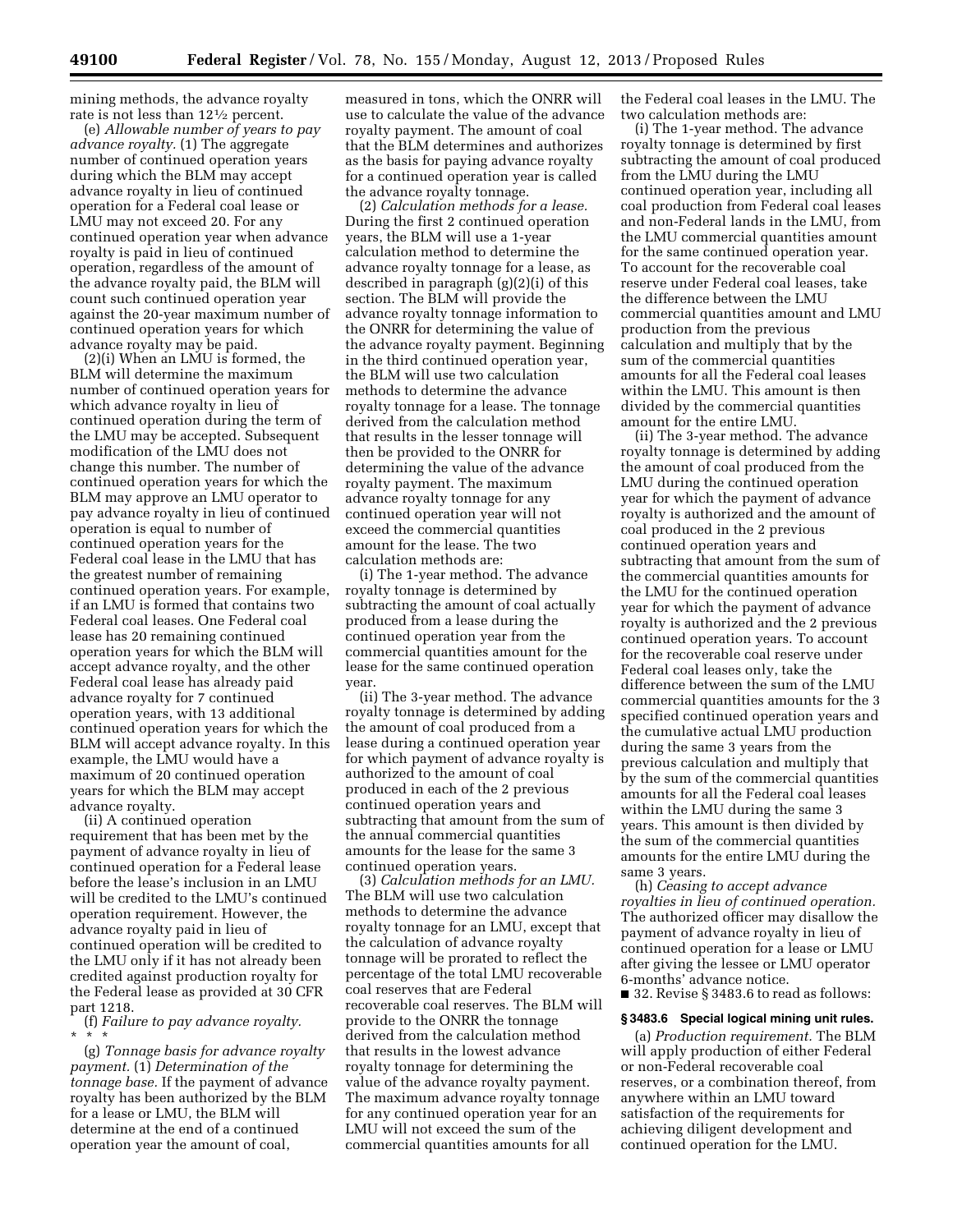Production from non-Federal resources may be credited toward diligent development of the LMU only if such production occurs after the non-Federal resources are approved by the BLM to be included in the LMU.

(b) *Diligence date.* Increasing or decreasing the size of an LMU will not change the date for achieving diligent development.

(c) *Relationship to lease-specific continued operation requirements.* The LMU continued operation requirement must be satisfied independently of whether the Federal coal leases within the LMU produce sufficient coal to meet the individual lease's continued operation requirements that would apply if the leases were not in the LMU.

# **Subpart 3487—Logical Mining Unit**

■ 33. Revise § 3487.1 to read as follows:

#### **§ 3487.1 Logical mining units (LMU) general considerations.**

(a) An LMU shall become effective only upon approval of the authorized officer. The effective date for an LMU may be established by the authorized officer between the date that the authorized officer receives an application for LMU approval and the date the authorized officer approves the LMU. The effective date of the LMU approval shall be determined by the authorized officer in consultation with the LMU applicant. An LMU may be enlarged by the addition of other Federal coal leases or with interests in non-Federal coal deposits, or both, in accordance with paragraph (g) of this section. An LMU may be diminished by creation of other separate Federal leases or LMU's in accordance with § 3487.6 of this subpart.

(b) (1) The BLM may direct, or an operator/lessee may initiate, the establishment of an LMU containing only Federal coal leases issued after August 4, 1976.

(2) The BLM may direct, or an operator/lessee may initiate, the establishment of an LMU containing Federal coal leases issued before August 4, 1976, provided that the operators/ lessees consent to making all such Federal leases within the LMU subject to the LMU stipulations and the regulations of this part, for:

(i) Submission of a resource recovery and protection plan;

(ii) An initial LMU term of 40 years; (iii) Exhaustion of LMU recoverable coal reserves;

- (iv) Diligent development;
- (v) Continued operation;
- (vi) Maximum economic recovery;
- (vii) Advance royalty; and

(viii) Royalty reporting periods (but not royalty rates).

(3) The terms of a Federal lease in an LMU will be amended so that the lease terms and conditions are consistent with the stipulations required for the approval of the LMU under section 3487.4.

■ 34. Add §§ 3487.2 through 3487.10 to read as follows:

Sec.

- \* \* \* \* \*
- 
- 
- 3487.4 Stipulations.<br>3487.5 LMU approve
- LMU approval criteria.
- 3487.6 LMU decision.<br>3487.7 LMU modificat
- 3487.7 LMU modifications.<br>3487.8 LMU operations. LMU operations.
- 3487.9 LMU termination.
- 3487.10 Extension of the period of an LMU.

#### **§ 3487.2 LMU application.**

An operator/lessee must submit five copies of an LMU application to the authorized officer if the operator/lessee is applying on his own initiative to combine lands into an LMU, or if directed to establish an LMU by the authorized officer in accordance with paragraph (b) of this section. Such application shall include the following:

(a) Name and address of the designated operator/lessee of the LMU.

(b) A list of all lands to be included in the LMU; and

(1) The names and addresses of all surface land owners that hold an interest in the lands within the LMU and the legal land description of their respective tracts;

(2) The names and addresses of all entities that hold or control an interest in the mineral rights to the land that are within the LMU, a description of the mineral rights, and the legal land description of their respective mineral rights or interests, including identification of each lease or agreement by serial number or other identifier;

(3) Identification of the coal beds proposed to be included in and excluded from the LMU;

(4) A narrative that describes and quantifies the coal reserve base, the minable reserve base, and the recoverable coal reserves within the LMU, categorized by coal bed and mineral ownership for all minable coal within the LMU boundary. The applicant must also provide a narrative describing how the minability of the coal was determined; and

(5) A narrative that describes and quantifies Federal coal that is proposed to be excluded from the LMU, including a discussion of the rationale for excluding particular coal beds or areas.

(c) Documents and related information supporting a finding of effective control of the lands to be included in the LMU.

(1) For all of the lands that are within the proposed LMU boundary, the applicant must submit copies of all of the surface owner agreements.

(2) For all of the lands within the proposed LMU that include recoverable coal reserves, the applicant must submit copies of all documents that show that the LMU applicant has effective control of the surface and the right to enter and mine.

(d) A resource recovery and protection plan that includes all lands that are proposed for inclusion in the LMU and which complies with the requirements of § 34821.

(e) Any other information required by the authorized officer.

(f) If any confidential information is included in the submittal and is identified as such by the operator/ lessee, it shall be treated in accordance with § 3481.3 of this title.

#### **§ 3487.3 LMU Consultation.**

(a) Prior to approval, the authorized officer shall consult with the operator/ lessee about any Federal recoverable coal reserves within the LMU that the operator/lessee does not intend to mine and any Federal recoverable coal reserves that the operator/lessee intends to relinquish. The authorized officer shall also consult with the operator/ lessee about Federal lease revisions to make the time periods for resource recovery and protection plan submittals, the 40-year LMU recoverable coal reserves exhaustion requirement, and diligent development, continued operation, advance royalty and Federal rental and royalty collection requirements applicable to each producing Federal lease consistent with the LMU stipulations. The BLM will also consult with the operator/lessee about Federal lease revisions to make the time periods for resource recovery and protection plan submissions, the LMU initial 40-year term, and diligent development, continued operation, advance royalty, and Federal rental and royalty collection requirements applicable to each producing Federal lease in the LMU, consistent with the LMU stipulations.

(b) The public participation procedures of § 3481.2 of this title shall be completed prior to approval of an LMU.

#### **§ 3487.4 Stipulations.**

Prior to the approval of an LMU, the authorized officer shall notify the operator/lessee and responsible officer

3487.2 LMU application. 3487.3 LMU Consultation.<br>3487.4 Stipulations.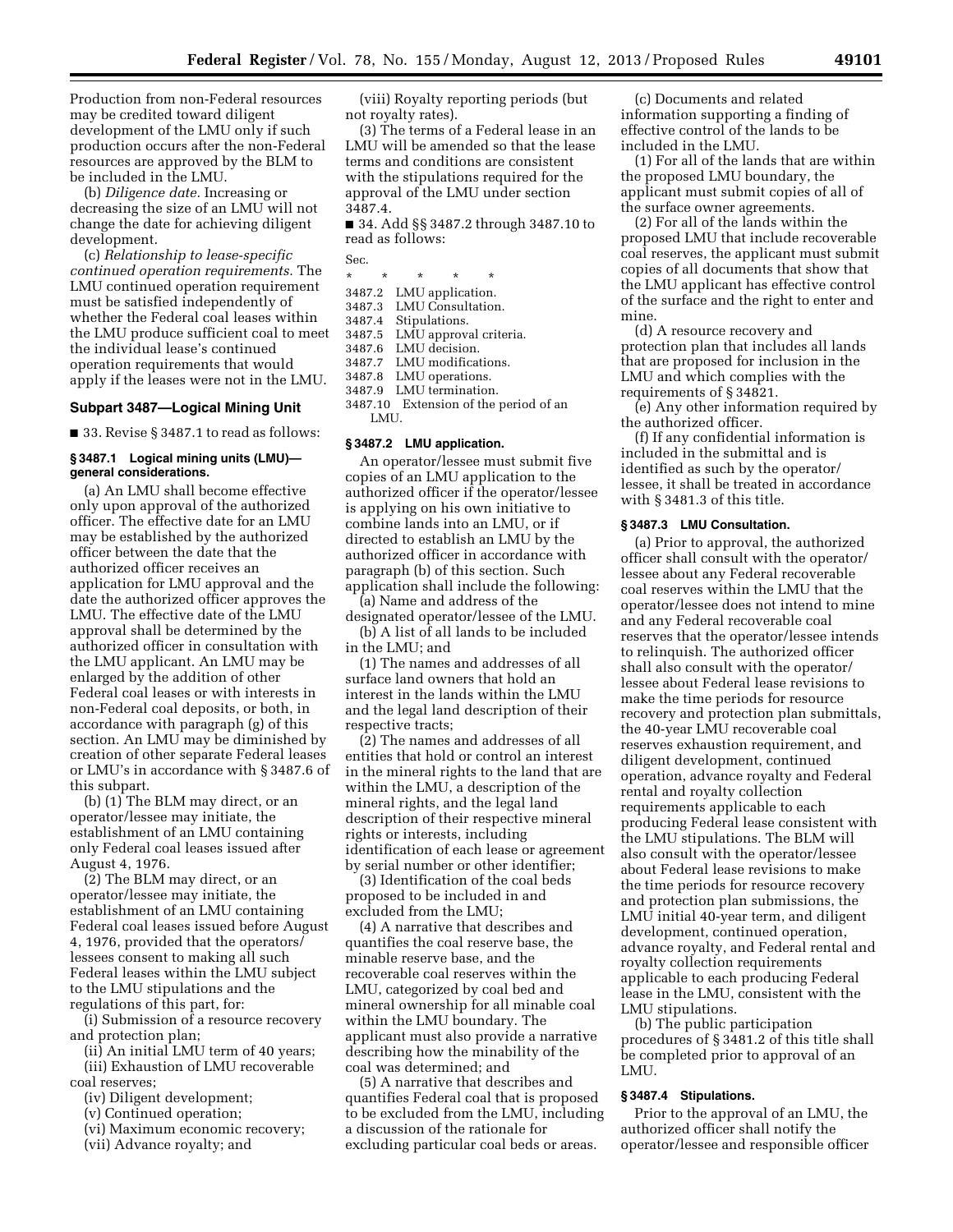of the surface managing agency of stipulations required for the approval of the proposed LMU. The LMU stipulations shall provide for:

(a) A schedule for the achievement of diligent development and continued operation for the LMU. The schedule shall reflect the date for achieving diligent development and maintaining continued operation of the individual Federal leases included in the LMU, consistent with the rules of this part. An operator/lessee may request to pay advance royalty in lieu of continued operation in accordance with § 3482.1(a) of this title.

(b) Uniform reporting periods for Federal rental and royalty on Federal leases.

(c) The revision, if necessary, of terms and conditions of the individual Federal leases included in the LMU. The terms and conditions of the Federal lease, except for Federal royalty rates, must be amended so that they are consistent with the stipulations of the LMU.

(d) Estimates of the Federal LMU recoverable coal reserves, and non-Federal LMU recoverable coal reserves, using data acquired by generally acceptable exploration methods.

(e) Beginning the 40-year period in which the reserves of the entire LMU must be mined, on one of the following dates—

(1) The effective date of the LMU, if any portion of the LMU is producing on that date; or

(2) After the LMU is approved, the date coal is first produced from any portion of the LMU.

(f) Any other condition that the authorized officer determines to be necessary for the efficient and orderly operation of the LMU.

#### **§ 3487.5 LMU approval criteria.**

The authorized officer may approve an LMU if it meets the following criteria:

(a) The LMU fully meets the LMU definition.

(b) The LMU application

demonstrates that mining operations on the LMU, which may consist of a series of excavations, will:

(1) Achieve maximum economic recovery of Federal recoverable coal reserves within the LMU. In determining whether the proposed LMU meets this requirement, BLM, as appropriate, will consider:

(i) The amount of coal reserves recoverable from the proposed LMU compared to the amount recoverable if each lease were developed individually; and

(ii) Any other factors BLM finds relevant to this requirement;

(2) Facilitate development of the coal reserves in an efficient, economical, and orderly manner. In determining whether the proposed LMU meets this requirement, BLM, as appropriate, will consider:

(i) The potential for independent development of each lease proposed to be included in the LMU;

(ii) The potential for inclusion of the leases in question in another LMU;

(iii) The availability and utilization of transportation and access facilities for development of the LMU as a whole compared to development of each lease separately;

(iv) The mining sequence for the LMU as a whole compared to development of each lease separately; and

(v) Any other factors BLM finds relevant to this requirement; and

(3) Provide due regard to conservation of coal reserves and other resources. In determining whether the proposed LMU meets this requirement, BLM, as appropriate, will consider:

(i) The effects of developing and operating the LMU as a unit; and

(ii) Any other factors BLM finds relevant to this requirement.

(c) All single Federal leases, portions of which are included in more than one LMU, must be segregated into two or more Federal leases. If only a portion of a Federal lease is included in an LMU, the remaining land must be segregated into another Federal lease. The operator/lessee may apply to relinquish any such portion of a Federal lease under 43 CFR 3452.1.

(d) The operator/lessee has agreed to the LMU stipulations required by the authorized officer for approval of the LMU.

(e) The LMU does not exceed 25,000 acres, including both Federal and non-Federal lands.

(f) A lease that has not produced commercial quantities of coal during the first 8 years of its diligent development period can be included in an LMU only if at the time the LMU application is submitted:

(1) A portion of the LMU under consideration is included in a SMCRA permit approved under 30 U.S.C. 1256; or

(2) A portion of the LMU under consideration is included in an administratively complete application for a SMCRA permit.

(g) A resource recovery and protection plan for the LMU or LMU modification must be approved by the BLM at the same time as or before the LMU that it supports.

# **§ 3487.6 LMU decision.**

The authorized officer will state in writing the reasons for the decision on an LMU application.

#### **§ 3487.7 LMU modifications.**

(a) The boundaries of an LMU may be modified either upon application by the operator/lessee and approval of the authorized officer after consultation with the responsible officer of the surface managing agency, or by direction of the authorized officer.

(b) Upon application by the operator/ lessee, an LMU may be enlarged by the addition of other Federal coal leases or with interests in non-Federal coal deposits, or both. The LMU boundaries may also be enlarged as the result of the enlargement of a Federal lease in the LMU, pursuant to 43 CFR part 3432. An LMU may be diminished by creation of other separate Federal leases or LMU's or by the relinquishment of a Federal lease or portion thereof, pursuant to 43 CFR part 3452.

(c) In considering an application for the modification of an LMU, the authorized officer must consider modifying the LMU stipulations, including the production requirement for commercial quantities.

(d) A change in the LMU recoverable coal reserves will be effective either:

(1) When the BLM approves an LMU modification; or

(2) When the BLM determines that the LMU recoverable coal reserves have changed due to new geologic information.

(e) The 40-year period of an LMU is not extended by a modification of the LMU. The period of an LMU may only be extended by application under § 3487.10.

#### **§ 3487.8 LMU operations.**

An LMU shall be administered in accordance with the following criteria:

(a) Where production from non-Federal lands in the LMU is the basis, in whole or in part, for satisfaction of the requirements for diligent development or continued operation, the operator/lessee shall provide a certified report of such production, as determined by the authorized officer. The certified report shall include a map showing the area mined and the amount of coal mined.

(b) Operators/lessees must comply with the diligent development, continued operation, and advance royalty requirements contained at §§ 3483.1 through 3483.6 of this title.

(c) Operators/lessees must comply with the LMU stipulations.